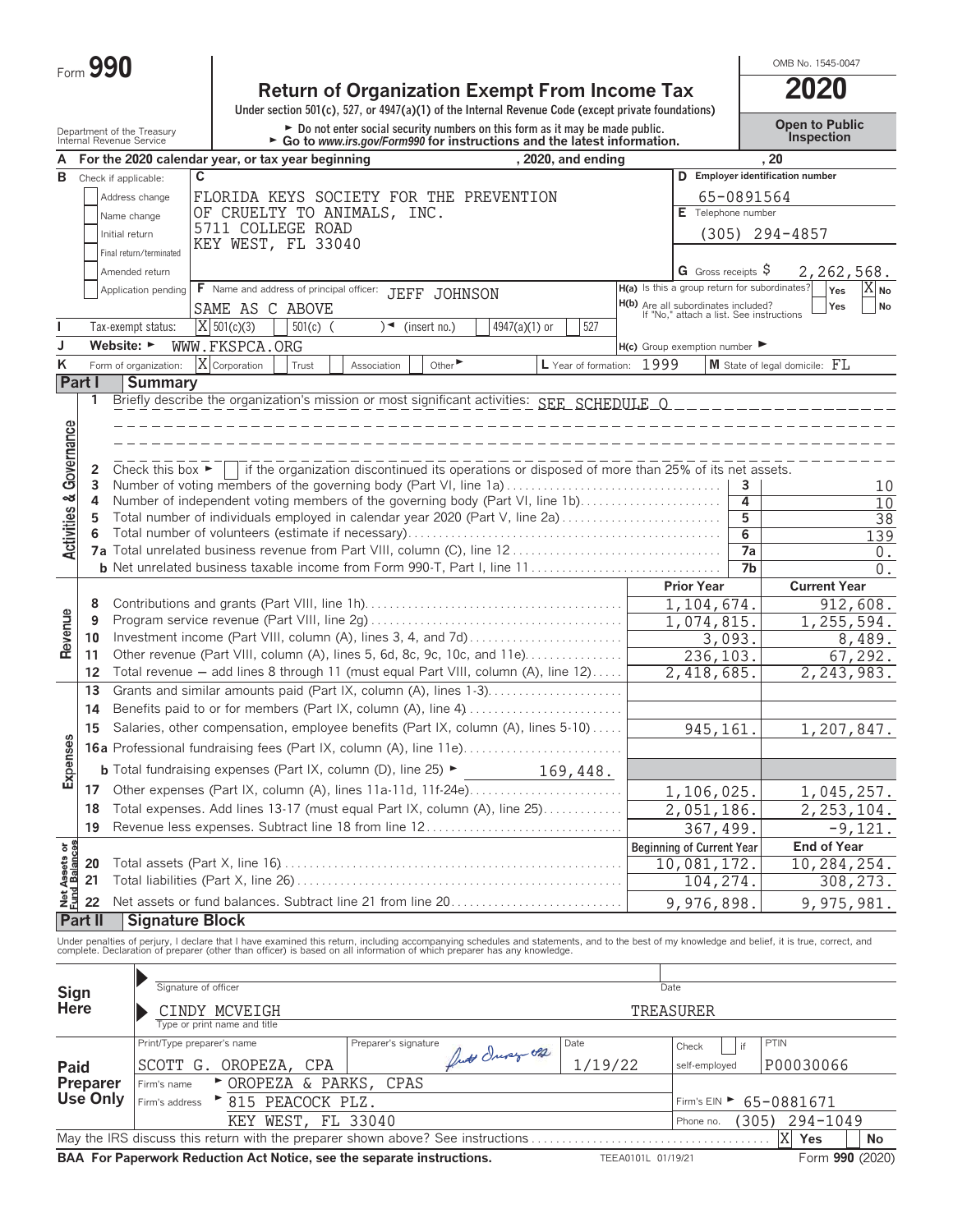|                 | Form 990 (2020)<br>FLORIDA KEYS SOCIETY FOR THE PREVENTION                                                                                                                                                                                                                           | 65-0891564    | Page 2          |
|-----------------|--------------------------------------------------------------------------------------------------------------------------------------------------------------------------------------------------------------------------------------------------------------------------------------|---------------|-----------------|
| <b>Part III</b> | <b>Statement of Program Service Accomplishments</b>                                                                                                                                                                                                                                  |               |                 |
|                 |                                                                                                                                                                                                                                                                                      |               | X               |
| 1               | Briefly describe the organization's mission:                                                                                                                                                                                                                                         |               |                 |
|                 | SEE SCHEDULE O<br>________________________________                                                                                                                                                                                                                                   |               |                 |
|                 |                                                                                                                                                                                                                                                                                      |               |                 |
|                 |                                                                                                                                                                                                                                                                                      |               |                 |
| 2               | Did the organization undertake any significant program services during the year which were not listed on the prior                                                                                                                                                                   |               |                 |
|                 | Form 990 or 990-EZ?                                                                                                                                                                                                                                                                  | Yes           | X<br>No         |
|                 | If "Yes," describe these new services on Schedule O.                                                                                                                                                                                                                                 |               |                 |
| 3               | Did the organization cease conducting, or make significant changes in how it conducts, any program services?                                                                                                                                                                         | Yes           | X<br>No         |
|                 | If "Yes," describe these changes on Schedule O.                                                                                                                                                                                                                                      |               |                 |
| 4               | Describe the organization's program service accomplishments for each of its three largest program services, as measured by expenses.<br>Section $501(c)(3)$ and $501(c)(4)$ organizations are required to report the amount of grants and allocations to others, the total expenses, |               |                 |
|                 | and revenue, if any, for each program service reported.                                                                                                                                                                                                                              |               |                 |
|                 |                                                                                                                                                                                                                                                                                      |               |                 |
|                 | $1,892,112$ including grants of $\$$ (Revenue $\$$<br>) (Expenses \$<br>4a (Code:                                                                                                                                                                                                    |               | 1, 194, 722.    |
|                 | SEE SCHEDULE O                                                                                                                                                                                                                                                                       |               |                 |
|                 |                                                                                                                                                                                                                                                                                      |               |                 |
|                 |                                                                                                                                                                                                                                                                                      |               |                 |
|                 |                                                                                                                                                                                                                                                                                      |               |                 |
|                 |                                                                                                                                                                                                                                                                                      |               |                 |
|                 |                                                                                                                                                                                                                                                                                      |               |                 |
|                 |                                                                                                                                                                                                                                                                                      |               |                 |
|                 |                                                                                                                                                                                                                                                                                      |               |                 |
|                 |                                                                                                                                                                                                                                                                                      |               |                 |
|                 |                                                                                                                                                                                                                                                                                      |               |                 |
|                 |                                                                                                                                                                                                                                                                                      |               |                 |
|                 | 157, 446. including grants of $\,$ \$<br>) (Expenses \$<br>$4b$ (Code:                                                                                                                                                                                                               | ) (Revenue \$ | 58, 254.        |
|                 | SEE_SCHEDULE_O                                                                                                                                                                                                                                                                       |               |                 |
|                 |                                                                                                                                                                                                                                                                                      |               |                 |
|                 |                                                                                                                                                                                                                                                                                      |               |                 |
|                 |                                                                                                                                                                                                                                                                                      |               |                 |
|                 |                                                                                                                                                                                                                                                                                      |               |                 |
|                 |                                                                                                                                                                                                                                                                                      |               |                 |
|                 |                                                                                                                                                                                                                                                                                      |               |                 |
|                 |                                                                                                                                                                                                                                                                                      |               |                 |
|                 |                                                                                                                                                                                                                                                                                      |               |                 |
|                 |                                                                                                                                                                                                                                                                                      |               |                 |
|                 |                                                                                                                                                                                                                                                                                      |               |                 |
|                 |                                                                                                                                                                                                                                                                                      |               |                 |
|                 | ) (Expenses $\frac{1}{2}$<br>2, 303. including grants of $\beta$<br>$4c$ (Code:                                                                                                                                                                                                      | ) (Revenue \$ | $2,618.$ )      |
|                 | CRITTER CAMP FOR KIDS DURING THE SUMMER MONTHS BEGAN IN THE SUMMER OF 2019 TO TEACH                                                                                                                                                                                                  |               |                 |
|                 | CHILDREN HOW TO TREAT AND CARE FOR COMPANION ANIMALS. RELATED PROGRAMS WITH THE                                                                                                                                                                                                      |               |                 |
|                 | LOCAL SCHOOLS AND OTHER NON-PROFITS DURING THE ENTIRE YEAR BRING GROUPS OF CHILDREN                                                                                                                                                                                                  |               |                 |
|                 | AND ALSO MENTALLY HANDICAPPED ADULTS TO SOCIALIZE WITH THE ANIMALS, THEREBY PROVIDING                                                                                                                                                                                                |               |                 |
|                 | KNOWLEDGE TO THE CHILDREN AND ENRICHMENT FOR THE ANIMALS. UNFORTUNATELY, THERE WERE                                                                                                                                                                                                  |               |                 |
|                 | NO CRITTER CAMPS HELD DURING 2020 DUE TO COVID RESTRICTIONS AND PRECAUTIONS.                                                                                                                                                                                                         |               | THERE           |
|                 | WERE SOME EXPENSES FOR PLANNED CAMPS THAT HAD TO BE CANCELLED.                                                                                                                                                                                                                       |               |                 |
|                 |                                                                                                                                                                                                                                                                                      |               |                 |
|                 |                                                                                                                                                                                                                                                                                      |               |                 |
|                 |                                                                                                                                                                                                                                                                                      |               |                 |
|                 |                                                                                                                                                                                                                                                                                      |               |                 |
|                 | 4d Other program services (Describe on Schedule O.)<br>SEE SCHEDULE O                                                                                                                                                                                                                |               |                 |
|                 | \$<br>(Expenses<br>120 including grants of $\frac{1}{5}$<br>) (Revenue $\sqrt{5}$                                                                                                                                                                                                    |               |                 |
|                 | 4 e Total program service expenses ▶<br>2,051,981.                                                                                                                                                                                                                                   |               |                 |
| <b>BAA</b>      | TEEA0102L 10/07/20                                                                                                                                                                                                                                                                   |               | Form 990 (2020) |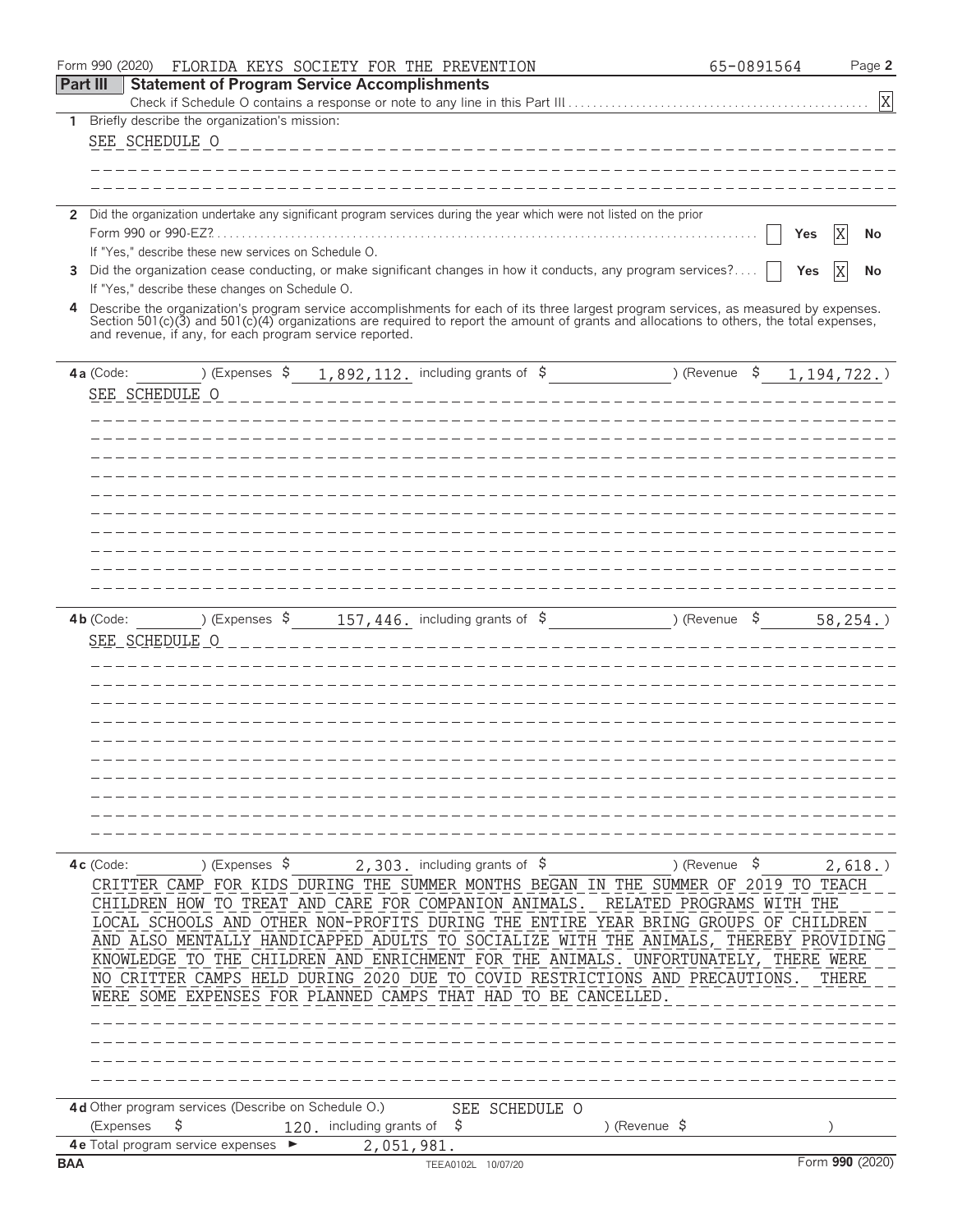### Form 990 (2020) FLORIDA KEYS SOCIETY FOR THE PREVENTION 65-0891564 Page **3**

|            | <b>Checklist of Required Schedules</b><br>Part IV                                                                                                                                                                                                     |                 |     |                 |  |  |  |  |
|------------|-------------------------------------------------------------------------------------------------------------------------------------------------------------------------------------------------------------------------------------------------------|-----------------|-----|-----------------|--|--|--|--|
| 1.         | Is the organization described in section 501(c)(3) or 4947(a)(1) (other than a private foundation)? If 'Yes,' complete                                                                                                                                |                 | Yes | No              |  |  |  |  |
|            |                                                                                                                                                                                                                                                       | 1               | X   |                 |  |  |  |  |
| 2<br>3     | Is the organization required to complete Schedule B, Schedule of Contributors See instructions?<br>Did the organization engage in direct or indirect political campaign activities on behalf of or in opposition to candidates                        | $\overline{2}$  | X   |                 |  |  |  |  |
|            |                                                                                                                                                                                                                                                       | 3               |     | Χ               |  |  |  |  |
|            | Section 501(c)(3) organizations. Did the organization engage in lobbying activities, or have a section 501(h) election in effect during the tax year? If 'Yes,' complete Schedule C, Part II.                                                         | 4               |     | Χ               |  |  |  |  |
| 5          | Is the organization a section 501(c)(4), 501(c)(5), or 501(c)(6) organization that receives membership dues, assessments, or similar amounts as defined in Revenue Procedure 98-19? If 'Yes,' complete Schedule C, Part III                           | 5               |     | Χ               |  |  |  |  |
| 6          | Did the organization maintain any donor advised funds or any similar funds or accounts for which donors have the right<br>to provide advice on the distribution or investment of amounts in such funds or accounts? If 'Yes,' complete Schedule D,    | 6               |     | Χ               |  |  |  |  |
| 7          | Did the organization receive or hold a conservation easement, including easements to preserve open space, the<br>environment, historic land areas, or historic structures? If 'Yes,' complete Schedule D, Part II.                                    | $\overline{7}$  |     | Χ               |  |  |  |  |
| 8          | Did the organization maintain collections of works of art, historical treasures, or other similar assets? If 'Yes,'                                                                                                                                   | 8               |     | X               |  |  |  |  |
| 9          | Did the organization report an amount in Part X, line 21, for escrow or custodial account liability, serve as a custodian<br>for amounts not listed in Part X; or provide credit counseling, debt management, credit repair, or debt negotiation<br>9 |                 |     |                 |  |  |  |  |
| 10         | Did the organization, directly or through a related organization, hold assets in donor-restricted endowments                                                                                                                                          | 10              | X   |                 |  |  |  |  |
| 11         | If the organization's answer to any of the following questions is 'Yes', then complete Schedule D, Parts VI, VII, VIII, IX,<br>or X as applicable.                                                                                                    |                 |     |                 |  |  |  |  |
|            | a Did the organization report an amount for land, buildings, and equipment in Part X, line 10? If 'Yes,' complete Schedule                                                                                                                            | 11 a            | Χ   |                 |  |  |  |  |
|            | <b>b</b> Did the organization report an amount for investments – other securities in Part X, line 12, that is 5% or more of its total                                                                                                                 | 11 <sub>b</sub> |     | X               |  |  |  |  |
|            | c Did the organization report an amount for investments - program related in Part X, line 13, that is 5% or more of its total                                                                                                                         | 11c             |     | Χ               |  |  |  |  |
|            | d Did the organization report an amount for other assets in Part X, line 15, that is 5% or more of its total assets reported                                                                                                                          | 11d             |     | Χ               |  |  |  |  |
|            | e Did the organization report an amount for other liabilities in Part X, line 25? If 'Yes,' complete Schedule D, Part X                                                                                                                               | 11 <sub>e</sub> | X   |                 |  |  |  |  |
|            | f Did the organization's separate or consolidated financial statements for the tax year include a footnote that addresses<br>the organization's liability for uncertain tax positions under FIN 48 (ASC 740)? If 'Yes,' complete Schedule D, Part X   | 11 f            |     | X               |  |  |  |  |
|            |                                                                                                                                                                                                                                                       | 12a             | X   |                 |  |  |  |  |
|            | <b>b</b> Was the organization included in consolidated, independent audited financial statements for the tax year? If 'Yes,' and<br>if the organization answered 'No' to line 12a, then completing Schedule D, Parts XI and XII is optional           | 12 <sub>b</sub> |     | Χ               |  |  |  |  |
|            |                                                                                                                                                                                                                                                       | 13              |     | X               |  |  |  |  |
|            | 14a Did the organization maintain an office, employees, or agents outside of the United States?                                                                                                                                                       | 14a             |     | $\mathbf X$     |  |  |  |  |
|            | <b>b</b> Did the organization have aggregate revenues or expenses of more than \$10,000 from grantmaking, fundraising,<br>business, investment, and program service activities outside the United States, or aggregate foreign investments valued     | 14 <sub>b</sub> |     | X               |  |  |  |  |
|            | 15 Did the organization report on Part IX, column (A), line 3, more than \$5,000 of grants or other assistance to or for any foreign organization? If 'Yes,' complete Schedule F, Parts II and IV                                                     | 15              |     | X               |  |  |  |  |
|            | 16 Did the organization report on Part IX, column (A), line 3, more than \$5,000 of aggregate grants or other assistance to or for foreign individuals? If 'Yes,' complete Schedule F, Parts III and IV                                               | 16              |     | Χ               |  |  |  |  |
|            | 17 Did the organization report a total of more than \$15,000 of expenses for professional fundraising services on Part IX,<br>column (A), lines 6 and 11e? If 'Yes,' complete Schedule G, Part I See instructions                                     | 17              |     | X               |  |  |  |  |
|            | 18 Did the organization report more than \$15,000 total of fundraising event gross income and contributions on Part VIII,                                                                                                                             | 18              | Χ   |                 |  |  |  |  |
|            | 19 Did the organization report more than \$15,000 of gross income from gaming activities on Part VIII, line 9a? If 'Yes,'                                                                                                                             | 19              |     | X               |  |  |  |  |
|            |                                                                                                                                                                                                                                                       | 20a             |     | Χ               |  |  |  |  |
|            | <b>b</b> If 'Yes' to line 20a, did the organization attach a copy of its audited financial statements to this return?                                                                                                                                 | 20 <sub>b</sub> |     |                 |  |  |  |  |
|            | 21 Did the organization report more than \$5,000 of grants or other assistance to any domestic organization or                                                                                                                                        | 21              |     | X               |  |  |  |  |
| <b>BAA</b> | TEEA0103L 10/07/20                                                                                                                                                                                                                                    |                 |     | Form 990 (2020) |  |  |  |  |

J.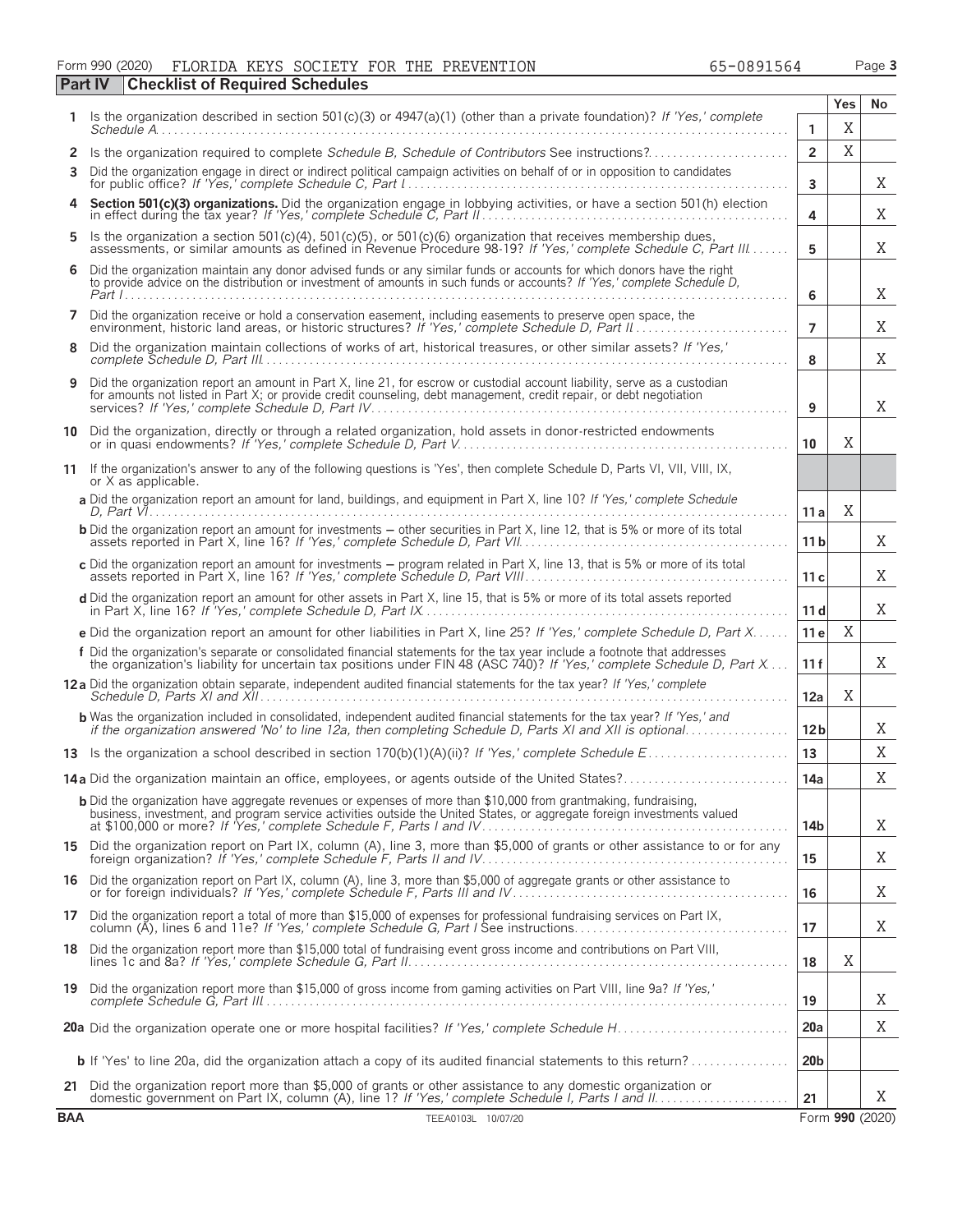Form 990 (2020) FLORIDA KEYS SOCIETY FOR THE PREVENTION 65-0891564 Page **4** FLORIDA KEYS SOCIETY FOR THE PREVENTION 65-0891564

|            | <b>Checklist of Required Schedules</b> (continued)<br>Part IV                                                                                                                                                                                                                                                                                  |                        |                |                 |  |  |  |  |
|------------|------------------------------------------------------------------------------------------------------------------------------------------------------------------------------------------------------------------------------------------------------------------------------------------------------------------------------------------------|------------------------|----------------|-----------------|--|--|--|--|
|            | 22 Did the organization report more than \$5,000 of grants or other assistance to or for domestic individuals on Part IX,                                                                                                                                                                                                                      | 22                     | Yes            | No<br>X         |  |  |  |  |
|            | 23 Did the organization answer 'Yes' to Part VII, Section A, line 3, 4, or 5 about compensation of the organization's current<br>and former officers, directors, trustees, key employees, and highest compensated employees? If 'Yes,' complete                                                                                                |                        |                |                 |  |  |  |  |
|            | 24 a Did the organization have a tax-exempt bond issue with an outstanding principal amount of more than \$100,000 as of the last day of the year, that was issued after December 31, 2002? If 'Yes,' answer lines 24b through                                                                                                                 | 23                     |                | X               |  |  |  |  |
|            | <b>b</b> Did the organization invest any proceeds of tax-exempt bonds beyond a temporary period exception?                                                                                                                                                                                                                                     | 24a<br>24 <sub>b</sub> |                | X               |  |  |  |  |
|            | c Did the organization maintain an escrow account other than a refunding escrow at any time during the year to defease                                                                                                                                                                                                                         |                        |                |                 |  |  |  |  |
|            | d Did the organization act as an 'on behalf of' issuer for bonds outstanding at any time during the year?                                                                                                                                                                                                                                      | 24 <sub>c</sub><br>24d |                |                 |  |  |  |  |
|            | 25 a Section 501(c)(3), 501(c)(4), and 501(c)(29) organizations. Did the organization engage in an excess benefit                                                                                                                                                                                                                              | 25a                    |                | X               |  |  |  |  |
|            | <b>b</b> Is the organization aware that it engaged in an excess benefit transaction with a disqualified person in a prior year, and<br>that the transaction has not been reported on any of the organization's prior Forms 990 or 990-EZ? If 'Yes,' complete                                                                                   | 25 <sub>b</sub>        |                | X               |  |  |  |  |
|            | 26 Did the organization report any amount on Part X, line 5 or 22, for receivables from or payables to any current or former officer, director, trustee, key employee, creator or founder, substantial contributor, or 35% con                                                                                                                 | 26                     |                | X               |  |  |  |  |
|            | 27 Did the organization provide a grant or other assistance to any current or former officer, director, trustee, key<br>employee, creator or founder, substantial contributor or employee thereof, a grant selection committee<br>member, or to a 35% controlled entity (including an employee thereof) or family member of any of these<br>27 |                        |                |                 |  |  |  |  |
| 28         | Was the organization a party to a business transaction with one of the following parties (see Schedule L, Part IV<br>instructions, for applicable filing thresholds, conditions, and exceptions):                                                                                                                                              |                        |                |                 |  |  |  |  |
|            | a A current or former officer, director, trustee, key employee, creator or founder, or substantial contributor? If                                                                                                                                                                                                                             | 28a                    |                | Χ               |  |  |  |  |
|            |                                                                                                                                                                                                                                                                                                                                                | 28 <sub>b</sub>        |                | X               |  |  |  |  |
|            | c A 35% controlled entity of one or more individuals and/or organizations described in lines 28a or 28b? If                                                                                                                                                                                                                                    | 28c                    |                | Χ               |  |  |  |  |
| 29         | Did the organization receive more than \$25,000 in non-cash contributions? If 'Yes,' complete Schedule M                                                                                                                                                                                                                                       | 29                     |                | $\overline{X}$  |  |  |  |  |
| 30         | Did the organization receive contributions of art, historical treasures, or other similar assets, or qualified conservation                                                                                                                                                                                                                    | 30                     |                | Χ               |  |  |  |  |
| 31         | Did the organization liquidate, terminate, or dissolve and cease operations? If 'Yes,' complete Schedule N, Part I                                                                                                                                                                                                                             | 31                     |                | $\overline{X}$  |  |  |  |  |
| 32         | Did the organization sell, exchange, dispose of, or transfer more than 25% of its net assets? If 'Yes,' complete                                                                                                                                                                                                                               | 32                     |                | X               |  |  |  |  |
| 33         | Did the organization own 100% of an entity disregarded as separate from the organization under Regulations sections                                                                                                                                                                                                                            | 33                     |                | Χ               |  |  |  |  |
|            | 34 Was the organization related to any tax-exempt or taxable entity? If 'Yes,' complete Schedule R, Part II, III, or IV,                                                                                                                                                                                                                       | 34                     | $\mathbf X$    |                 |  |  |  |  |
|            |                                                                                                                                                                                                                                                                                                                                                | 35a                    |                | Χ               |  |  |  |  |
|            | <b>b</b> If 'Yes' to line 35a, did the organization receive any payment from or engage in any transaction with a controlled entity within the meaning of section 512(b)(13)? If 'Yes,' complete Schedule R, Part V, line 2                                                                                                                     | 35 <sub>b</sub>        |                |                 |  |  |  |  |
|            |                                                                                                                                                                                                                                                                                                                                                | 36                     |                | Χ               |  |  |  |  |
|            | 37 Did the organization conduct more than 5% of its activities through an entity that is not a related organization and that is treated as a partnership for federal income tax purposes? If 'Yes,' complete Schedule R, Part                                                                                                                  | 37                     |                | Χ               |  |  |  |  |
|            | 38 Did the organization complete Schedule O and provide explanations in Schedule O for Part VI, lines 11b and 19?                                                                                                                                                                                                                              | 38                     | X              |                 |  |  |  |  |
|            | Part V Statements Regarding Other IRS Filings and Tax Compliance                                                                                                                                                                                                                                                                               |                        |                |                 |  |  |  |  |
|            |                                                                                                                                                                                                                                                                                                                                                |                        | Yes            | No              |  |  |  |  |
|            | 10                                                                                                                                                                                                                                                                                                                                             |                        |                |                 |  |  |  |  |
|            | <b>b</b> Enter the number of Forms W-2G included in line 1a. Enter -0- if not applicable<br>1 <sub>b</sub><br>0                                                                                                                                                                                                                                |                        |                |                 |  |  |  |  |
|            | C Did the organization comply with backup withholding rules for reportable payments to vendors and reportable gaming<br>(gambling) winnings to prize winners?<br>TEEA0104L 10/07/20                                                                                                                                                            | 1 <sub>c</sub>         | $\overline{X}$ |                 |  |  |  |  |
| <b>BAA</b> |                                                                                                                                                                                                                                                                                                                                                |                        |                | Form 990 (2020) |  |  |  |  |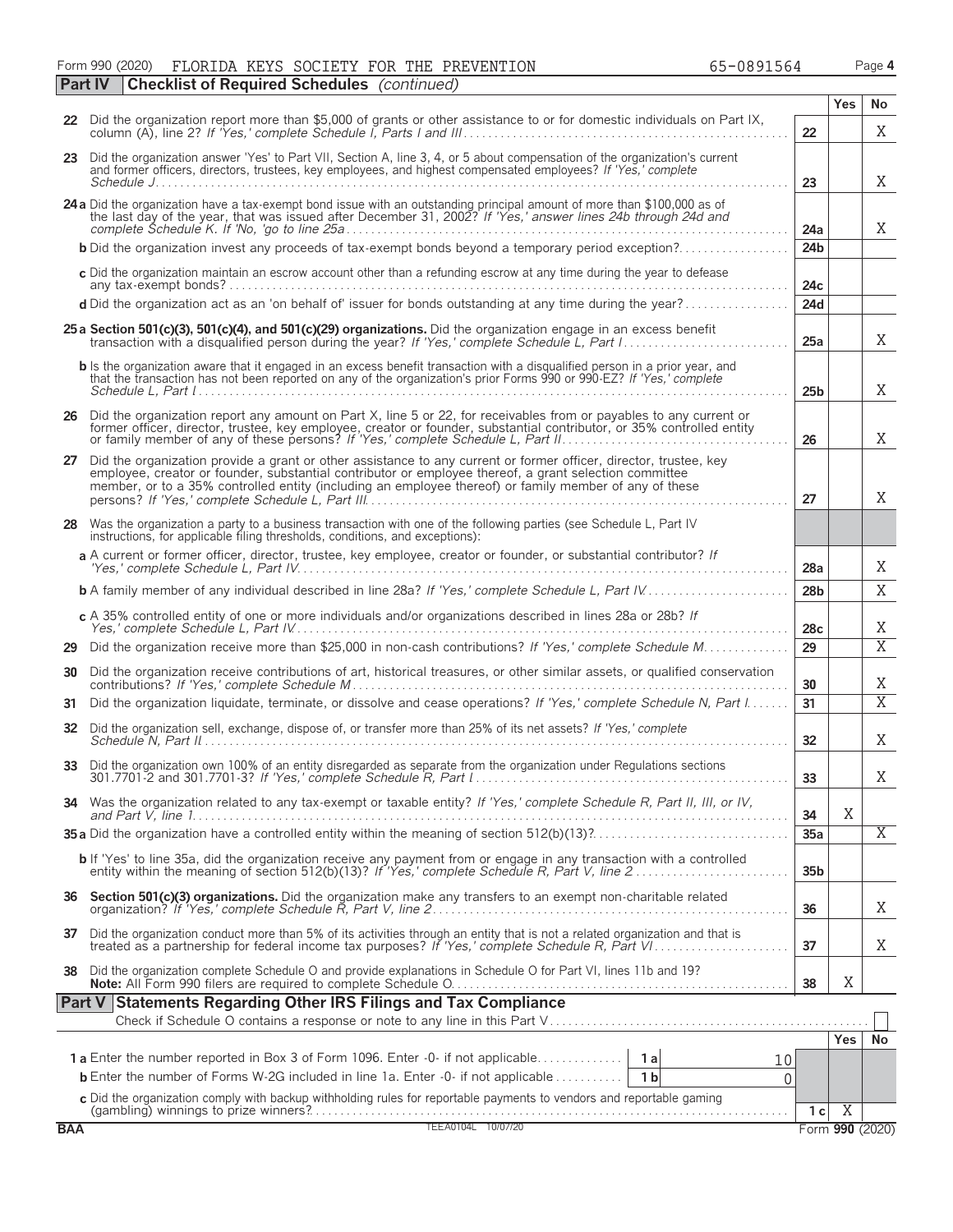|               | Form 990 (2020)<br>FLORIDA KEYS SOCIETY FOR THE PREVENTION<br>65-0891564                                                                                                                                                                         |                 |                         | Page 5                  |
|---------------|--------------------------------------------------------------------------------------------------------------------------------------------------------------------------------------------------------------------------------------------------|-----------------|-------------------------|-------------------------|
| <b>Part V</b> | Statements Regarding Other IRS Filings and Tax Compliance (continued)                                                                                                                                                                            |                 |                         |                         |
|               |                                                                                                                                                                                                                                                  |                 | Yes                     | No.                     |
|               | 2a Enter the number of employees reported on Form W-3, Transmittal of Wage and Tax State-<br>ments, filed for the calendar year ending with or within the year covered by this return<br>2a<br>38                                                |                 |                         |                         |
|               | <b>b</b> If at least one is reported on line 2a, did the organization file all required federal employment tax returns?                                                                                                                          | 2 <sub>b</sub>  | $\overline{\mathrm{X}}$ |                         |
|               | Note: If the sum of lines 1a and 2a is greater than 250, you may be required to e-file (see instructions)                                                                                                                                        |                 |                         |                         |
|               |                                                                                                                                                                                                                                                  | 3a              |                         | X                       |
|               |                                                                                                                                                                                                                                                  | 3 <sub>b</sub>  |                         |                         |
|               | 4a At any time during the calendar year, did the organization have an interest in, or a signature or other authority over, a<br>financial account in a foreign country (such as a bank account, securities account, or other financial account)? | 4a              |                         | X                       |
|               | b If 'Yes,' enter the name of the foreign country                                                                                                                                                                                                |                 |                         |                         |
|               | See instructions for filing requirements for FinCEN Form 114, Report of Foreign Bank and Financial Accounts (FBAR).                                                                                                                              |                 |                         |                         |
|               | <b>5a</b> Was the organization a party to a prohibited tax shelter transaction at any time during the tax year?                                                                                                                                  | 5a              |                         | Χ<br>$\overline{X}$     |
|               | <b>b</b> Did any taxable party notify the organization that it was or is a party to a prohibited tax shelter transaction?                                                                                                                        | 5 <sub>b</sub>  |                         |                         |
|               |                                                                                                                                                                                                                                                  | 5c              |                         |                         |
|               | 6 a Does the organization have annual gross receipts that are normally greater than \$100,000, and did the organization solicit any contributions that were not tax deductible as charitable contributions?                                      | 6a              |                         | X                       |
|               | b If 'Yes,' did the organization include with every solicitation an express statement that such contributions or gifts were                                                                                                                      | 6b              |                         |                         |
|               | 7 Organizations that may receive deductible contributions under section 170(c).                                                                                                                                                                  |                 |                         |                         |
|               | a Did the organization receive a payment in excess of \$75 made partly as a contribution and partly for goods and                                                                                                                                | 7a              | Χ                       |                         |
|               |                                                                                                                                                                                                                                                  | 7b              | Χ                       |                         |
|               | c Did the organization sell, exchange, or otherwise dispose of tangible personal property for which it was required to file                                                                                                                      | 7 с             |                         | X                       |
|               |                                                                                                                                                                                                                                                  |                 |                         |                         |
|               | e Did the organization receive any funds, directly or indirectly, to pay premiums on a personal benefit contract?                                                                                                                                | 7e              |                         | Χ                       |
|               | f Did the organization, during the year, pay premiums, directly or indirectly, on a personal benefit contract?                                                                                                                                   | 7f              |                         | $\overline{\mathrm{X}}$ |
|               | g If the organization received a contribution of qualified intellectual property, did the organization file Form 8899                                                                                                                            | 7 g             |                         |                         |
|               | h If the organization received a contribution of cars, boats, airplanes, or other vehicles, did the organization file a                                                                                                                          | 7 h             |                         |                         |
| 8             | Sponsoring organizations maintaining donor advised funds. Did a donor advised fund maintained by the sponsoring                                                                                                                                  | 8               |                         |                         |
| 9             | Sponsoring organizations maintaining donor advised funds.                                                                                                                                                                                        |                 |                         |                         |
|               |                                                                                                                                                                                                                                                  | 9a              |                         |                         |
|               |                                                                                                                                                                                                                                                  | 9 <sub>b</sub>  |                         |                         |
|               | 10 Section 501(c)(7) organizations. Enter:                                                                                                                                                                                                       |                 |                         |                         |
|               | a Initiation fees and capital contributions included on Part VIII, line 12<br>10a                                                                                                                                                                |                 |                         |                         |
|               | <b>b</b> Gross receipts, included on Form 990, Part VIII, line 12, for public use of club facilities<br>10 <sub>b</sub>                                                                                                                          |                 |                         |                         |
|               | 11 Section 501(c)(12) organizations. Enter:                                                                                                                                                                                                      |                 |                         |                         |
|               | 11a                                                                                                                                                                                                                                              |                 |                         |                         |
|               | <b>b</b> Gross income from other sources (Do not net amounts due or paid to other sources<br>11 <sub>b</sub>                                                                                                                                     |                 |                         |                         |
|               | 12a Section 4947(a)(1) non-exempt charitable trusts. Is the organization filing Form 990 in lieu of Form 1041?                                                                                                                                   | 12a             |                         |                         |
|               | <b>b</b> If 'Yes,' enter the amount of tax-exempt interest received or accrued during the year<br>12 <sub>b</sub>                                                                                                                                |                 |                         |                         |
|               | 13 Section 501(c)(29) qualified nonprofit health insurance issuers.                                                                                                                                                                              |                 |                         |                         |
|               |                                                                                                                                                                                                                                                  | 13a             |                         |                         |
|               | <b>Note:</b> See the instructions for additional information the organization must report on Schedule O.                                                                                                                                         |                 |                         |                         |
|               | <b>b</b> Enter the amount of reserves the organization is required to maintain by the states in<br>which the organization is licensed to issue qualified health plans<br>13 <sub>b</sub>                                                         |                 |                         |                         |
|               | 13c                                                                                                                                                                                                                                              |                 |                         | Χ                       |
|               |                                                                                                                                                                                                                                                  | 14 a            |                         |                         |
|               | <b>b</b> If 'Yes,' has it filed a Form 720 to report these payments? If 'No,' provide an explanation on Schedule O                                                                                                                               | 14 <sub>b</sub> |                         |                         |
|               | 15 Is the organization subject to the section 4960 tax on payment(s) of more than \$1,000,000 in remuneration or                                                                                                                                 | 15              |                         | Χ                       |
|               | If 'Yes,' see instructions and file Form 4720, Schedule N.<br>16 Is the organization an educational institution subject to the section 4968 excise tax on net investment income?                                                                 | 16              |                         | Χ                       |
|               | If 'Yes,' complete Form 4720, Schedule O.                                                                                                                                                                                                        |                 |                         |                         |
| <b>BAA</b>    | TEEA0105L 10/07/20                                                                                                                                                                                                                               |                 |                         | Form 990 (2020)         |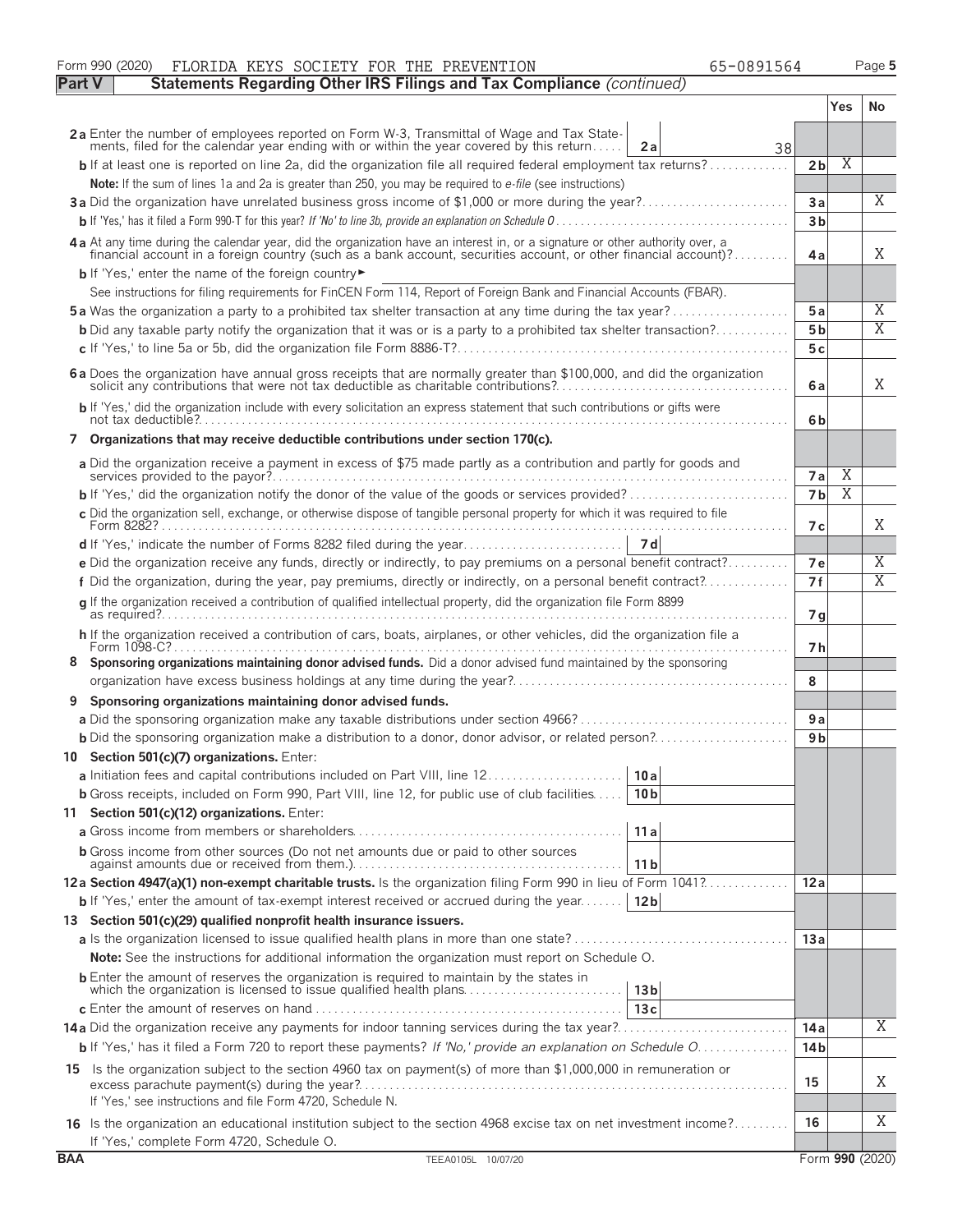|    | <b>Part VI</b><br>Governance, Management, and Disclosure For each 'Yes' response to lines 2 through 7b below, and for                                                                                                                      |                 |                     |                |
|----|--------------------------------------------------------------------------------------------------------------------------------------------------------------------------------------------------------------------------------------------|-----------------|---------------------|----------------|
|    | a 'No' response to line 8a, 8b, or 10b below, describe the circumstances, processes, or changes on<br>Schedule O. See instructions.                                                                                                        |                 |                     |                |
|    |                                                                                                                                                                                                                                            |                 |                     | X              |
|    | <b>Section A. Governing Body and Management</b>                                                                                                                                                                                            |                 |                     |                |
|    |                                                                                                                                                                                                                                            |                 | <b>Yes</b>          | No             |
|    | <b>1a</b> Enter the number of voting members of the governing body at the end of the tax year<br>1a<br>10<br>If there are material differences in voting rights among members<br>SEE SCH. O                                                |                 |                     |                |
|    | of the governing body, or if the governing body delegated broad<br>authority to an executive committee or similar committee, explain on Schedule O.                                                                                        |                 |                     |                |
|    | <b>b</b> Enter the number of voting members included on line 1a, above, who are independent 1b<br>10                                                                                                                                       |                 |                     |                |
|    | 2 Did any officer, director, trustee, or key employee have a family relationship or a business relationship with any other                                                                                                                 |                 |                     |                |
|    | officer, director, trustee, or key employee?  SEE SCHEDULE O                                                                                                                                                                               | $\overline{2}$  | Χ                   |                |
| 3  | Did the organization delegate control over management duties customarily performed by or under the direct supervision<br>of officers, directors, trustees, or key employees to a management company or other person?                       | 3               |                     | Χ              |
|    | Did the organization make any significant changes to its governing documents                                                                                                                                                               |                 |                     |                |
|    |                                                                                                                                                                                                                                            | 4               |                     | Χ              |
| 5. | Did the organization become aware during the year of a significant diversion of the organization's assets?                                                                                                                                 | 5               |                     | $\overline{X}$ |
|    |                                                                                                                                                                                                                                            | 6               |                     | $\overline{X}$ |
|    | 7a Did the organization have members, stockholders, or other persons who had the power to elect or appoint one or more                                                                                                                     | 7а              |                     | X              |
|    | <b>b</b> Are any governance decisions of the organization reserved to (or subject to approval by) members,                                                                                                                                 |                 |                     |                |
|    |                                                                                                                                                                                                                                            | 7 <sub>b</sub>  |                     | X              |
| 8  | Did the organization contemporaneously document the meetings held or written actions undertaken during the year by<br>the following:                                                                                                       |                 |                     |                |
|    |                                                                                                                                                                                                                                            | 8a              | $\overline{X}$<br>X |                |
|    | 9 Is there any officer, director, trustee, or key employee listed in Part VII, Section A, who cannot be reached at the                                                                                                                     | 8b              |                     |                |
|    | organization's mailing address? If 'Yes,' provide the names and addresses on Schedule Q                                                                                                                                                    | 9               |                     | Χ              |
|    | <b>Section B. Policies</b> (This Section B requests information about policies not required by the Internal Revenue Code.)                                                                                                                 |                 |                     |                |
|    |                                                                                                                                                                                                                                            |                 | Yes                 | No             |
|    | b If 'Yes,' did the organization have written policies and procedures governing the activities of such chapters, affiliates, and branches to ensure their                                                                                  | 10a             | Χ                   |                |
|    |                                                                                                                                                                                                                                            | 10 <sub>b</sub> | Χ                   |                |
|    |                                                                                                                                                                                                                                            | 11a             | $\overline{X}$      |                |
|    | <b>b</b> Describe in Schedule O the process, if any, used by the organization to review this Form 990. SEE SCHEDULE O                                                                                                                      |                 |                     |                |
|    | <b>b</b> Were officers, directors, or trustees, and key employees required to disclose annually interests that could give rise                                                                                                             | 12a             | X                   |                |
|    | to conflicts?                                                                                                                                                                                                                              | 12 <sub>b</sub> | Χ                   |                |
|    | c Did the organization regularly and consistently monitor and enforce compliance with the policy? If 'Yes,' describe in                                                                                                                    | 12c             | X                   |                |
| 13 |                                                                                                                                                                                                                                            | 13              |                     | $\overline{X}$ |
| 14 |                                                                                                                                                                                                                                            | 14              | Χ                   |                |
|    | 15 Did the process for determining compensation of the following persons include a review and approval by independent<br>persons, comparability data, and contemporaneous substantiation of the deliberation and decision?                 |                 |                     |                |
|    |                                                                                                                                                                                                                                            | 15a             | $\overline{X}$      |                |
|    |                                                                                                                                                                                                                                            | 15 <sub>b</sub> | $\overline{X}$      |                |
|    | If 'Yes' to line 15a or 15b, describe the process in Schedule O (see instructions).<br>16 a Did the organization invest in, contribute assets to, or participate in a joint venture or similar arrangement with a                          |                 |                     |                |
|    |                                                                                                                                                                                                                                            | 16 a            |                     | X              |
|    | b If 'Yes,' did the organization follow a written policy or procedure requiring the organization to evaluate its<br>participation in joint venture arrangements under applicable federal tax law, and take steps to safeguard the          | 16 <sub>b</sub> |                     |                |
|    | <b>Section C. Disclosure</b>                                                                                                                                                                                                               |                 |                     |                |
| 17 | List the states with which a copy of this Form 990 is required to be filed ►<br>NONE                                                                                                                                                       |                 |                     |                |
|    | 18 Section 6104 requires an organization to make its Forms 1023 (1024 or 1024-A, if applicable), 990, and 990-T (Section 501(c)(3)s only)<br>available for public inspection. Indicate how you made these available. Check all that apply. |                 |                     |                |
|    | X Another's website<br>X Upon request<br>Other (explain on Schedule O)<br>X<br>Own website                                                                                                                                                 |                 |                     |                |
|    | 19 Describe on Schedule O whether (and if so, how) the organization made its governing documents, conflict of interest policy, and financial statements available to<br>the public during the tax year.<br>SEE SCHEDULE O                  |                 |                     |                |
| 20 | State the name, address, and telephone number of the person who possesses the organization's books and records ►                                                                                                                           |                 |                     |                |
|    | TAMMY FOX-ROYER 5711 COLLEGE ROAD KEY WEST FL 33040 305-294-4857                                                                                                                                                                           |                 |                     |                |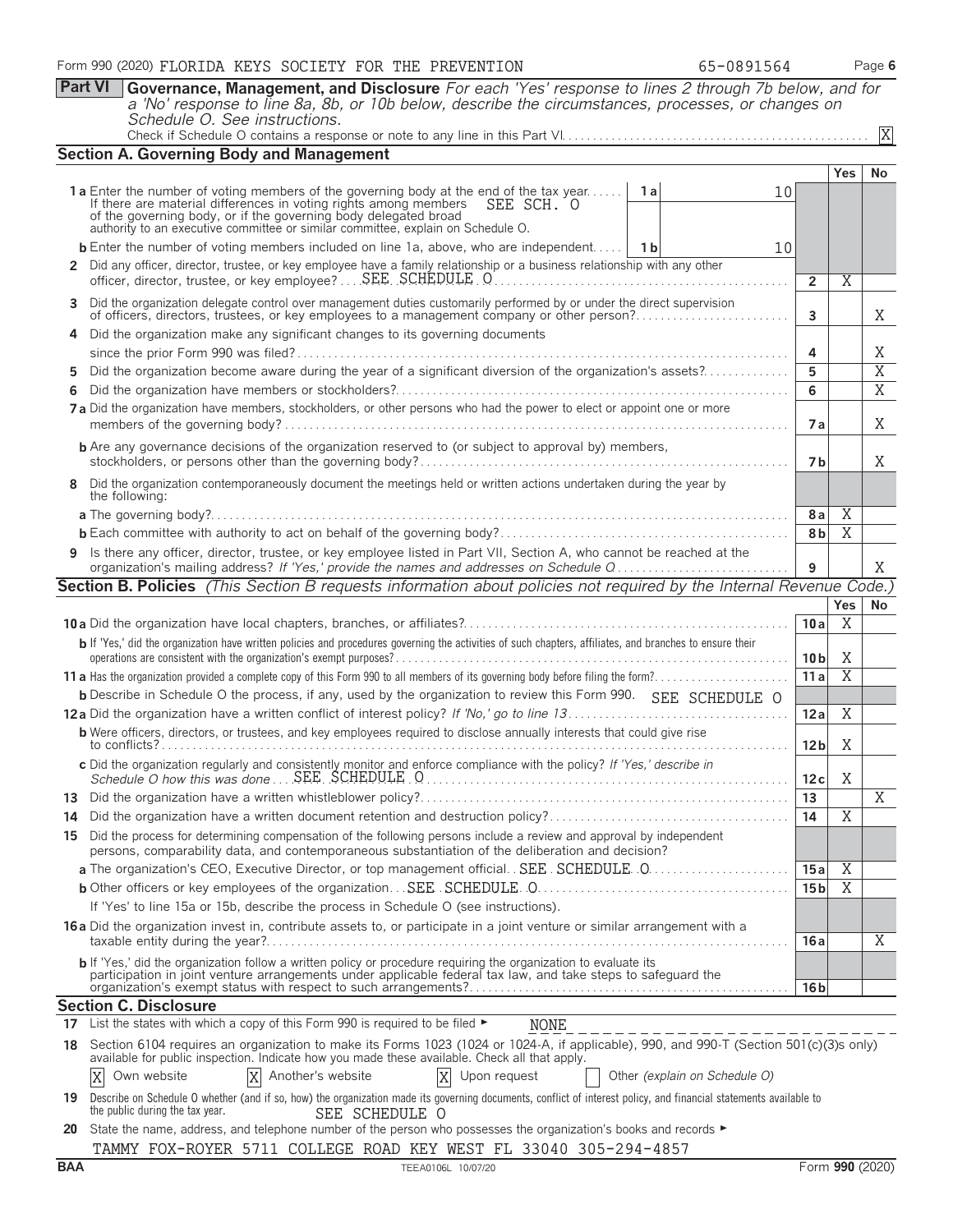| Form 990 (2020)  FLORIDA KEYS SOCIETY FOR THE PREVENTION                                                                                                              | 65-0891564 | Page 7 |  |  |  |  |  |  |
|-----------------------------------------------------------------------------------------------------------------------------------------------------------------------|------------|--------|--|--|--|--|--|--|
| Part VII   Compensation of Officers, Directors, Trustees, Key Employees, Highest Compensated Employees, and<br><b>Independent Contractors</b>                         |            |        |  |  |  |  |  |  |
|                                                                                                                                                                       |            |        |  |  |  |  |  |  |
| Section A. Officers, Directors, Trustees, Key Employees, and Highest Compensated Employees                                                                            |            |        |  |  |  |  |  |  |
| <b>1 a</b> Complete this table for all persons required to be listed. Report compensation for the calendar year ending with or within the<br>organization's tax year. |            |        |  |  |  |  |  |  |

? List all of the organization's **current** officers, directors, trustees (whether individuals or organizations), regardless of amount of compensation. Enter -0- in columns (D), (E), and (F) if no compensation was paid.

? List all of the organization's **current** key employees, if any. See instructions for definition of 'key employee.'

? List the organization's five **current** highest compensated employees (other than an officer, director, trustee, or key employee) who received reportable compensation (Box 5 of Form W-2 and/or Box 7 of Form 1099-MISC) of more than \$100,000 from the organization and any related organizations.

? List all of the organization's **former** officers, key employees, and highest compensated employees who received more than \$100,000 of reportable compensation from the organization and any related organizations.

? List all of the organization's **former directors or trustees** that received, in the capacity as a former director or trustee of the

organization, more than \$10,000 of reportable compensation from the organization and any related organizations.

See instructions for the order in which to list the persons above.

Check this box if neither the organization nor any related organization compensated any current officer, director, or trustee.

|            |                                    |                                                                                                   |                                                                                                                                 |                                 | (C)     |              |                                 |        |                                                            |                                                                 |                                                                       |
|------------|------------------------------------|---------------------------------------------------------------------------------------------------|---------------------------------------------------------------------------------------------------------------------------------|---------------------------------|---------|--------------|---------------------------------|--------|------------------------------------------------------------|-----------------------------------------------------------------|-----------------------------------------------------------------------|
|            | (A)<br>Name and title              |                                                                                                   | Position (do not check more<br>than one box, unless person<br>is both an officer and a<br>Average<br>director/trustee)<br>hours |                                 |         |              |                                 |        | (D)<br>Reportable<br>compensation from<br>the organization | (E)<br>Reportable<br>compensation from<br>related organizations | (F)<br>Estimated amount<br>of other                                   |
|            |                                    | per<br>week<br>(list any<br>hours for<br>related<br>organiza<br>tions<br>below<br>dotted<br>line) | ndividual trustee<br>direct<br>₫                                                                                                | Institutional<br><b>trustee</b> | Officer | Key employee | employee<br>Highest compensated | Former | (W-2/1099-MISC)                                            | (W-2/1099-MISC)                                                 | compensation from<br>the organization<br>and related<br>organizations |
|            | (1) TAMMY FOX-ROYER                | 45                                                                                                |                                                                                                                                 |                                 |         |              |                                 |        |                                                            |                                                                 |                                                                       |
|            | EXECUTIVE DIR.                     | $\mathbf{0}$                                                                                      | X                                                                                                                               |                                 |         |              |                                 |        | 118,765.                                                   | 0.                                                              | 14,514.                                                               |
|            | (2) CAROL SCHRECK                  | $\overline{2}$                                                                                    |                                                                                                                                 |                                 |         |              |                                 |        |                                                            |                                                                 |                                                                       |
|            | <b>DIRECTOR</b>                    | $\Omega$                                                                                          | $\rm X$                                                                                                                         |                                 |         |              |                                 |        | 0                                                          | $\mathbf 0$                                                     | $\boldsymbol{0}$ .                                                    |
|            | (3) LURANA SNOW<br><b>DIRECTOR</b> | $\overline{2}$<br>$\Omega$                                                                        | $\rm X$                                                                                                                         |                                 |         |              |                                 |        | 0                                                          | $\mathbf 0$                                                     | $0$ .                                                                 |
|            | (4) SUE TURNER                     | $\overline{3}$                                                                                    |                                                                                                                                 |                                 |         |              |                                 |        |                                                            |                                                                 |                                                                       |
|            | <b>DIRECTOR</b>                    | $\Omega$                                                                                          | X                                                                                                                               |                                 |         |              |                                 |        | 0                                                          | $\mathbf 0$                                                     | $0$ .                                                                 |
|            | (5) JEFF JOHNSON                   | 6                                                                                                 |                                                                                                                                 |                                 |         |              |                                 |        |                                                            |                                                                 |                                                                       |
|            | PRESIDENT                          | $\Omega$                                                                                          | X                                                                                                                               |                                 | X       |              |                                 |        | 0                                                          | $\mathbf 0$                                                     | $\boldsymbol{0}$ .                                                    |
|            | (6) CINDY MCVEIGH                  | 8                                                                                                 |                                                                                                                                 |                                 |         |              |                                 |        |                                                            |                                                                 |                                                                       |
|            | TREASURER                          | $\Omega$                                                                                          | X                                                                                                                               |                                 | X       |              |                                 |        | $\mathbf{0}$                                               | $\mathbf 0$                                                     | $\boldsymbol{0}$ .                                                    |
| (7)        | <b>STEVE MARKS</b>                 | $\sqrt{2}$                                                                                        |                                                                                                                                 |                                 |         |              |                                 |        |                                                            |                                                                 |                                                                       |
|            | <b>DIRECTOR</b>                    | $\Omega$                                                                                          | $\mathbf X$                                                                                                                     |                                 |         |              |                                 |        | $\mathbf{0}$                                               | $\mathbf{0}$                                                    | $\boldsymbol{0}$ .                                                    |
|            | (8) KIM WILKERSON                  | $\overline{c}$                                                                                    |                                                                                                                                 |                                 |         |              |                                 |        |                                                            |                                                                 |                                                                       |
|            | VICE PRESIDENT                     | $\Omega$                                                                                          | Χ                                                                                                                               |                                 | X       |              |                                 |        | 0                                                          | $\mathbf 0$                                                     | 0.                                                                    |
|            | (9) GAYLE EADIE                    | $\overline{2}$                                                                                    |                                                                                                                                 |                                 |         |              |                                 |        |                                                            |                                                                 |                                                                       |
|            | <b>DIRECTOR</b>                    | $\Omega$                                                                                          | X                                                                                                                               |                                 |         |              |                                 |        | 0                                                          | $\mathbf{0}$                                                    | 0.                                                                    |
|            | (10) AMY JAMISON                   | $\overline{c}$                                                                                    |                                                                                                                                 |                                 |         |              |                                 |        |                                                            |                                                                 |                                                                       |
|            | <b>SECRETARY</b>                   | $\mathbf{0}$                                                                                      | X                                                                                                                               |                                 | X       |              |                                 |        | $\mathbf 0$                                                | $\mathbf{0}$ .                                                  | $\boldsymbol{0}$ .                                                    |
|            | (11) JULIE BOTTERI                 | $\overline{c}$                                                                                    |                                                                                                                                 |                                 |         |              |                                 |        |                                                            |                                                                 |                                                                       |
|            | <b>DIRECTOR</b>                    | 0                                                                                                 | Χ                                                                                                                               |                                 |         |              |                                 |        | $\boldsymbol{0}$                                           | $\mathsf 0$                                                     | $0$ .                                                                 |
| (12)       | JACQUELINE LUHTA                   | $\overline{c}$                                                                                    |                                                                                                                                 |                                 |         |              |                                 |        |                                                            |                                                                 |                                                                       |
|            | <b>DIRECTOR</b>                    | $\mathbf{0}$                                                                                      | X                                                                                                                               |                                 |         |              |                                 |        | $\mathbf{0}$                                               | $\mathbf 0$                                                     | 0.                                                                    |
|            | (13) LOU SPELIOS                   | $\overline{2}$                                                                                    |                                                                                                                                 |                                 |         |              |                                 |        |                                                            |                                                                 |                                                                       |
|            | <b>DIRECTOR</b>                    | $\Omega$                                                                                          | X                                                                                                                               |                                 |         |              |                                 |        | $\mathbf{0}$                                               | $\mathbf 0$                                                     | 0.                                                                    |
|            | (14) SARA MATHIS                   | $\overline{2}$                                                                                    |                                                                                                                                 |                                 |         |              |                                 |        |                                                            |                                                                 |                                                                       |
|            | <b>DIRECTOR</b>                    | $\Omega$                                                                                          | Χ                                                                                                                               |                                 |         |              |                                 |        | $\Omega$                                                   | $\mathbf{0}$                                                    | 0.                                                                    |
| <b>BAA</b> |                                    | TEEA0107L 10/07/20                                                                                |                                                                                                                                 |                                 |         |              |                                 |        |                                                            |                                                                 | Form 990 (2020)                                                       |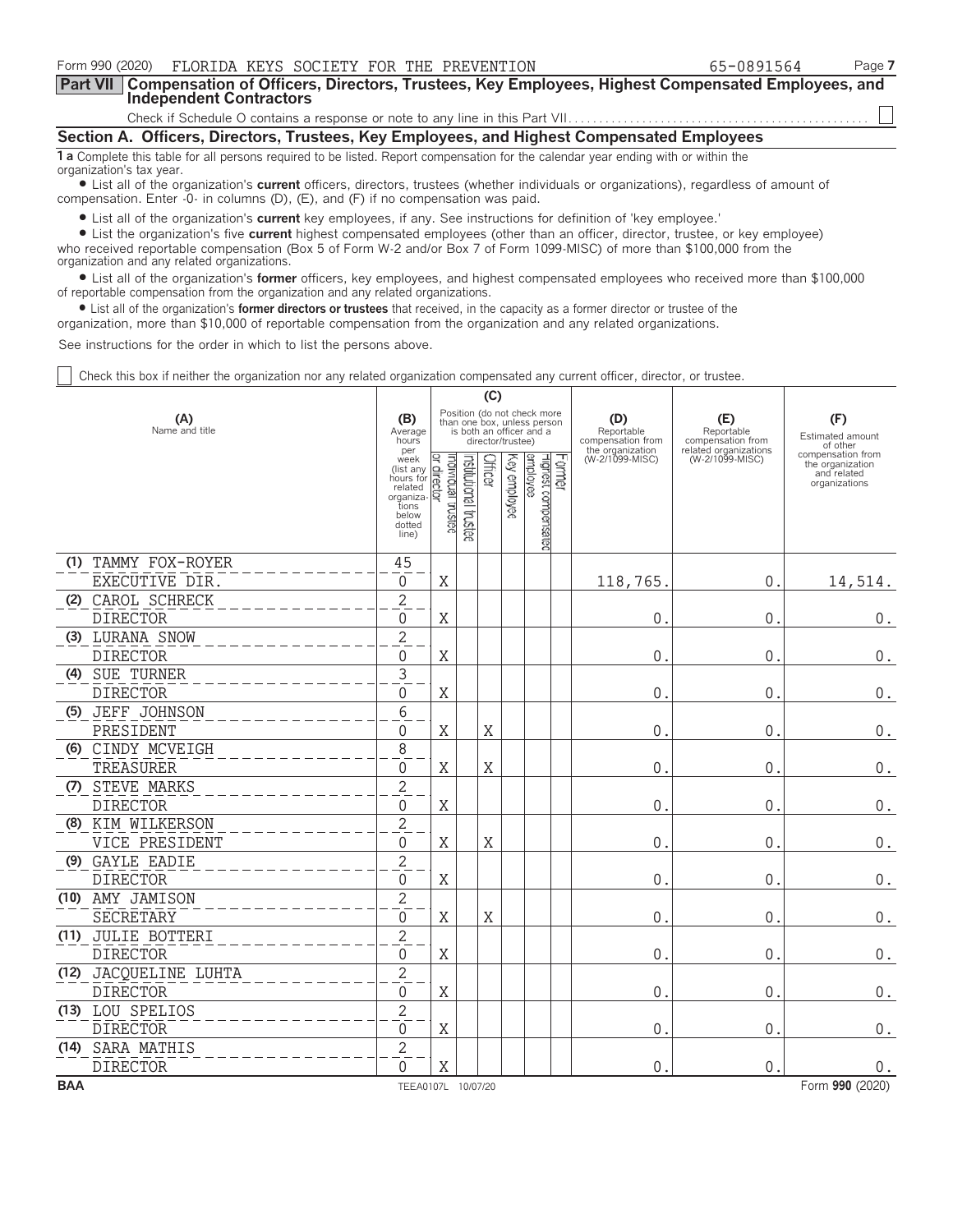#### Form 990 (2020) FLORIDA KEYS SOCIETY FOR THE PREVENTION 65-0891564 Page 8

|  | 65-0891564 |  |
|--|------------|--|

|      | Part VII Section A. Officers, Directors, Trustees, Key Employees, and Highest Compensated Employees (continued)                                                                                                                                                                                     |                                                                            |                               |                      |         |              |                                                                                                             |                               |                                                                               |                                                                 |                                                          |                  |
|------|-----------------------------------------------------------------------------------------------------------------------------------------------------------------------------------------------------------------------------------------------------------------------------------------------------|----------------------------------------------------------------------------|-------------------------------|----------------------|---------|--------------|-------------------------------------------------------------------------------------------------------------|-------------------------------|-------------------------------------------------------------------------------|-----------------------------------------------------------------|----------------------------------------------------------|------------------|
|      |                                                                                                                                                                                                                                                                                                     | (B)                                                                        |                               |                      | (C)     |              |                                                                                                             |                               |                                                                               |                                                                 |                                                          |                  |
|      | (A)<br>Name and title                                                                                                                                                                                                                                                                               | Average<br>hours<br>per<br>week<br>(list any                               |                               |                      |         |              | Position<br>(do not check more than one<br>box, unless person is both an<br>officer and a director/trustee) |                               | (D)<br>Reportable<br>compensation from<br>the organization<br>(W-2/1099-MISC) | (E)<br>Reportable<br>compensation from<br>related organizations | (F)<br>Estimated amount<br>of other<br>compensation from |                  |
|      |                                                                                                                                                                                                                                                                                                     | hours<br>for<br>related<br>organiza<br>- tions<br>below<br>dotted<br>line) | ndividual trustee<br>director | nstitutional trustee | Officer | Key employee | employee                                                                                                    | Farmer<br>Highest compensated |                                                                               | (W-2/1099-MISC)                                                 | the organization<br>and related<br>organizations         |                  |
|      | (15) JIM BENKOCZY                                                                                                                                                                                                                                                                                   | $\mathbf{2}$                                                               |                               |                      |         |              |                                                                                                             |                               |                                                                               |                                                                 |                                                          |                  |
|      | <b>DIRECTOR</b>                                                                                                                                                                                                                                                                                     | $\mathbf{0}$                                                               | X                             |                      |         |              |                                                                                                             |                               | 0.                                                                            | $0$ .                                                           |                                                          | $0$ .            |
| (16) |                                                                                                                                                                                                                                                                                                     |                                                                            |                               |                      |         |              |                                                                                                             |                               |                                                                               |                                                                 |                                                          |                  |
| (17) |                                                                                                                                                                                                                                                                                                     |                                                                            |                               |                      |         |              |                                                                                                             |                               |                                                                               |                                                                 |                                                          |                  |
| (18) |                                                                                                                                                                                                                                                                                                     |                                                                            |                               |                      |         |              |                                                                                                             |                               |                                                                               |                                                                 |                                                          |                  |
| (19) |                                                                                                                                                                                                                                                                                                     |                                                                            |                               |                      |         |              |                                                                                                             |                               |                                                                               |                                                                 |                                                          |                  |
| (20) |                                                                                                                                                                                                                                                                                                     |                                                                            |                               |                      |         |              |                                                                                                             |                               |                                                                               |                                                                 |                                                          |                  |
| (21) |                                                                                                                                                                                                                                                                                                     |                                                                            |                               |                      |         |              |                                                                                                             |                               |                                                                               |                                                                 |                                                          |                  |
| (22) |                                                                                                                                                                                                                                                                                                     |                                                                            |                               |                      |         |              |                                                                                                             |                               |                                                                               |                                                                 |                                                          |                  |
| (23) |                                                                                                                                                                                                                                                                                                     |                                                                            |                               |                      |         |              |                                                                                                             |                               |                                                                               |                                                                 |                                                          |                  |
| (24) |                                                                                                                                                                                                                                                                                                     |                                                                            |                               |                      |         |              |                                                                                                             |                               |                                                                               |                                                                 |                                                          |                  |
| (25) |                                                                                                                                                                                                                                                                                                     |                                                                            |                               |                      |         |              |                                                                                                             |                               |                                                                               |                                                                 |                                                          |                  |
|      | 1 b Subtotal.                                                                                                                                                                                                                                                                                       |                                                                            |                               |                      |         |              |                                                                                                             |                               | 118,765.                                                                      | $0$ .                                                           |                                                          | 14,514.          |
|      |                                                                                                                                                                                                                                                                                                     |                                                                            |                               |                      |         |              |                                                                                                             |                               | $0$ .<br>118,765.                                                             | $0$ .<br>0.                                                     |                                                          | $0$ .<br>14,514. |
|      | 2 Total number of individuals (including but not limited to those listed above) who received more than \$100,000 of reportable compensation                                                                                                                                                         |                                                                            |                               |                      |         |              |                                                                                                             |                               |                                                                               |                                                                 |                                                          |                  |
|      | from the organization $\blacktriangleright$<br>$\mathbf{1}$                                                                                                                                                                                                                                         |                                                                            |                               |                      |         |              |                                                                                                             |                               |                                                                               |                                                                 | <b>Yes</b>                                               | No               |
| 3    | Did the organization list any <b>former</b> officer, director, trustee, key employee, or highest compensated employee                                                                                                                                                                               |                                                                            |                               |                      |         |              |                                                                                                             |                               |                                                                               |                                                                 | 3                                                        |                  |
| 4    | For any individual listed on line 1a, is the sum of reportable compensation and other compensation from the organization and related organizations greater than \$150,000? If 'Yes,' complete Schedule J for                                                                                        |                                                                            |                               |                      |         |              |                                                                                                             |                               |                                                                               |                                                                 |                                                          | X                |
| 5    | Did any person listed on line 1a receive or accrue compensation from any unrelated organization or individual                                                                                                                                                                                       |                                                                            |                               |                      |         |              |                                                                                                             |                               |                                                                               |                                                                 | 4                                                        | X                |
|      |                                                                                                                                                                                                                                                                                                     |                                                                            |                               |                      |         |              |                                                                                                             |                               |                                                                               |                                                                 | 5                                                        | X                |
|      | <b>Section B. Independent Contractors</b><br>Complete this table for your five highest compensated independent contractors that received more than \$100,000 of<br>compensation from the organization. Report compensation for the calendar year ending with or within the organization's tax year. |                                                                            |                               |                      |         |              |                                                                                                             |                               |                                                                               |                                                                 |                                                          |                  |
|      | (A)<br>Name and business address                                                                                                                                                                                                                                                                    |                                                                            |                               |                      |         |              |                                                                                                             |                               | (B)<br>Description of services                                                |                                                                 | (C)<br>Compensation                                      |                  |
|      |                                                                                                                                                                                                                                                                                                     |                                                                            |                               |                      |         |              |                                                                                                             |                               |                                                                               |                                                                 |                                                          |                  |
|      |                                                                                                                                                                                                                                                                                                     |                                                                            |                               |                      |         |              |                                                                                                             |                               |                                                                               |                                                                 |                                                          |                  |
|      |                                                                                                                                                                                                                                                                                                     |                                                                            |                               |                      |         |              |                                                                                                             |                               |                                                                               |                                                                 |                                                          |                  |
|      | 2 Total number of independent contractors (including but not limited to those listed above) who received more than<br>\$100,000 of compensation from the organization ▶ 0                                                                                                                           |                                                                            |                               |                      |         |              |                                                                                                             |                               |                                                                               |                                                                 |                                                          |                  |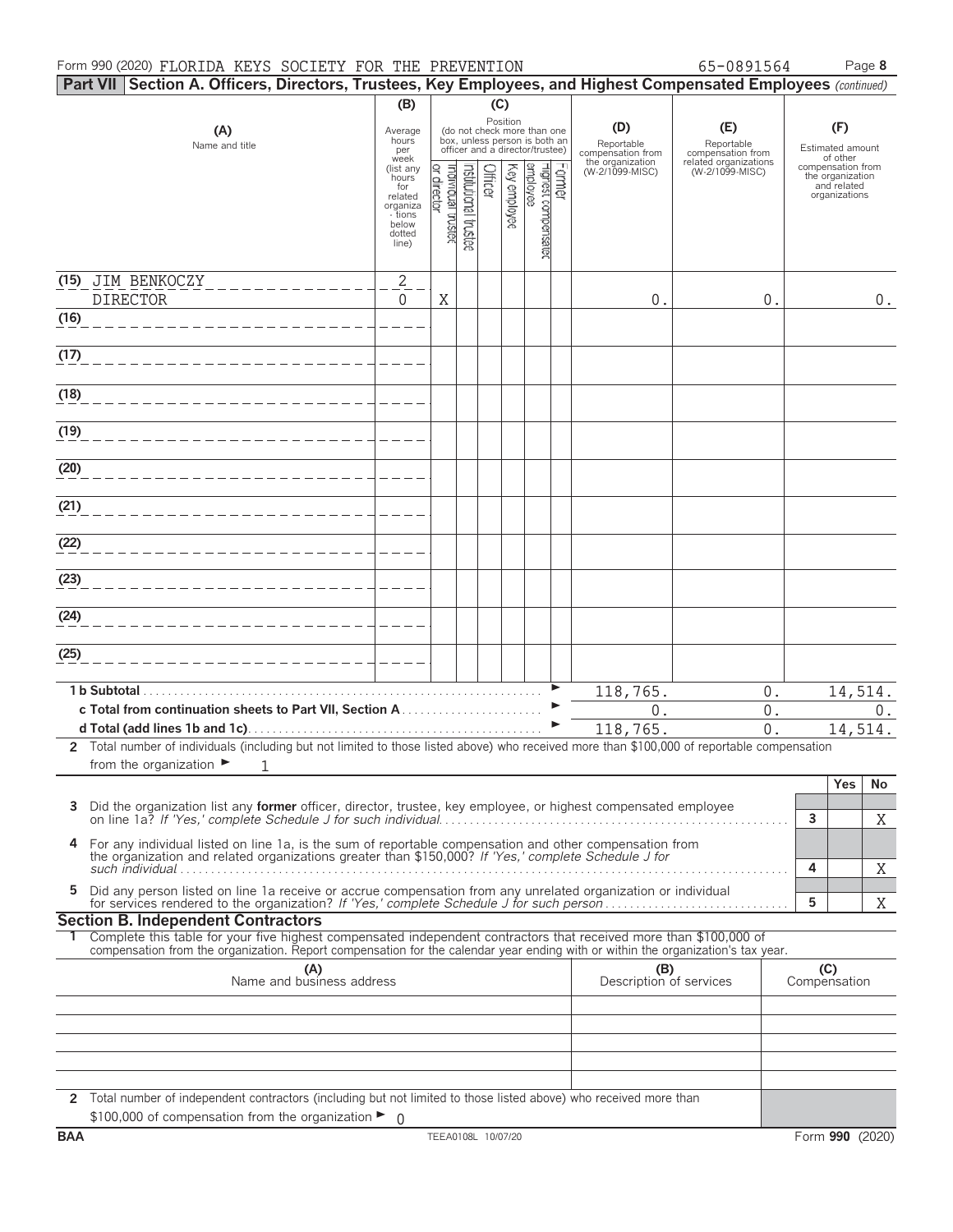#### Form 990 (2020) FLORIDA KEYS SOCIETY FOR THE PREVENTION 65-0891564 Page **9**

# **Part VIII Statement of Revenue**

|                                                           |                                                |                                                                                                      |                      |                      | (A)<br>Total revenue | (B)<br>Related or<br>exempt<br>function<br>revenue | (C)<br>Unrelated<br>business<br>revenue | (D)<br>Revenue<br>excluded from tax<br>under sections<br>512-514 |
|-----------------------------------------------------------|------------------------------------------------|------------------------------------------------------------------------------------------------------|----------------------|----------------------|----------------------|----------------------------------------------------|-----------------------------------------|------------------------------------------------------------------|
|                                                           |                                                | 1a Federated campaigns                                                                               | 1a                   |                      |                      |                                                    |                                         |                                                                  |
| Contributions, Gifts, Grants<br>and Other Similar Amounts |                                                | <b>b</b> Membership dues                                                                             | 1 <sub>b</sub>       |                      |                      |                                                    |                                         |                                                                  |
|                                                           |                                                | c Fundraising events                                                                                 | 1 <sub>c</sub>       |                      |                      |                                                    |                                         |                                                                  |
|                                                           |                                                | d Related organizations                                                                              | 1 <sub>d</sub>       |                      |                      |                                                    |                                         |                                                                  |
|                                                           |                                                | <b>e</b> Government grants (contributions) $\ldots$<br>f All other contributions, gifts, grants, and | 1 <sub>e</sub>       |                      |                      |                                                    |                                         |                                                                  |
|                                                           |                                                | similar amounts not included above                                                                   | 1f                   | 912,608.             |                      |                                                    |                                         |                                                                  |
|                                                           |                                                | g Noncash contributions included in                                                                  |                      |                      |                      |                                                    |                                         |                                                                  |
|                                                           |                                                | lines $1a-1f$                                                                                        | 1 <sub>q</sub>       | 19,623.              |                      |                                                    |                                         |                                                                  |
|                                                           |                                                |                                                                                                      |                      | <b>Business Code</b> | 912,608              |                                                    |                                         |                                                                  |
| Program Service Revenue                                   |                                                | 2a ANIMAL CONTROL & ADOPTION                                                                         |                      |                      | 1, 185, 755.         | 1, 185, 755.                                       |                                         |                                                                  |
|                                                           |                                                | <b>b</b> SPAY & NEUTER CLINIC                                                                        | ات کا ک              |                      | 58,254.              | 58,254.                                            |                                         |                                                                  |
|                                                           |                                                | C PET ADOPTIONS<br>$\begin{tabular}{cc} - & - & - & - \\ - & - & - & - \\ \end{tabular}$             |                      |                      | 8,967.               | 8,967.                                             |                                         |                                                                  |
|                                                           |                                                | $d$ CRITTER CAMP FOR KIDS $\_\_$                                                                     |                      |                      | 2,618.               | 2,618.                                             |                                         |                                                                  |
|                                                           | e                                              |                                                                                                      |                      |                      |                      |                                                    |                                         |                                                                  |
|                                                           |                                                | f All other program service revenue                                                                  |                      |                      |                      |                                                    |                                         |                                                                  |
|                                                           |                                                |                                                                                                      |                      |                      | 1,255,594.           |                                                    |                                         |                                                                  |
|                                                           | 3                                              | Investment income (including dividends, interest, and                                                |                      |                      |                      |                                                    |                                         |                                                                  |
|                                                           | 4                                              | Income from investment of tax-exempt bond proceeds ▶                                                 |                      |                      | 10,142.              |                                                    |                                         | 10, 142.                                                         |
|                                                           | 5                                              |                                                                                                      |                      |                      |                      |                                                    |                                         |                                                                  |
|                                                           |                                                |                                                                                                      | (i) Real             | (ii) Personal        |                      |                                                    |                                         |                                                                  |
|                                                           |                                                | 6a<br><b>6a</b> Gross rents $\ldots$                                                                 |                      |                      |                      |                                                    |                                         |                                                                  |
|                                                           |                                                | 6 <sub>b</sub><br><b>b</b> Less: rental expenses                                                     |                      |                      |                      |                                                    |                                         |                                                                  |
|                                                           |                                                | <b>c</b> Rental income or (loss) $ 6c $                                                              |                      |                      |                      |                                                    |                                         |                                                                  |
|                                                           |                                                | d Net rental income or (loss)                                                                        |                      |                      |                      |                                                    |                                         |                                                                  |
|                                                           | (i) Securities<br><b>7 a</b> Gross amount from |                                                                                                      | (ii) Other           |                      |                      |                                                    |                                         |                                                                  |
|                                                           | sales of assets<br>7a<br>other than inventory  |                                                                                                      |                      |                      |                      |                                                    |                                         |                                                                  |
|                                                           |                                                | <b>b</b> Less: cost or other basis                                                                   |                      |                      |                      |                                                    |                                         |                                                                  |
|                                                           |                                                | 7b<br>and sales expenses<br>7c                                                                       |                      | 1,653.               |                      |                                                    |                                         |                                                                  |
|                                                           |                                                | $c$ Gain or (loss) $\ldots$ .                                                                        |                      | $-1,653.$            | $-1,653.$            | $-1,653.$                                          |                                         |                                                                  |
|                                                           |                                                | 8 a Gross income from fundraising events                                                             |                      |                      |                      |                                                    |                                         |                                                                  |
| Other Revenue                                             |                                                | (not including $\sharp$                                                                              |                      |                      |                      |                                                    |                                         |                                                                  |
|                                                           |                                                | of contributions reported on line 1c).                                                               |                      |                      |                      |                                                    |                                         |                                                                  |
|                                                           |                                                | See Part IV, line 18                                                                                 | 8а                   | 80,340.              |                      |                                                    |                                         |                                                                  |
|                                                           |                                                | <b>b</b> Less: direct expenses                                                                       | 8b                   | 14,896.              |                      |                                                    |                                         |                                                                  |
|                                                           |                                                | c Net income or (loss) from fundraising events                                                       |                      |                      | 65,444.              |                                                    |                                         | 65,444.                                                          |
|                                                           |                                                | 9 a Gross income from gaming activities.                                                             |                      |                      |                      |                                                    |                                         |                                                                  |
|                                                           |                                                | See Part IV, line 19                                                                                 | 9a<br>9 <sub>b</sub> |                      |                      |                                                    |                                         |                                                                  |
|                                                           |                                                | <b>b</b> Less: direct expenses $\ldots$<br>c Net income or (loss) from gaming activities             |                      |                      |                      |                                                    |                                         |                                                                  |
|                                                           |                                                |                                                                                                      |                      |                      |                      |                                                    |                                         |                                                                  |
|                                                           |                                                | <b>10a</b> Gross sales of inventory, less<br>returns and allowances.                                 | 10a                  | 2,811                |                      |                                                    |                                         |                                                                  |
|                                                           |                                                | <b>b</b> Less: cost of goods sold                                                                    | 10 bl                | 2,036.               |                      |                                                    |                                         |                                                                  |
|                                                           |                                                | c Net income or (loss) from sales of inventory                                                       |                      |                      | 775.                 | 775.                                               |                                         |                                                                  |
|                                                           |                                                |                                                                                                      |                      | <b>Business Code</b> |                      |                                                    |                                         |                                                                  |
|                                                           | 11 a                                           | MISCELLANEOUS                                                                                        |                      |                      | 1,073                | 1,073                                              |                                         |                                                                  |
|                                                           | h                                              |                                                                                                      |                      |                      |                      |                                                    |                                         |                                                                  |
| Miscellaneous<br>Reven                                    |                                                | <b>d</b> All other revenue $\ldots \ldots \ldots \ldots \ldots$                                      |                      |                      |                      |                                                    |                                         |                                                                  |
|                                                           |                                                |                                                                                                      |                      |                      | 1,073.               |                                                    |                                         |                                                                  |
|                                                           | 12                                             | Total revenue. See instructions                                                                      |                      |                      | 2,243,983.           | 1,255,789.                                         | 0.                                      | 75,586.                                                          |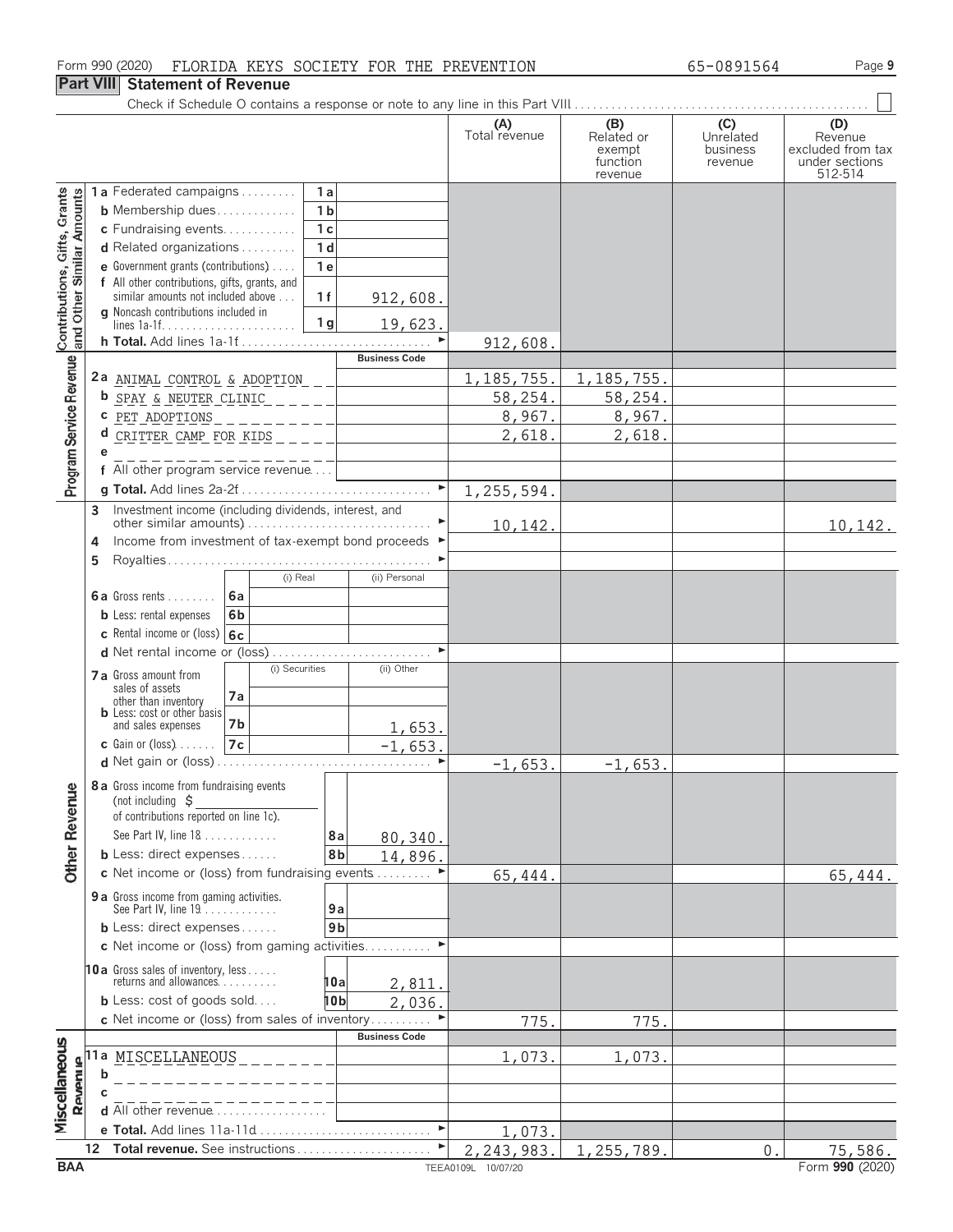| Section 501(c)(3) and 501(c)(4) organizations must complete all columns. All other organizations must complete column (A). |                                                                                                                                                                                                                                                                                                    |                       |                                    |                                                                 |                                |  |  |  |  |  |  |
|----------------------------------------------------------------------------------------------------------------------------|----------------------------------------------------------------------------------------------------------------------------------------------------------------------------------------------------------------------------------------------------------------------------------------------------|-----------------------|------------------------------------|-----------------------------------------------------------------|--------------------------------|--|--|--|--|--|--|
|                                                                                                                            |                                                                                                                                                                                                                                                                                                    |                       |                                    |                                                                 |                                |  |  |  |  |  |  |
|                                                                                                                            | Do not include amounts reported on lines<br>6b, 7b, 8b, 9b, and 10b of Part VIII.                                                                                                                                                                                                                  | (A)<br>Total expenses | (B)<br>Program service<br>expenses | $\overline{(\mathsf{C})}$<br>Management and<br>general expenses | (D)<br>Fundraising<br>expenses |  |  |  |  |  |  |
| 1.                                                                                                                         | Grants and other assistance to domestic<br>organizations and domestic governments.                                                                                                                                                                                                                 |                       |                                    |                                                                 |                                |  |  |  |  |  |  |
| $\mathfrak{p}$                                                                                                             | Grants and other assistance to domestic<br>individuals. See Part IV, line 22                                                                                                                                                                                                                       |                       |                                    |                                                                 |                                |  |  |  |  |  |  |
| 3                                                                                                                          | Grants and other assistance to foreign<br>organizations, foreign governments, and foreign individuals. See Part IV, lines 15 and 16                                                                                                                                                                |                       |                                    |                                                                 |                                |  |  |  |  |  |  |
| 4<br>5                                                                                                                     | Benefits paid to or for members<br>Compensation of current officers, directors,<br>trustees, and key employees                                                                                                                                                                                     | 136,435.              | 95,505.                            | 20,465.                                                         | 20,465.                        |  |  |  |  |  |  |
| 6                                                                                                                          | Compensation not included above to<br>disqualified persons (as defined under<br>section $4958(f)(1)$ and persons described                                                                                                                                                                         | 0.                    | 0.                                 | 0.                                                              | $0$ .                          |  |  |  |  |  |  |
|                                                                                                                            | 7 Other salaries and wages                                                                                                                                                                                                                                                                         | 893,669.              | 836,102.                           |                                                                 | 57,567.                        |  |  |  |  |  |  |
| 8                                                                                                                          | Pension plan accruals and contributions<br>(include section $401(k)$ and $403(b)$ )<br>employer contributions)                                                                                                                                                                                     |                       |                                    |                                                                 |                                |  |  |  |  |  |  |
| 9                                                                                                                          | Other employee benefits                                                                                                                                                                                                                                                                            | 94, 953.              | 87,756.                            |                                                                 | 7,197.                         |  |  |  |  |  |  |
| 10                                                                                                                         | Payroll taxes                                                                                                                                                                                                                                                                                      | 82,790.               | 75,214.                            | 1,453.                                                          | 6, 123.                        |  |  |  |  |  |  |
|                                                                                                                            | 11 Fees for services (nonemployees):                                                                                                                                                                                                                                                               |                       |                                    |                                                                 |                                |  |  |  |  |  |  |
|                                                                                                                            |                                                                                                                                                                                                                                                                                                    |                       |                                    |                                                                 |                                |  |  |  |  |  |  |
|                                                                                                                            |                                                                                                                                                                                                                                                                                                    |                       |                                    |                                                                 |                                |  |  |  |  |  |  |
|                                                                                                                            |                                                                                                                                                                                                                                                                                                    | 5,000.                | 2,750.                             | 2, 250.                                                         |                                |  |  |  |  |  |  |
|                                                                                                                            |                                                                                                                                                                                                                                                                                                    |                       |                                    |                                                                 |                                |  |  |  |  |  |  |
|                                                                                                                            | e Professional fundraising services. See Part IV, line 17                                                                                                                                                                                                                                          |                       |                                    |                                                                 |                                |  |  |  |  |  |  |
|                                                                                                                            | f Investment management fees                                                                                                                                                                                                                                                                       |                       |                                    |                                                                 |                                |  |  |  |  |  |  |
|                                                                                                                            | g Other. (If line 11q amount exceeds 10% of line 25, column<br>(A) amount, list line 11g expenses on Schedule $0.$ )                                                                                                                                                                               | 5,408.                | 5,408.                             |                                                                 |                                |  |  |  |  |  |  |
|                                                                                                                            | 12 Advertising and promotion                                                                                                                                                                                                                                                                       | 1,794.                | 1,794.                             |                                                                 |                                |  |  |  |  |  |  |
| 13                                                                                                                         |                                                                                                                                                                                                                                                                                                    | 34,246.               | 25,685.                            | 3,425.                                                          | 5,136.                         |  |  |  |  |  |  |
| 14                                                                                                                         | Information technology                                                                                                                                                                                                                                                                             |                       |                                    |                                                                 |                                |  |  |  |  |  |  |
| 15                                                                                                                         |                                                                                                                                                                                                                                                                                                    |                       |                                    |                                                                 |                                |  |  |  |  |  |  |
| 16                                                                                                                         | Occupancy                                                                                                                                                                                                                                                                                          |                       |                                    |                                                                 |                                |  |  |  |  |  |  |
| 17                                                                                                                         |                                                                                                                                                                                                                                                                                                    |                       |                                    |                                                                 |                                |  |  |  |  |  |  |
| 18                                                                                                                         | Payments of travel or entertainment<br>expenses for any federal, state, or local                                                                                                                                                                                                                   |                       |                                    |                                                                 |                                |  |  |  |  |  |  |
| 19<br>20                                                                                                                   | Conferences, conventions, and meetings                                                                                                                                                                                                                                                             |                       |                                    |                                                                 |                                |  |  |  |  |  |  |
| 21                                                                                                                         | Payments to affiliates                                                                                                                                                                                                                                                                             |                       |                                    |                                                                 |                                |  |  |  |  |  |  |
| 22                                                                                                                         | Depreciation, depletion, and amortization                                                                                                                                                                                                                                                          | 339, 437.             | 339, 437.                          |                                                                 |                                |  |  |  |  |  |  |
| 23<br>24                                                                                                                   | $insurance \ldots \ldots \ldots \ldots \ldots \ldots \ldots \ldots \ldots \ldots$<br>Other expenses. Itemize expenses not<br>covered above (List miscellaneous expenses<br>on line 24e. If line 24e amount exceeds 10%<br>of line 25, column (A) amount, list line 24e<br>expenses on Schedule O.) | 104,049.              | 102,075.                           | 1,974.                                                          |                                |  |  |  |  |  |  |
|                                                                                                                            | a MEDICINE & MEDICAL SUPPLIES                                                                                                                                                                                                                                                                      | 118,908.              | 118,908                            |                                                                 |                                |  |  |  |  |  |  |
|                                                                                                                            | <b>b</b> UTILITIES & TELEPHONE                                                                                                                                                                                                                                                                     | 92,691                | 92,691                             |                                                                 |                                |  |  |  |  |  |  |
|                                                                                                                            | C REPAIRS & MAINTENANCE                                                                                                                                                                                                                                                                            | 79,307                | 79,307                             |                                                                 |                                |  |  |  |  |  |  |
|                                                                                                                            | d FUNDRAISING EXPENSE -GENERAL                                                                                                                                                                                                                                                                     | 71,956.               |                                    |                                                                 | 71,956.                        |  |  |  |  |  |  |
|                                                                                                                            | e All other expenses                                                                                                                                                                                                                                                                               | 192,461.              | 189,349.                           | 2,108.                                                          | 1,004.                         |  |  |  |  |  |  |
| 25                                                                                                                         | Total functional expenses. Add lines 1 through 24e.                                                                                                                                                                                                                                                | 2, 253, 104.          | 2,051,981.                         | 31,675.                                                         | 169,448.                       |  |  |  |  |  |  |
|                                                                                                                            | 26 Joint costs. Complete this line only if<br>the organization reported in column (B)<br>joint costs from a combined educational<br>campaign and fundraising solicitation.<br>Check here $\blacktriangleright$   if following<br>SOP 98-2 (ASC 958-720).                                           |                       |                                    |                                                                 |                                |  |  |  |  |  |  |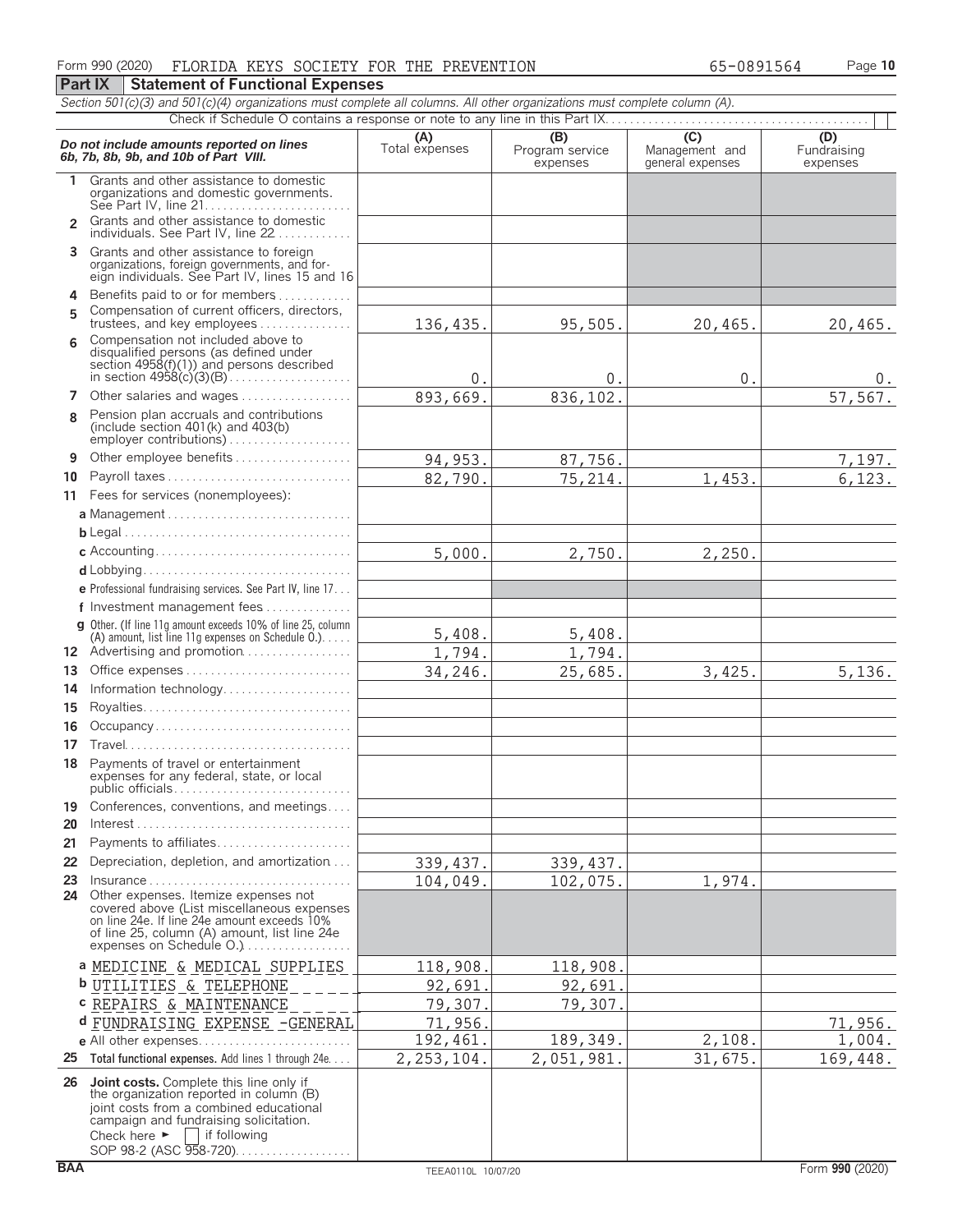|                             |               | Form 990 (2020)<br>FLORIDA KEYS SOCIETY FOR THE PREVENTION                                                                                                                                                      |  |                    |                          | 65-0891564      | Page 11                |
|-----------------------------|---------------|-----------------------------------------------------------------------------------------------------------------------------------------------------------------------------------------------------------------|--|--------------------|--------------------------|-----------------|------------------------|
|                             | <b>Part X</b> | <b>Balance Sheet</b>                                                                                                                                                                                            |  |                    |                          |                 |                        |
|                             |               |                                                                                                                                                                                                                 |  |                    |                          |                 |                        |
|                             |               |                                                                                                                                                                                                                 |  |                    | (A)<br>Beginning of year |                 | $( B )$<br>End of year |
|                             |               |                                                                                                                                                                                                                 |  |                    | 494,158.                 | 1               | 257,097.               |
|                             | 2             |                                                                                                                                                                                                                 |  |                    | 529,279.                 | $\overline{2}$  | 1,220,024.             |
|                             | 3             |                                                                                                                                                                                                                 |  |                    | 1,500.                   | 3               |                        |
|                             | 4             |                                                                                                                                                                                                                 |  |                    | 256,261.                 | 4               | 248,671.               |
|                             | 5             | Loans and other receivables from any current or former officer, director, trustee, key employee, creator or founder, substantial contributor, or 35% controlled entity or family member of any of these persons |  | 5                  |                          |                 |                        |
|                             | 6             | Loans and other receivables from other disqualified persons (as defined under                                                                                                                                   |  |                    |                          |                 |                        |
|                             |               | section $4958(f)(1)$ , and persons described in section $4958(c)(3)(B)$                                                                                                                                         |  |                    |                          | 6               |                        |
|                             | 7             |                                                                                                                                                                                                                 |  |                    |                          | 7               |                        |
|                             | 8             |                                                                                                                                                                                                                 |  |                    | 66, 413.                 | 8               | 63,837.                |
| Assets                      | 9             |                                                                                                                                                                                                                 |  |                    | 32,938.                  | 9               | 77,144.                |
|                             |               |                                                                                                                                                                                                                 |  |                    |                          |                 |                        |
|                             |               |                                                                                                                                                                                                                 |  | 9,025,383.         |                          |                 |                        |
|                             |               |                                                                                                                                                                                                                 |  | 703, 175.          | 8,613,555.               | 10c             | 8, 322, 208.           |
|                             | 11            |                                                                                                                                                                                                                 |  | 11                 |                          |                 |                        |
|                             | 12            |                                                                                                                                                                                                                 |  |                    |                          | 12              |                        |
|                             | 13            | Investments - program-related. See Part IV, line 11                                                                                                                                                             |  |                    | 13                       |                 |                        |
|                             | 14            |                                                                                                                                                                                                                 |  |                    | 14                       |                 |                        |
|                             | 15            |                                                                                                                                                                                                                 |  |                    | 87,068.                  | 15              | 95,273.                |
|                             | 16            |                                                                                                                                                                                                                 |  |                    | 10,081,172.              | 16              | 10,284,254.            |
|                             | 17            |                                                                                                                                                                                                                 |  |                    | 104, 274.                | 17              | 111,717.               |
|                             | 18            |                                                                                                                                                                                                                 |  |                    |                          | 18              |                        |
|                             | 19            |                                                                                                                                                                                                                 |  |                    |                          | $\overline{19}$ |                        |
|                             | 20            |                                                                                                                                                                                                                 |  |                    |                          | 20              |                        |
|                             | 21            | Escrow or custodial account liability. Complete Part IV of Schedule D.                                                                                                                                          |  |                    |                          | 21              |                        |
| Liabilities                 | 22            | Loans and other payables to any current or former officer, director, trustee, key employee, creator or founder, substantial contributor, or 35%<br>controlled entity or family member of any of these persons   |  |                    |                          | 22              |                        |
|                             | 23            | Secured mortgages and notes payable to unrelated third parties                                                                                                                                                  |  |                    |                          | 23              |                        |
|                             | 24            | Unsecured notes and loans payable to unrelated third parties                                                                                                                                                    |  |                    |                          | 24              | 171,871.               |
|                             | 25            | Other liabilities (including federal income tax, payables to related third parties, and other liabilities not included on lines 17-24). Complete Part X of Schedule D.                                          |  |                    |                          | 25              | 24,685.                |
|                             | 26            |                                                                                                                                                                                                                 |  |                    | 104, 274.                | 26              | 308, 273.              |
|                             |               | Organizations that follow FASB ASC 958, check here ►<br>and complete lines 27, 28, 32, and 33.                                                                                                                  |  | $\rm X$            |                          |                 |                        |
|                             | 27            |                                                                                                                                                                                                                 |  |                    | 9,747,603.               | 27              | 9,716,899.             |
|                             | 28            |                                                                                                                                                                                                                 |  |                    | 229,295.                 | 28              | 259,082.               |
| Net Assets or Fund Balances |               | Organizations that do not follow FASB ASC 958, check here ►<br>and complete lines 29 through 33.                                                                                                                |  |                    |                          |                 |                        |
|                             | 29            |                                                                                                                                                                                                                 |  |                    |                          | 29              |                        |
|                             | 30            | Paid-in or capital surplus, or land, building, or equipment fund                                                                                                                                                |  |                    |                          | 30              |                        |
|                             | 31            | Retained earnings, endowment, accumulated income, or other funds                                                                                                                                                |  |                    |                          | 31              |                        |
|                             | 32            |                                                                                                                                                                                                                 |  |                    | 9,976,898.               | 32              | 9,975,981.             |
|                             | 33            | Total liabilities and net assets/fund balances                                                                                                                                                                  |  |                    | 10,081,172.              | 33              | 10,284,254.            |
| <b>BAA</b>                  |               |                                                                                                                                                                                                                 |  | TEEA0111L 10/07/20 |                          |                 | Form 990 (2020)        |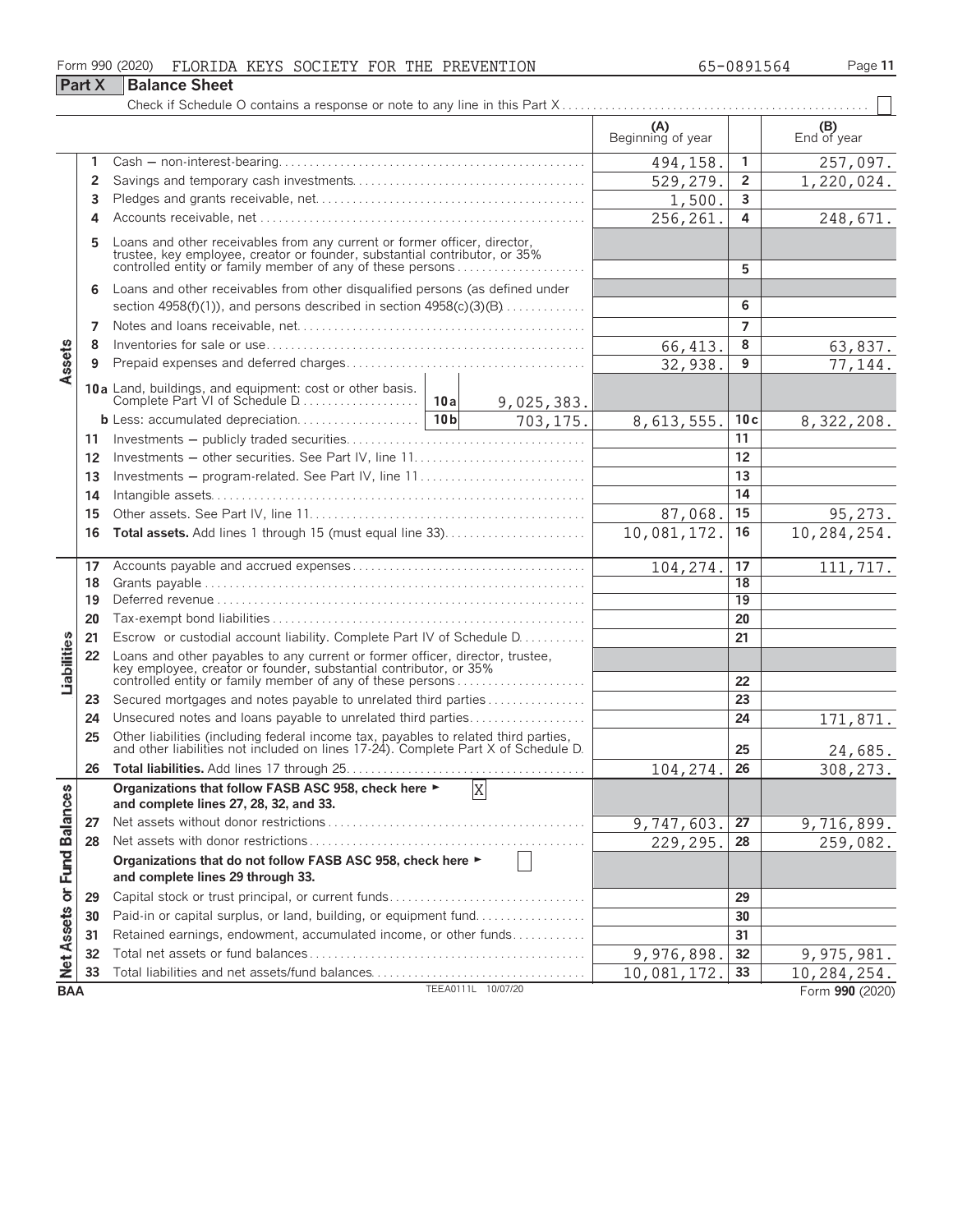|            | Form 990 (2020)<br>FLORIDA KEYS SOCIETY FOR THE PREVENTION                                                                                                                                                                                           | 65-0891564     |                |            | Page 12         |
|------------|------------------------------------------------------------------------------------------------------------------------------------------------------------------------------------------------------------------------------------------------------|----------------|----------------|------------|-----------------|
|            | <b>Part XI</b><br>Reconciliation of Net Assets                                                                                                                                                                                                       |                |                |            |                 |
|            |                                                                                                                                                                                                                                                      |                |                |            |                 |
| 1          |                                                                                                                                                                                                                                                      | $\overline{1}$ |                |            | 2,243,983.      |
| 2          |                                                                                                                                                                                                                                                      | $\overline{2}$ |                |            | 2, 253, 104.    |
| 3          |                                                                                                                                                                                                                                                      | 3              |                |            | $-9,121.$       |
| 4          |                                                                                                                                                                                                                                                      | 4              |                |            | 9,976,898.      |
| 5          |                                                                                                                                                                                                                                                      | 5              |                |            | 8,204.          |
| 6          |                                                                                                                                                                                                                                                      | 6              |                |            |                 |
| 7          |                                                                                                                                                                                                                                                      | $\overline{7}$ |                |            |                 |
| 8          |                                                                                                                                                                                                                                                      | 8              |                |            |                 |
| 9          |                                                                                                                                                                                                                                                      | 9              |                |            | $0$ .           |
| 10         | Net assets or fund balances at end of year. Combine lines 3 through 9 (must equal Part X, line 32,                                                                                                                                                   |                |                |            |                 |
|            |                                                                                                                                                                                                                                                      | 10             |                |            | 9,975,981.      |
|            | <b>Part XII Financial Statements and Reporting</b>                                                                                                                                                                                                   |                |                |            |                 |
|            |                                                                                                                                                                                                                                                      |                |                |            |                 |
|            |                                                                                                                                                                                                                                                      |                |                | <b>Yes</b> | No              |
|            | 1 Accounting method used to prepare the Form 990:<br>  Cash<br>X Accrual<br>Other                                                                                                                                                                    |                |                |            |                 |
|            | If the organization changed its method of accounting from a prior year or checked 'Other,' explain<br>in Schedule O.                                                                                                                                 |                |                |            |                 |
|            | 2a Were the organization's financial statements compiled or reviewed by an independent accountant?                                                                                                                                                   |                | 2a             |            | X               |
|            | If 'Yes,' check a box below to indicate whether the financial statements for the year were compiled or reviewed on a<br>separate basis, consolidated basis, or both:<br>Consolidated basis<br>Both consolidated and separate basis<br>Separate basis |                |                |            |                 |
|            |                                                                                                                                                                                                                                                      |                | 2 <sub>b</sub> | X          |                 |
|            | If 'Yes,' check a box below to indicate whether the financial statements for the year were audited on a separate<br>basis, consolidated basis, or both:<br>X<br>Consolidated basis<br>Separate basis<br>Both consolidated and separate basis         |                |                |            |                 |
|            | c If 'Yes' to line 2a or 2b, does the organization have a committee that assumes responsibility for oversight of the audit,<br>review, or compilation of its financial statements and selection of an independent accountant?                        |                | 2c             | X          |                 |
|            | If the organization changed either its oversight process or selection process during the tax year, explain<br>on Schedule O.                                                                                                                         |                |                |            |                 |
|            | 3a As a result of a federal award, was the organization required to undergo an audit or audits as set forth in the Single                                                                                                                            |                | Зa             |            | X               |
|            | b If 'Yes,' did the organization undergo the required audit or audits? If the organization did not undergo the required audit<br>or audits, explain why on Schedule O and describe any steps taken to undergo such audits                            |                | 3 <sub>b</sub> |            |                 |
| <b>BAA</b> | TEEA0112L 10/19/20                                                                                                                                                                                                                                   |                |                |            | Form 990 (2020) |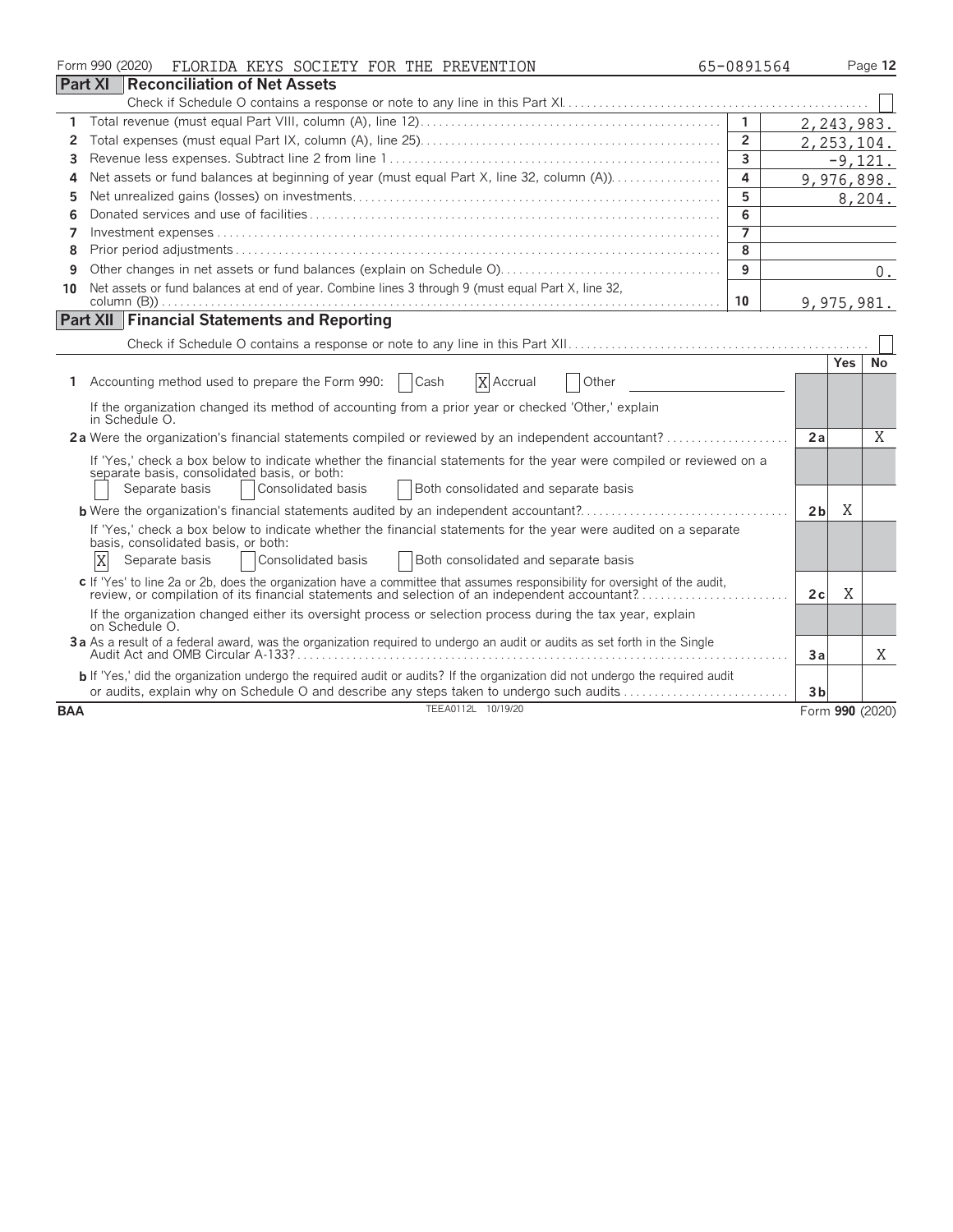| <b>SCHEDULE A</b> |                                                        | <b>Public Charity Status and Public Support</b>                                                                                                                                                                                                                                                                                                                                                                                                                                  |                                                                                          |                                                                                                                                                                                                                                                                                                                                                       |     |                                                                      |                                              |                                                                                                                                         |  |  |
|-------------------|--------------------------------------------------------|----------------------------------------------------------------------------------------------------------------------------------------------------------------------------------------------------------------------------------------------------------------------------------------------------------------------------------------------------------------------------------------------------------------------------------------------------------------------------------|------------------------------------------------------------------------------------------|-------------------------------------------------------------------------------------------------------------------------------------------------------------------------------------------------------------------------------------------------------------------------------------------------------------------------------------------------------|-----|----------------------------------------------------------------------|----------------------------------------------|-----------------------------------------------------------------------------------------------------------------------------------------|--|--|
|                   | (Form 990 or 990-EZ)                                   |                                                                                                                                                                                                                                                                                                                                                                                                                                                                                  |                                                                                          | Complete if the organization is a section 501(c)(3) organization or a section<br>4947(a)(1) nonexempt charitable trust.                                                                                                                                                                                                                               |     |                                                                      |                                              | 2020                                                                                                                                    |  |  |
|                   |                                                        |                                                                                                                                                                                                                                                                                                                                                                                                                                                                                  |                                                                                          | Attach to Form 990 or Form 990-EZ.                                                                                                                                                                                                                                                                                                                    |     |                                                                      |                                              | <b>Open to Public</b>                                                                                                                   |  |  |
|                   | Department of the Treasury<br>Internal Revenue Service |                                                                                                                                                                                                                                                                                                                                                                                                                                                                                  |                                                                                          | $\triangleright$ Go to <i>www.irs.gov/Form990</i> for instructions and the latest information.                                                                                                                                                                                                                                                        |     |                                                                      |                                              | Inspection                                                                                                                              |  |  |
|                   | Name of the organization                               | OF                                                                                                                                                                                                                                                                                                                                                                                                                                                                               | CRUELTY TO ANIMALS, INC.                                                                 | FLORIDA KEYS SOCIETY FOR THE PREVENTION                                                                                                                                                                                                                                                                                                               |     |                                                                      | Employer identification number<br>65-0891564 |                                                                                                                                         |  |  |
| Part I            |                                                        |                                                                                                                                                                                                                                                                                                                                                                                                                                                                                  |                                                                                          | <b>Reason for Public Charity Status.</b> (All organizations must complete this part.) See instructions.                                                                                                                                                                                                                                               |     |                                                                      |                                              |                                                                                                                                         |  |  |
|                   |                                                        |                                                                                                                                                                                                                                                                                                                                                                                                                                                                                  |                                                                                          | The organization is not a private foundation because it is: (For lines 1 through 12, check only one box.)                                                                                                                                                                                                                                             |     |                                                                      |                                              |                                                                                                                                         |  |  |
| 1                 |                                                        |                                                                                                                                                                                                                                                                                                                                                                                                                                                                                  |                                                                                          | A church, convention of churches, or association of churches described in section 170(b)(1)(A)(i).                                                                                                                                                                                                                                                    |     |                                                                      |                                              |                                                                                                                                         |  |  |
| 2<br>3            |                                                        |                                                                                                                                                                                                                                                                                                                                                                                                                                                                                  |                                                                                          | A school described in section 170(b)(1)(A)(ii). (Attach Schedule E (Form 990 or 990-EZ).)<br>A hospital or a cooperative hospital service organization described in section 170(b)(1)(A)(iii).                                                                                                                                                        |     |                                                                      |                                              |                                                                                                                                         |  |  |
| 4                 |                                                        |                                                                                                                                                                                                                                                                                                                                                                                                                                                                                  |                                                                                          | A medical research organization operated in conjunction with a hospital described in section 170(b)(1)(A)(iii). Enter the hospital's                                                                                                                                                                                                                  |     |                                                                      |                                              |                                                                                                                                         |  |  |
|                   | name, city, and state:                                 |                                                                                                                                                                                                                                                                                                                                                                                                                                                                                  |                                                                                          |                                                                                                                                                                                                                                                                                                                                                       |     |                                                                      |                                              |                                                                                                                                         |  |  |
| 5                 |                                                        |                                                                                                                                                                                                                                                                                                                                                                                                                                                                                  | section 170(b)(1)(A)(iv). (Complete Part II.)                                            | An organization operated for the benefit of a college or university owned or operated by a governmental unit described in                                                                                                                                                                                                                             |     |                                                                      |                                              |                                                                                                                                         |  |  |
| 6                 |                                                        |                                                                                                                                                                                                                                                                                                                                                                                                                                                                                  |                                                                                          | A federal, state, or local government or governmental unit described in section 170(b)(1)(A)(v).                                                                                                                                                                                                                                                      |     |                                                                      |                                              |                                                                                                                                         |  |  |
| 7                 | X                                                      |                                                                                                                                                                                                                                                                                                                                                                                                                                                                                  | in section 170(b)(1)(A)(vi). (Complete Part II.)                                         | An organization that normally receives a substantial part of its support from a governmental unit or from the general public described                                                                                                                                                                                                                |     |                                                                      |                                              |                                                                                                                                         |  |  |
| 8                 |                                                        |                                                                                                                                                                                                                                                                                                                                                                                                                                                                                  |                                                                                          | A community trust described in section 170(b)(1)(A)(vi). (Complete Part II.)                                                                                                                                                                                                                                                                          |     |                                                                      |                                              |                                                                                                                                         |  |  |
| 9                 |                                                        |                                                                                                                                                                                                                                                                                                                                                                                                                                                                                  |                                                                                          | An agricultural research organization described in section 170(b)(1)(A)(ix) operated in conjunction with a land-grant college                                                                                                                                                                                                                         |     |                                                                      |                                              |                                                                                                                                         |  |  |
|                   |                                                        |                                                                                                                                                                                                                                                                                                                                                                                                                                                                                  |                                                                                          | or university or a non-land-grant college of agriculture (see instructions). Enter the name, city, and state of the college or                                                                                                                                                                                                                        |     |                                                                      |                                              |                                                                                                                                         |  |  |
|                   | university:                                            |                                                                                                                                                                                                                                                                                                                                                                                                                                                                                  |                                                                                          |                                                                                                                                                                                                                                                                                                                                                       |     |                                                                      |                                              |                                                                                                                                         |  |  |
| 10                |                                                        | An organization that normally receives (1) more than 33-1/3% of its support from contributions, membership fees, and gross receipts<br>from activities related to its exempt functions, subject to certain exceptions; and (2) no more than 33-1/3% of its support from gross<br>investment income and unrelated business taxable income (less section 511 tax) from businesses acquired by the organization after<br>June 30, 1975. See section 509(a)(2). (Complete Part III.) |                                                                                          |                                                                                                                                                                                                                                                                                                                                                       |     |                                                                      |                                              |                                                                                                                                         |  |  |
| 11                |                                                        |                                                                                                                                                                                                                                                                                                                                                                                                                                                                                  |                                                                                          | An organization organized and operated exclusively to test for public safety. See section 509(a)(4).                                                                                                                                                                                                                                                  |     |                                                                      |                                              |                                                                                                                                         |  |  |
| $12 \overline{ }$ |                                                        |                                                                                                                                                                                                                                                                                                                                                                                                                                                                                  |                                                                                          | or more publicly supported organizations described in section 509(a)(1) or section 509(a)(2). See section 509(a)(3). Check the box in<br>lines 12a through 12d that describes the type of supporting organization and complete lines 12e, 12f, and 12g.                                                                                               |     |                                                                      |                                              | An organization organized and operated exclusively for the benefit of, to perform the functions of, or to carry out the purposes of one |  |  |
| a                 |                                                        | complete Part IV, Sections A and B.                                                                                                                                                                                                                                                                                                                                                                                                                                              |                                                                                          | Type I. A supporting organization operated, supervised, or controlled by its supported organization(s), typically by giving the supported<br>organization(s) the power to regularly appoint or elect a majority of the directors or trustees of the supporting organization. You must                                                                 |     |                                                                      |                                              |                                                                                                                                         |  |  |
| b                 |                                                        | must complete Part IV. Sections A and C.                                                                                                                                                                                                                                                                                                                                                                                                                                         |                                                                                          | Type II. A supporting organization supervised or controlled in connection with its supported organization(s), by having control or<br>management of the supporting organization vested in the same persons that control or manage the supported organization(s). You                                                                                  |     |                                                                      |                                              |                                                                                                                                         |  |  |
| C                 |                                                        |                                                                                                                                                                                                                                                                                                                                                                                                                                                                                  |                                                                                          | Type III functionally integrated. A supporting organization operated in connection with, and functionally integrated with, its supported organization(s) (see instructions). You must complete Part IV, Sections A, D, and E.                                                                                                                         |     |                                                                      |                                              |                                                                                                                                         |  |  |
| d                 |                                                        |                                                                                                                                                                                                                                                                                                                                                                                                                                                                                  |                                                                                          | Type III non-functionally integrated. A supporting organization operated in connection with its supported organization(s) that is not<br>functionally integrated. The organization generally must satisfy a distribution requirement and an attentiveness requirement (see<br>instructions). You must complete Part IV, Sections A and D, and Part V. |     |                                                                      |                                              |                                                                                                                                         |  |  |
| e                 |                                                        |                                                                                                                                                                                                                                                                                                                                                                                                                                                                                  |                                                                                          | Check this box if the organization received a written determination from the IRS that it is a Type I, Type II, Type III functionally<br>integrated, or Type III non-functionally integrated supporting organization.                                                                                                                                  |     |                                                                      |                                              |                                                                                                                                         |  |  |
|                   |                                                        |                                                                                                                                                                                                                                                                                                                                                                                                                                                                                  |                                                                                          |                                                                                                                                                                                                                                                                                                                                                       |     |                                                                      |                                              |                                                                                                                                         |  |  |
|                   | (i) Name of supported organization                     |                                                                                                                                                                                                                                                                                                                                                                                                                                                                                  | g Provide the following information about the supported organization(s).<br>$(ii)$ $EIN$ | (iii) Type of organization                                                                                                                                                                                                                                                                                                                            |     |                                                                      | (v) Amount of monetary                       | (vi) Amount of other                                                                                                                    |  |  |
|                   |                                                        |                                                                                                                                                                                                                                                                                                                                                                                                                                                                                  |                                                                                          | described on lines 1-10<br>above (see instructions))                                                                                                                                                                                                                                                                                                  |     | (iv) Is the<br>organization listed<br>in your governing<br>document? | support (see instructions)                   | support (see instructions)                                                                                                              |  |  |
|                   |                                                        |                                                                                                                                                                                                                                                                                                                                                                                                                                                                                  |                                                                                          |                                                                                                                                                                                                                                                                                                                                                       | Yes | No                                                                   |                                              |                                                                                                                                         |  |  |
|                   |                                                        |                                                                                                                                                                                                                                                                                                                                                                                                                                                                                  |                                                                                          |                                                                                                                                                                                                                                                                                                                                                       |     |                                                                      |                                              |                                                                                                                                         |  |  |
| (A)               |                                                        |                                                                                                                                                                                                                                                                                                                                                                                                                                                                                  |                                                                                          |                                                                                                                                                                                                                                                                                                                                                       |     |                                                                      |                                              |                                                                                                                                         |  |  |
| (B)               |                                                        |                                                                                                                                                                                                                                                                                                                                                                                                                                                                                  |                                                                                          |                                                                                                                                                                                                                                                                                                                                                       |     |                                                                      |                                              |                                                                                                                                         |  |  |
| (C)               |                                                        |                                                                                                                                                                                                                                                                                                                                                                                                                                                                                  |                                                                                          |                                                                                                                                                                                                                                                                                                                                                       |     |                                                                      |                                              |                                                                                                                                         |  |  |
| (D)               |                                                        |                                                                                                                                                                                                                                                                                                                                                                                                                                                                                  |                                                                                          |                                                                                                                                                                                                                                                                                                                                                       |     |                                                                      |                                              |                                                                                                                                         |  |  |
| (E)               |                                                        |                                                                                                                                                                                                                                                                                                                                                                                                                                                                                  |                                                                                          |                                                                                                                                                                                                                                                                                                                                                       |     |                                                                      |                                              |                                                                                                                                         |  |  |
| Total             |                                                        |                                                                                                                                                                                                                                                                                                                                                                                                                                                                                  |                                                                                          |                                                                                                                                                                                                                                                                                                                                                       |     |                                                                      |                                              |                                                                                                                                         |  |  |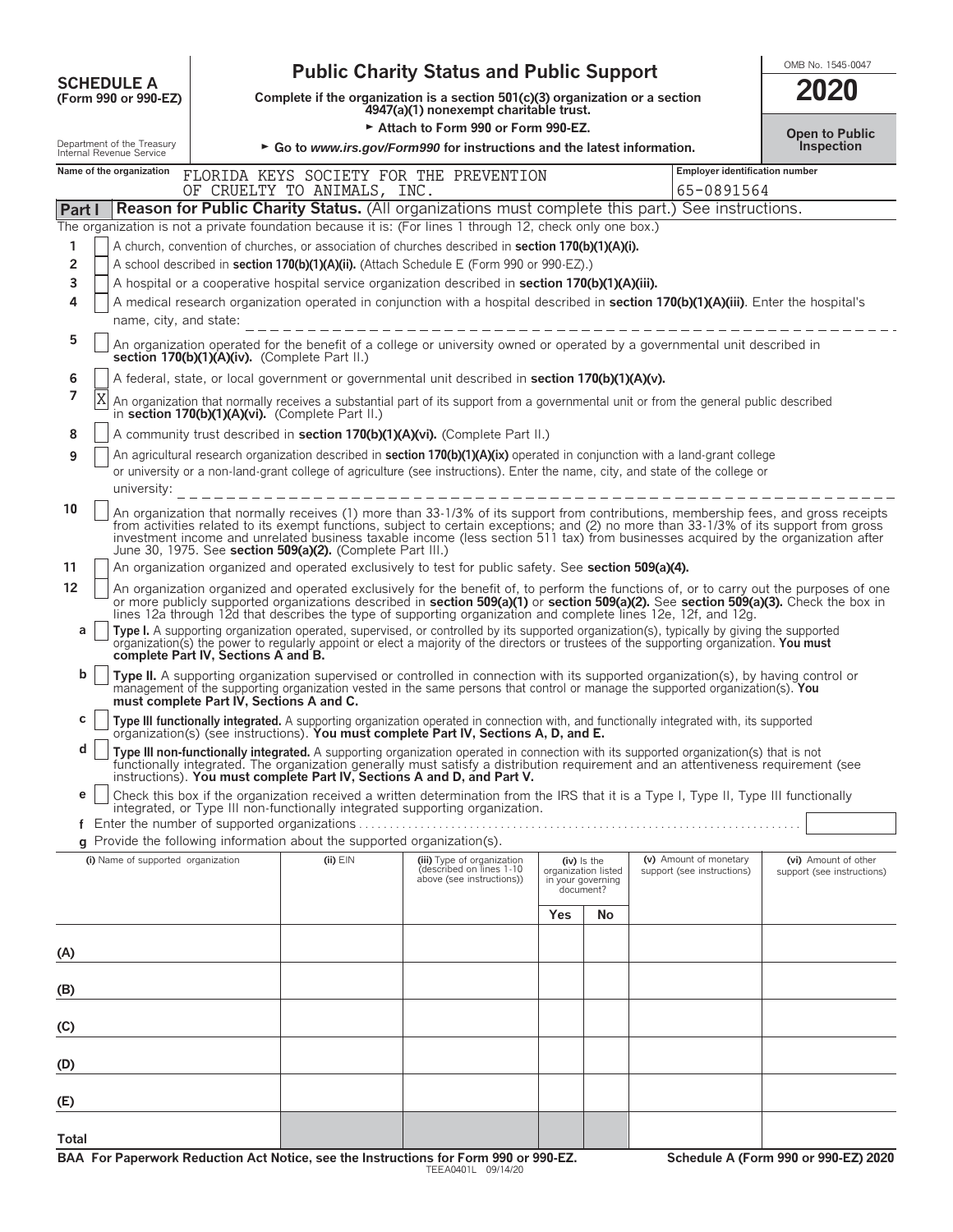## Schedule A (Form 990 or 990-EZ) 2020 FLORIDA KEYS SOCIETY FOR THE PREVENTION 65-0891564 Page **2**

**Part II Support Schedule for Organizations Described in Sections 170(b)(1)(A)(iv) and 170(b)(1)(A)(vi)** (Complete only if you checked the box on line 5, 7, or 8 of Part I or if the organization failed to qualify under Part III. If the organization fails to qualify under the tests listed below, please complete Part III.)

|                                 | Calendar year (or fiscal year<br>beginning in) $\rightarrow$                                                                                                                                                                                                                                                                                                                                                                                                                                                        | (a) 2016   | (b) 2017                                     | $(c)$ 2018                                   | $(d)$ 2019   | (e) 2020 | (f) Total                    |  |  |  |
|---------------------------------|---------------------------------------------------------------------------------------------------------------------------------------------------------------------------------------------------------------------------------------------------------------------------------------------------------------------------------------------------------------------------------------------------------------------------------------------------------------------------------------------------------------------|------------|----------------------------------------------|----------------------------------------------|--------------|----------|------------------------------|--|--|--|
| $\mathbf{1}$                    | Gifts, grants, contributions, and<br>membership fees received. (Do not<br>include any 'unusual grants.'). $\ldots$                                                                                                                                                                                                                                                                                                                                                                                                  |            |                                              | $1, 371, 082.   2, 782, 909.   1, 063, 366.$ | 1, 143, 948. | 912,608. | 7,273,913.                   |  |  |  |
|                                 | 2 Tax revenues levied for the<br>organization's benefit and<br>either paid to or expended<br>on its behalf                                                                                                                                                                                                                                                                                                                                                                                                          |            |                                              |                                              |              |          | $0$ .                        |  |  |  |
| 3                               | The value of services or<br>facilities furnished by a<br>governmental unit to the<br>organization without charge                                                                                                                                                                                                                                                                                                                                                                                                    |            |                                              |                                              |              |          | 0.                           |  |  |  |
| 4                               | Total. Add lines 1 through 3                                                                                                                                                                                                                                                                                                                                                                                                                                                                                        |            | $1, 371, 082.   2, 782, 909.   1, 063, 366.$ |                                              | 1, 143, 948. | 912,608. | 7,273,913.                   |  |  |  |
| 5                               | The portion of total<br>contributions by each person<br>(other than a governmental<br>unit or publicly supported<br>organization) included on line 1<br>that exceeds 2% of the amount<br>shown on line 11, column (f)                                                                                                                                                                                                                                                                                               |            |                                              |                                              |              |          | $0$ .                        |  |  |  |
| 6                               | <b>Public support.</b> Subtract line 5<br>from line $4$                                                                                                                                                                                                                                                                                                                                                                                                                                                             |            |                                              |                                              |              |          | 7,273,913.                   |  |  |  |
| <b>Section B. Total Support</b> |                                                                                                                                                                                                                                                                                                                                                                                                                                                                                                                     |            |                                              |                                              |              |          |                              |  |  |  |
|                                 | Calendar year (or fiscal year<br>beginning in) $\rightarrow$                                                                                                                                                                                                                                                                                                                                                                                                                                                        | (a) 2016   | (b) 2017                                     | $(c)$ 2018                                   | $(d)$ 2019   | (e) 2020 | (f) Total                    |  |  |  |
|                                 | 7 Amounts from line 4                                                                                                                                                                                                                                                                                                                                                                                                                                                                                               | 1,371,082. | 2,782,909.                                   | 1,063,366.                                   | 1,143,948.   | 912,608. | 7,273,913.                   |  |  |  |
| 8                               | Gross income from interest,<br>dividends, payments received<br>on securities loans, rents,<br>royalties, and income from<br>similar sources                                                                                                                                                                                                                                                                                                                                                                         | 12,630.    | 18,762.                                      | 9,262.                                       | 3,093.       | 10,142.  | 53,889.                      |  |  |  |
| 9                               | Net income from unrelated<br>business activities, whether or<br>not the business is regularly<br>carried on                                                                                                                                                                                                                                                                                                                                                                                                         |            |                                              |                                              |              |          | 0.                           |  |  |  |
|                                 | 10 Other income. Do not include<br>gain or loss from the sale of<br>capital assets (Explain in                                                                                                                                                                                                                                                                                                                                                                                                                      |            |                                              |                                              |              |          | $0$ .                        |  |  |  |
|                                 | 11 Total support. Add lines 7<br>through $10$                                                                                                                                                                                                                                                                                                                                                                                                                                                                       |            |                                              |                                              |              |          | 7,327,802.                   |  |  |  |
|                                 | 12 Gross receipts from related activities, etc. (see instructions)                                                                                                                                                                                                                                                                                                                                                                                                                                                  |            |                                              |                                              |              | 12       | 4,828,015.                   |  |  |  |
|                                 | 13 First 5 years. If the Form 990 is for the organization's first, second, third, fourth, or fifth tax year as a section 501(c)(3)<br>organization, check this box and stop here <b>contained</b> and the contact of the set of the contact of the contact of the contact of the contact of the contact of the contact of the contact of the contact of the contact of th                                                                                                                                           |            |                                              |                                              |              |          | $\blacktriangleright$ $\Box$ |  |  |  |
|                                 | Section C. Computation of Public Support Percentage                                                                                                                                                                                                                                                                                                                                                                                                                                                                 |            |                                              |                                              |              |          |                              |  |  |  |
|                                 |                                                                                                                                                                                                                                                                                                                                                                                                                                                                                                                     |            |                                              |                                              |              |          | 99.26%                       |  |  |  |
|                                 |                                                                                                                                                                                                                                                                                                                                                                                                                                                                                                                     |            |                                              |                                              |              | 15       | 99.15%                       |  |  |  |
|                                 | 16a 33-1/3% support test-2020. If the organization did not check the box on line 13, and line 14 is 33-1/3% or more, check this box                                                                                                                                                                                                                                                                                                                                                                                 |            |                                              |                                              |              |          | X                            |  |  |  |
|                                 | <b>b 33-1/3% support test-2019.</b> If the organization did not check a box on line 13 or 16a, and line 15 is 33-1/3% or more, check this box                                                                                                                                                                                                                                                                                                                                                                       |            |                                              |                                              |              |          |                              |  |  |  |
|                                 | 17a 10%-facts-and-circumstances test-2020. If the organization did not check a box on line 13, 16a, or 16b, and line 14 is 10%<br>or more, and if the organization meets the facts-and-circumstances test, check this box and stop here. Explain in Part VI how<br>the organization meets the facts-and-circumstances test. The organization qualifies as a publicly supported organization                                                                                                                         |            |                                              |                                              |              |          |                              |  |  |  |
|                                 | <b>b 10%-facts-and-circumstances test-2019.</b> If the organization did not check a box on line 13, 16a, 16b, or 17a, and line 15 is 10%<br>or more, and if the organization meets the facts-and-circumstances test, check this box and stop here. Explain in Part VI how the organization meets the 'facts-and-circumstances' test. The organization qualifies as a publi<br>18 Private foundation. If the organization did not check a box on line 13, 16a, 16b, 17a, or 17b, check this box and see instructions |            |                                              |                                              |              |          |                              |  |  |  |

**BAA Schedule A (Form 990 or 990-EZ) 2020**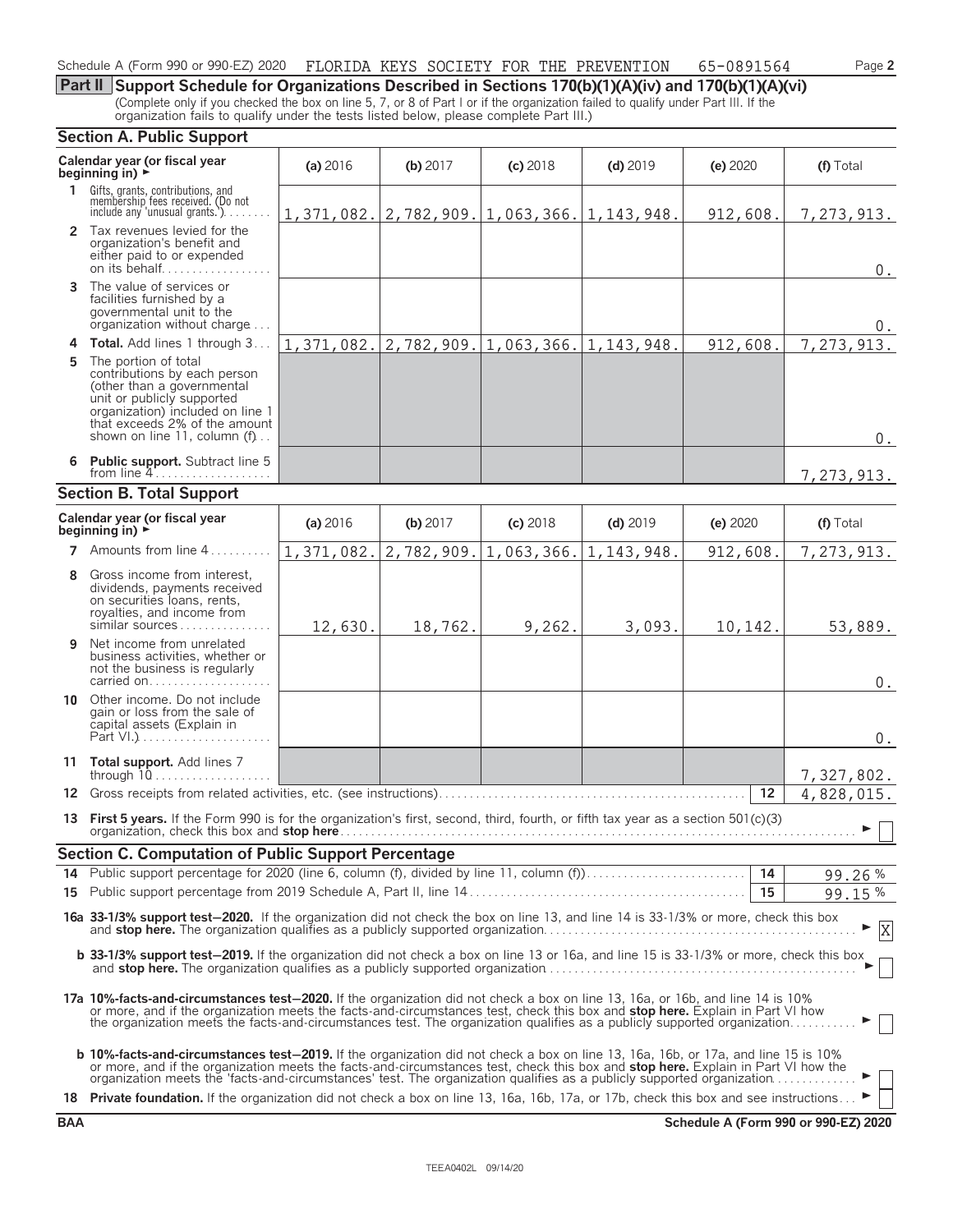# **Part III Support Schedule for Organizations Described in Section 509(a)(2)**

(Complete only if you checked the box on line 10 of Part I or if the organization failed to qualify under Part II. If the organization fails to qualify under the tests listed below, please complete Part II.)

|            | <b>Section A. Public Support</b>                                                                                                                                                                                                                               |          |                    |            |            |          |                                      |
|------------|----------------------------------------------------------------------------------------------------------------------------------------------------------------------------------------------------------------------------------------------------------------|----------|--------------------|------------|------------|----------|--------------------------------------|
|            | Calendar year (or fiscal year beginning in) $\blacktriangleright$<br>1 Gifts, grants, contributions,                                                                                                                                                           | (a) 2016 | (b) $2017$         | $(c)$ 2018 | $(d)$ 2019 | (e) 2020 | (f) Total                            |
|            | and membership fees<br>received. (Do not include<br>any 'unusual grants.')                                                                                                                                                                                     |          |                    |            |            |          |                                      |
|            | Gross receipts from admissions,<br>merchandise sold or services<br>performed, or facilities<br>furnished in any activity that is<br>related to the organization's                                                                                              |          |                    |            |            |          |                                      |
| 3.         | $tax\text{-}exempt$ purpose<br>Gross receipts from activities                                                                                                                                                                                                  |          |                    |            |            |          |                                      |
|            | that are not an unrelated trade<br>or business under section 513.                                                                                                                                                                                              |          |                    |            |            |          |                                      |
| 4          | Tax revenues levied for the<br>organization's benefit and<br>either paid to or expended on                                                                                                                                                                     |          |                    |            |            |          |                                      |
| 5          | The value of services or<br>facilities furnished by a<br>governmental unit to the<br>organization without charge                                                                                                                                               |          |                    |            |            |          |                                      |
|            | <b>6 Total.</b> Add lines 1 through 5<br><b>7a</b> Amounts included on lines 1,<br>2, and 3 received from<br>disqualified persons                                                                                                                              |          |                    |            |            |          |                                      |
|            | <b>b</b> Amounts included on lines 2<br>and 3 received from other than<br>disqualified persons that<br>exceed the greater of \$5,000 or<br>1% of the amount on line 13                                                                                         |          |                    |            |            |          |                                      |
|            | c Add lines $7a$ and $7b$                                                                                                                                                                                                                                      |          |                    |            |            |          |                                      |
|            | <b>Public support.</b> (Subtract line                                                                                                                                                                                                                          |          |                    |            |            |          |                                      |
|            | <b>Section B. Total Support</b>                                                                                                                                                                                                                                |          |                    |            |            |          |                                      |
|            | Calendar year (or fiscal year beginning in) $\blacktriangleright$                                                                                                                                                                                              | (a) 2016 | (b) 2017           | $(c)$ 2018 | $(d)$ 2019 | (e) 2020 | (f) Total                            |
| 9          | Amounts from line 6                                                                                                                                                                                                                                            |          |                    |            |            |          |                                      |
|            | <b>10a</b> Gross income from interest, dividends,<br>payments received on securities loans,<br>rents, royalties, and income from<br><b>b</b> Unrelated business taxable<br>income (less section 511<br>taxes) from businesses<br>acquired after June 30, 1975  |          |                    |            |            |          |                                      |
|            | c Add lines 10a and $10b$                                                                                                                                                                                                                                      |          |                    |            |            |          |                                      |
|            | <b>11</b> Net income from unrelated business<br>activities not included in line 10b,<br>whether or not the business is<br>regularly carried on $\dots\dots\dots\dots$                                                                                          |          |                    |            |            |          |                                      |
|            | 12 Other income. Do not include<br>gain or loss from the sale of<br>capital assets (Explain in                                                                                                                                                                 |          |                    |            |            |          |                                      |
|            | 13 Total support. (Add lines 9,<br>10c, 11, and $12.$                                                                                                                                                                                                          |          |                    |            |            |          |                                      |
|            | 14 First 5 years. If the Form 990 is for the organization's first, second, third, fourth, or fifth tax year as a section 501(c)(3)<br>organization, check this box and stop here                                                                               |          |                    |            |            |          |                                      |
|            | <b>Section C. Computation of Public Support Percentage</b>                                                                                                                                                                                                     |          |                    |            |            |          |                                      |
|            | 15 Public support percentage for 2020 (line 8, column (f), divided by line 13, column (f)                                                                                                                                                                      |          |                    |            |            | 15       | နွ                                   |
|            |                                                                                                                                                                                                                                                                |          |                    |            |            | 16       | $\frac{1}{\sqrt{2}}$                 |
|            | Section D. Computation of Investment Income Percentage                                                                                                                                                                                                         |          |                    |            |            |          |                                      |
| 17         | Investment income percentage for 2020 (line 10c, column (f), divided by line 13, column (f)                                                                                                                                                                    |          |                    |            |            | 17       | %                                    |
| 18         |                                                                                                                                                                                                                                                                |          |                    |            |            | 18       | $\frac{1}{\sqrt{2}}$                 |
|            | 19a 33-1/3% support tests-2020. If the organization did not check the box on line 14, and line 15 is more than 33-1/3%, and line 17<br>is not more than 33-1/3%, check this box and stop here. The organization qualifies as a publicly supported organization |          |                    |            |            |          |                                      |
|            | <b>b</b> 33-1/3% support tests-2019. If the organization did not check a box on line 14 or line 19a, and line 16 is more than 33-1/3%, and                                                                                                                     |          |                    |            |            |          |                                      |
| 20         | line 18 is not more than 33-1/3%, check this box and stop here. The organization qualifies as a publicly supported organization<br>Private foundation. If the organization did not check a box on line 14, 19a, or 19b, check this box and see instructions.   |          |                    |            |            |          |                                      |
| <b>BAA</b> |                                                                                                                                                                                                                                                                |          | TEEA0403L 09/14/20 |            |            |          | Schedule A (Form 990 or 990-EZ) 2020 |
|            |                                                                                                                                                                                                                                                                |          |                    |            |            |          |                                      |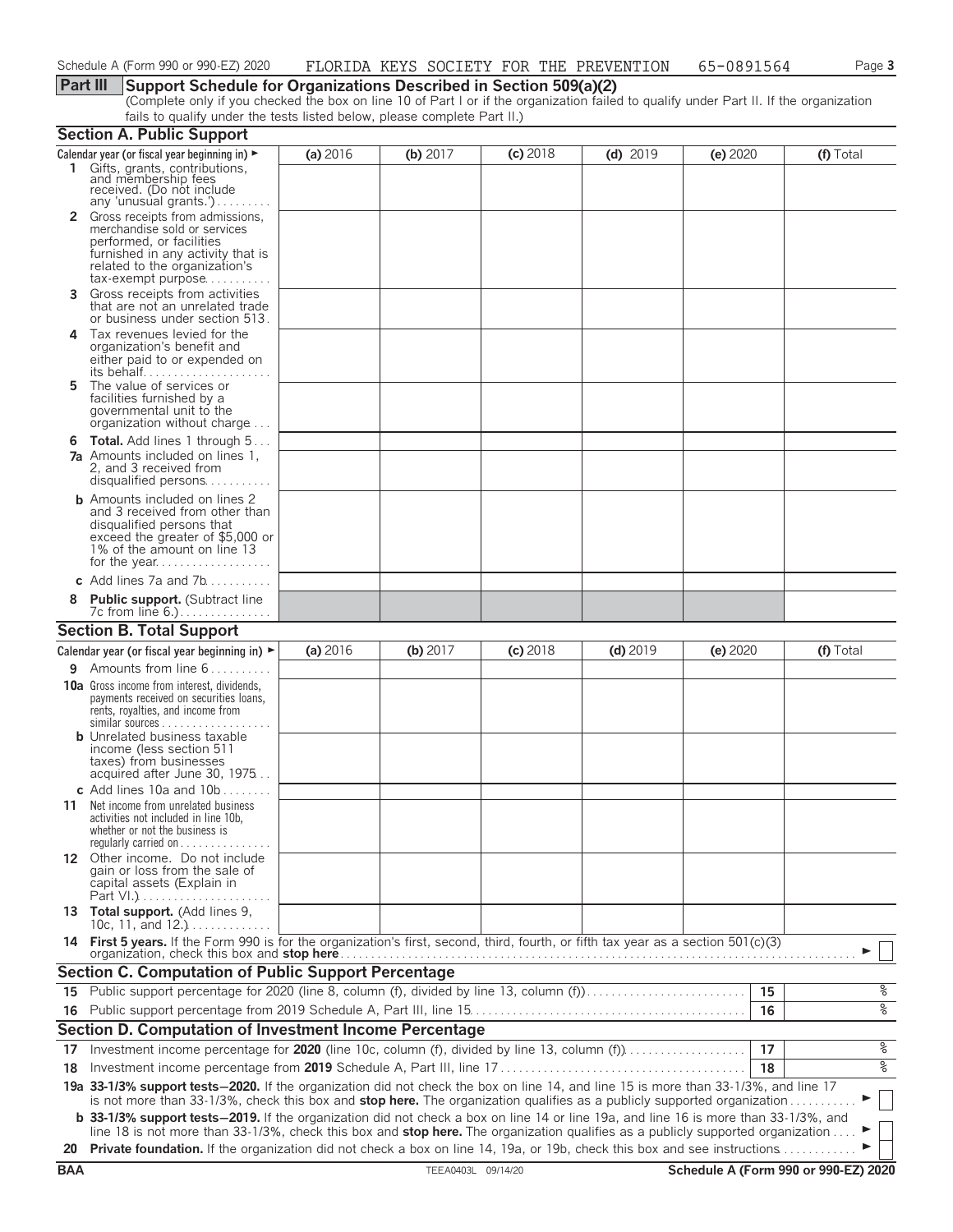# **Part IV Supporting Organizations**

(Complete only if you checked a box in line 12 on Part I. If you checked box 12a, Part I, complete Sections A and B. If you checked box 12b, Part I, complete Sections A and C. If you checked box 12c, Part I, complete Sections A, D, and E. If you checked box 12d, Part I, complete Sections A and D, and complete Part V.)

# **Section A. All Supporting Organizations**

|                |                                                                                                                                                                                                                                                                                                                                                                                                                                                                                                                                              |                      | <b>Yes</b> | No |
|----------------|----------------------------------------------------------------------------------------------------------------------------------------------------------------------------------------------------------------------------------------------------------------------------------------------------------------------------------------------------------------------------------------------------------------------------------------------------------------------------------------------------------------------------------------------|----------------------|------------|----|
|                | 1 Are all of the organization's supported organizations listed by name in the organization's governing documents?<br>If 'No,' describe in <b>Part VI</b> how the supported organizations are designated. If designated by class or purpose, describe                                                                                                                                                                                                                                                                                         |                      |            |    |
|                | the designation. If historic and continuing relationship, explain.                                                                                                                                                                                                                                                                                                                                                                                                                                                                           | 1                    |            |    |
|                | 2 Did the organization have any supported organization that does not have an IRS determination of status under section<br>$509(a)(1)$ or (2)? If 'Yes,' explain in Part VI how the organization determined that the supported organization was<br>described in section $509(a)(1)$ or (2).                                                                                                                                                                                                                                                   | $\overline{2}$       |            |    |
|                |                                                                                                                                                                                                                                                                                                                                                                                                                                                                                                                                              |                      |            |    |
|                | 3a Did the organization have a supported organization described in section 501(c)(4), (5), or (6)? If 'Yes,' answer lines 3b<br>and 3c below.                                                                                                                                                                                                                                                                                                                                                                                                | 3a                   |            |    |
|                | <b>b</b> Did the organization confirm that each supported organization qualified under section 501(c)(4), (5), or (6) and<br>satisfied the public support tests under section 509(a)(2)? If 'Yes,' describe in Part VI when and how the organization<br>made the determination.                                                                                                                                                                                                                                                              | 3 <sub>b</sub>       |            |    |
|                | c Did the organization ensure that all support to such organizations was used exclusively for section $170(c)(2)(B)$<br>purposes? If 'Yes,' explain in <b>Part VI</b> what controls the organization put in place to ensure such use.                                                                                                                                                                                                                                                                                                        | 3 <sub>c</sub>       |            |    |
|                | 4a Was any supported organization not organized in the United States ('foreign supported organization')? If 'Yes' and<br>if you checked box 12a or 12b in Part I, answer lines 4b and 4c below.                                                                                                                                                                                                                                                                                                                                              | 4a                   |            |    |
|                | <b>b</b> Did the organization have ultimate control and discretion in deciding whether to make grants to the foreign supported<br>organization? If 'Yes,' describe in <b>Part VI</b> how the organization had such control and discretion despite being controlled<br>or supervised by or in connection with its supported organizations.                                                                                                                                                                                                    | 4b                   |            |    |
|                | c Did the organization support any foreign supported organization that does not have an IRS determination under<br>sections 501(c)(3) and 509(a)(1) or (2)? If 'Yes,' explain in <b>Part VI</b> what controls the organization used to ensure that<br>all support to the foreign supported organization was used exclusively for section $170(c)(2)(B)$ purposes.                                                                                                                                                                            | 4c                   |            |    |
|                | 5a Did the organization add, substitute, or remove any supported organizations during the tax year? If 'Yes,' answer lines<br>5b and 5c below (if applicable). Also, provide detail in Part VI, including (i) the names and EIN numbers of the<br>supported organizations added, substituted, or removed; (ii) the reasons for each such action; (iii) the<br>authority under the organization's organizing document authorizing such action; and (iv) how the action was<br>accomplished (such as by amendment to the organizing document). | 5a                   |            |    |
|                | <b>b</b> Type I or Type II only. Was any added or substituted supported organization part of a class already designated in the                                                                                                                                                                                                                                                                                                                                                                                                               |                      |            |    |
|                | organization's organizing document?<br>c Substitutions only. Was the substitution the result of an event beyond the organization's control?                                                                                                                                                                                                                                                                                                                                                                                                  | 5 <sub>b</sub><br>5c |            |    |
|                |                                                                                                                                                                                                                                                                                                                                                                                                                                                                                                                                              |                      |            |    |
|                | 6 Did the organization provide support (whether in the form of grants or the provision of services or facilities) to<br>anyone other than (i) its supported organizations, (ii) individuals that are part of the charitable class benefited by one<br>or more of its supported organizations, or (iii) other supporting organizations that also support or benefit one or more of                                                                                                                                                            |                      |            |    |
|                | the filing organization's supported organizations? If 'Yes,' provide detail in Part VI.                                                                                                                                                                                                                                                                                                                                                                                                                                                      | 6                    |            |    |
| $\overline{7}$ | Did the organization provide a grant, loan, compensation, or other similar payment to a substantial contributor<br>(as defined in section $4958(c)(3)(C)$ ), a family member of a substantial contributor, or a 35% controlled entity with                                                                                                                                                                                                                                                                                                   |                      |            |    |
|                | regard to a substantial contributor? If 'Yes,' complete Part I of Schedule L (Form 990 or 990-EZ).                                                                                                                                                                                                                                                                                                                                                                                                                                           | $\overline{7}$       |            |    |
| 8              | Did the organization make a loan to a disqualified person (as defined in section 4958) not described in line 7? If 'Yes,'<br>complete Part I of Schedule L (Form 990 or 990-EZ).                                                                                                                                                                                                                                                                                                                                                             | 8                    |            |    |
|                | 9a Was the organization controlled directly or indirectly at any time during the tax year by one or more disqualified persons,                                                                                                                                                                                                                                                                                                                                                                                                               |                      |            |    |
|                | as defined in section 4946 (other than foundation managers and organizations described in section 509(a)(1) or (2))?<br>If 'Yes.' provide detail in <b>Part VI.</b>                                                                                                                                                                                                                                                                                                                                                                          | 9a                   |            |    |
|                | <b>b</b> Did one or more disqualified persons (as defined in line 9a) hold a controlling interest in any entity in which the<br>supporting organization had an interest? If 'Yes,' provide detail in Part VI.                                                                                                                                                                                                                                                                                                                                | 9 <sub>b</sub>       |            |    |
|                | c Did a disqualified person (as defined in line 9a) have an ownership interest in, or derive any personal benefit from,<br>assets in which the supporting organization also had an interest? If 'Yes,' provide detail in Part VI.                                                                                                                                                                                                                                                                                                            | 9c                   |            |    |
|                | 10a Was the organization subject to the excess business holdings rules of section 4943 because of section 4943(f) (regarding<br>certain Type II supporting organizations, and all Type III non-functionally integrated supporting organizations)? If 'Yes,'<br>answer line 10b below.                                                                                                                                                                                                                                                        | 10a                  |            |    |
|                | <b>b</b> Did the organization have any excess business holdings in the tax year? (Use Schedule C, Form 4720, to determine<br>whether the organization had excess business holdings.).                                                                                                                                                                                                                                                                                                                                                        | 10 <sub>b</sub>      |            |    |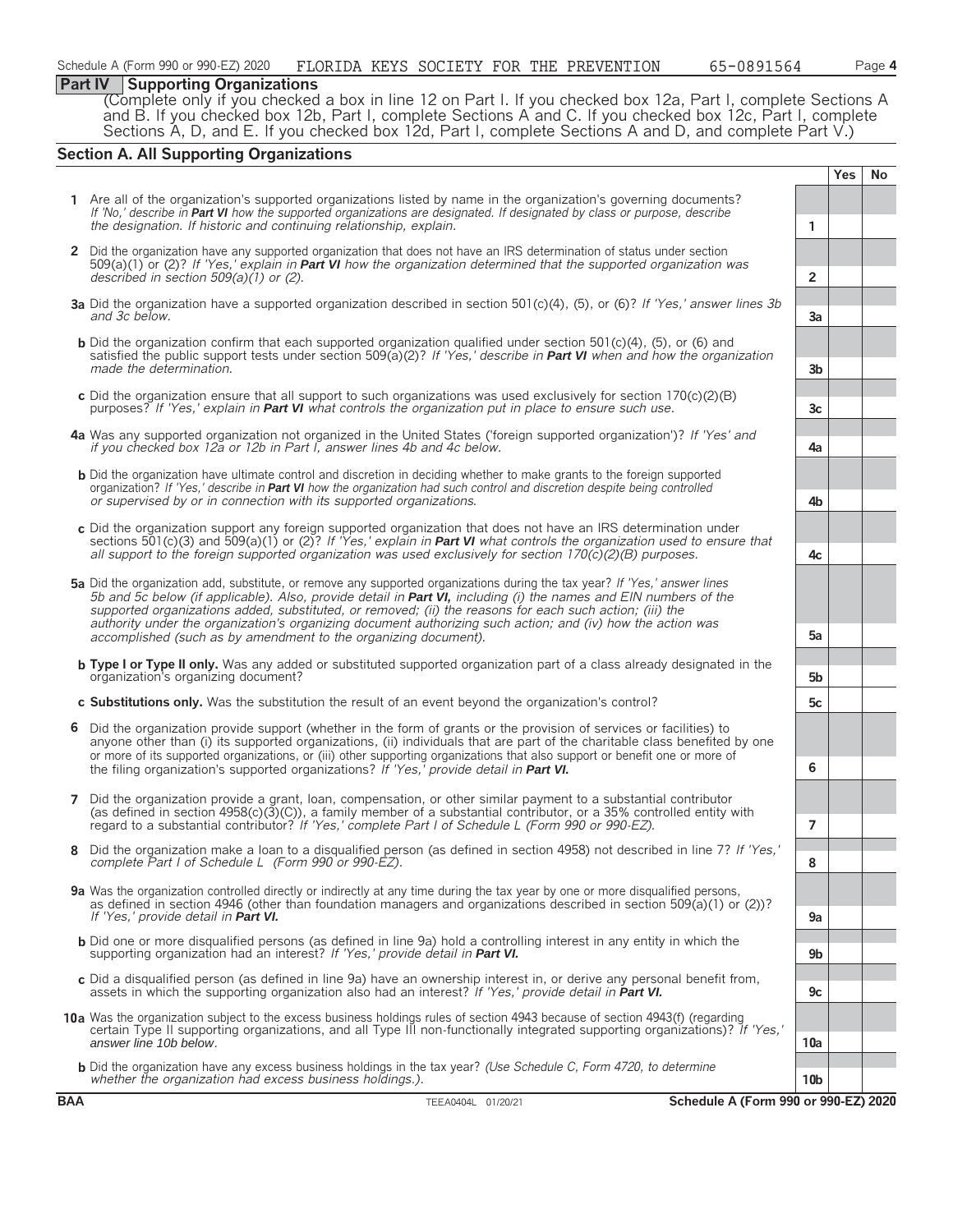| Schedule A (Form 990 or 990-EZ) 2020                |  | FLORIDA KEYS SOCIETY FOR THE PREVENTION | 65-0891564 | Page 5 |
|-----------------------------------------------------|--|-----------------------------------------|------------|--------|
| <b>Part IV Supporting Organizations (continued)</b> |  |                                         |            |        |

**Yes No**

|  | 11 Has the organization accepted a gift or contribution from any of the following persons?                                              |                 |  |  |
|--|-----------------------------------------------------------------------------------------------------------------------------------------|-----------------|--|--|
|  | a A person who directly or indirectly controls, either alone or together with persons described in lines 11b and 11c below,             |                 |  |  |
|  | the governing body of a supported organization?                                                                                         | 11a             |  |  |
|  | <b>b</b> A family member of a person described in line 11a above?                                                                       | 11 <sub>b</sub> |  |  |
|  | C A 35% controlled entity of a person described in line 11a or 11b above? If 'Yes' to line 11a, 11b, or 11c, provide detail in Part VI. | 11c             |  |  |

# **Section B. Type I Supporting Organizations**

- **1** Did the governing body, members of the governing body, officers acting in their official capacity, or membership of one or more supported organizations have the power to regularly appoint or elect at least a majority of the organization's officers, directors, or trustees at all times during the tax year? *If 'No,' describe in Part VI how the supported organization(s) effectively operated, supervised, or controlled the organization's activities. If the organization had more than one supported organization, describe how the powers to appoint and/or remove officers, directors, or trustees were allocated among the supported organizations and what conditions or restrictions, if any, applied to such powers* **<sup>1</sup>** *during the tax* year.
- **2** Did the organization operate for the benefit of any supported organization other than the supported organization(s) that operated, supervised, or controlled the supporting organization? *If 'Yes,' explain in Part VI how providing such benefit carried out the purposes of the supported organization(s) that operated, supervised, or controlled the supporting organization.* **2**

# **Section C. Type II Supporting Organizations**

**Yes No 1** Were a majority of the organization's directors or trustees during the tax year also a majority of the directors or trustees of each of the organization's supported organization(s)? *If 'No,' describe in Part VI how control or management of the supporting organization was vested in the same persons that controlled or managed the supported organization(s).* **1**

# **Section D. All Type III Supporting Organizations**

|   |                                                                                                                                                                                                                                                                                                                                                                                     | Yes |  |
|---|-------------------------------------------------------------------------------------------------------------------------------------------------------------------------------------------------------------------------------------------------------------------------------------------------------------------------------------------------------------------------------------|-----|--|
|   | Did the organization provide to each of its supported organizations, by the last day of the fifth month of the<br>organization's tax year, (i) a written notice describing the type and amount of support provided during the prior tax<br>year, (ii) a copy of the Form 990 that was most recently filed as of the date of notification, and (iii) copies of the                   |     |  |
|   | organization's governing documents in effect on the date of notification, to the extent not previously provided?                                                                                                                                                                                                                                                                    |     |  |
|   | 2 Were any of the organization's officers, directors, or trustees either (i) appointed or elected by the supported organization(s) or (ii) serving on the governing body of a supported organization? If 'No,' explain in Part                                                                                                                                                      |     |  |
|   |                                                                                                                                                                                                                                                                                                                                                                                     |     |  |
| 3 | By reason of the relationship described in line 2, above, did the organization's supported organizations have a significant<br>voice in the organization's investment policies and in directing the use of the organization's income or assets at<br>all times during the tax year? If 'Yes,' describe in <b>Part VI</b> the role the organization's supported organizations played |     |  |
|   | in this regard.                                                                                                                                                                                                                                                                                                                                                                     |     |  |
|   |                                                                                                                                                                                                                                                                                                                                                                                     |     |  |

# **Section E. Type III Functionally Integrated Supporting Organizations**

- **1** *Check the box next to the method that the organization used to satisfy the Integral Part Test during the year (see instructions).* 
	- **a** The organization satisfied the Activities Test. *Complete line 2 below.*
	- **b** The organization is the parent of each of its supported organizations. *Complete line* 3 *below.*
	- **c** The organization supported a governmental entity. *Describe in Part VI how you supported a governmental entity (see instructions).*

#### **2** Activities Test. Answer lines 2a and 2b below. **Yes No**

- **a** Did substantially all of the organization's activities during the tax year directly further the exempt purposes of the supported organization(s) to which the organization was responsive? *If 'Yes,' then in Part VI identify those supported organizations and explain how these activities directly furthered their exempt purposes, how the organization was responsive to those supported organizations, and how the organization determined that these activities constituted substantially all of its activities.* **2a**
- **b** Did the activities described in line 2a, above, constitute activities that, but for the organization's involvement, one or more of the organization's supported organization(s) would have been engaged in? *If 'Yes,' explain in Part VI the reasons for the organization's position that its supported organization(s) would have engaged in these activities but for the organization's involvement.* **2b**
- **3** Parent of Supported Organizations. *Answer lines 3a and 3b below.*
- **a** Did the organization have the power to regularly appoint or elect a majority of the officers, directors, or trustees of each of the supported organizations? *If 'Yes' or 'No,' provide details in Part VI.* **3a**
- **b** Did the organization exercise a substantial degree of direction over the policies, programs, and activities of each of its supported organizations? *If 'Yes,' describe in Part VI the role played by the organization in this regard.* **3b**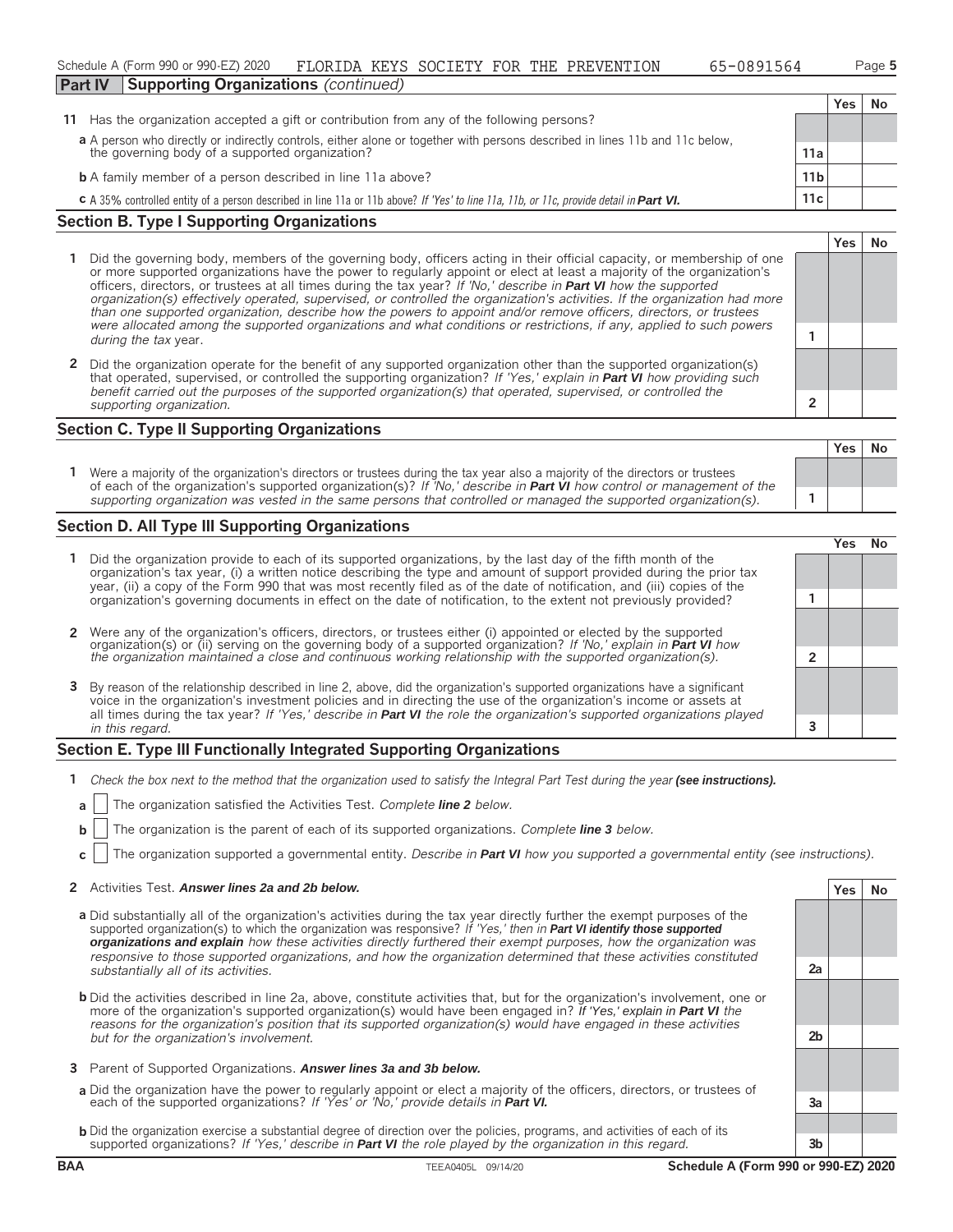| Schedule A (Form 990 or 990-EZ) 2020 FLORIDA KEYS SOCIETY FOR THE PREVENTION          |  |  | 65-0891564 | Page 6 |
|---------------------------------------------------------------------------------------|--|--|------------|--------|
| <b>Part V</b> Type III Non-Functionally Integrated 509(a)(3) Supporting Organizations |  |  |            |        |

1 Deneck here if the organization satisfied the Integral Part Test as a qualifying trust on Nov. 20, 1970 (explain in Part VI). See instructions. All other Type III non-functionally integrated supporting organizations mus

|                | Section A - Adjusted Net Income                                                                                                                                                                                | (A) Prior Year | (B) Current Year<br>(optional) |                                |
|----------------|----------------------------------------------------------------------------------------------------------------------------------------------------------------------------------------------------------------|----------------|--------------------------------|--------------------------------|
| 1.             | Net short-term capital gain                                                                                                                                                                                    | 1              |                                |                                |
| 2              | Recoveries of prior-year distributions                                                                                                                                                                         | $\overline{2}$ |                                |                                |
| 3.             | Other gross income (see instructions)                                                                                                                                                                          | 3              |                                |                                |
| 4              | Add lines 1 through 3.                                                                                                                                                                                         | 4              |                                |                                |
| 5.             | Depreciation and depletion                                                                                                                                                                                     | 5              |                                |                                |
| 6              | Portion of operating expenses paid or incurred for production or collection of gross<br>income or for management, conservation, or maintenance of property held for<br>production of income (see instructions) | 6              |                                |                                |
| $\overline{7}$ | Other expenses (see instructions)                                                                                                                                                                              | $\overline{7}$ |                                |                                |
| 8              | <b>Adjusted Net Income</b> (subtract lines 5, 6, and 7 from line 4)                                                                                                                                            | 8              |                                |                                |
|                | <b>Section B - Minimum Asset Amount</b>                                                                                                                                                                        |                | (A) Prior Year                 | (B) Current Year<br>(optional) |
| 1.             | Aggregate fair market value of all non-exempt-use assets (see instructions for short<br>tax year or assets held for part of year):                                                                             |                |                                |                                |
|                | a Average monthly value of securities                                                                                                                                                                          | 1a             |                                |                                |
|                | <b>b</b> Average monthly cash balances                                                                                                                                                                         | 1 <sub>b</sub> |                                |                                |
|                | c Fair market value of other non-exempt-use assets                                                                                                                                                             | 1c             |                                |                                |
|                | <b>d Total</b> (add lines 1a, 1b, and 1c)                                                                                                                                                                      | 1d             |                                |                                |
|                | e Discount claimed for blockage or other factors<br>(explain in detail in <b>Part VI</b> ):                                                                                                                    |                |                                |                                |
|                | 2 Acquisition indebtedness applicable to non-exempt-use assets                                                                                                                                                 | $\overline{2}$ |                                |                                |
| 3              | Subtract line 2 from line 1d.                                                                                                                                                                                  | $\overline{3}$ |                                |                                |
| 4              | Cash deemed held for exempt use. Enter 0.015 of line 3 (for greater amount,<br>see instructions).                                                                                                              | 4              |                                |                                |
|                | 5 Net value of non-exempt-use assets (subtract line 4 from line 3)                                                                                                                                             | 5              |                                |                                |
| 6              | Multiply line 5 by 0.035.                                                                                                                                                                                      | 6              |                                |                                |
| $\overline{7}$ | Recoveries of prior-year distributions                                                                                                                                                                         | $\overline{7}$ |                                |                                |
| 8              | Minimum Asset Amount (add line 7 to line 6)                                                                                                                                                                    | 8              |                                |                                |
|                | Section C - Distributable Amount                                                                                                                                                                               |                |                                | <b>Current Year</b>            |
| 1              | Adjusted net income for prior year (from Section A, line 8, column A)                                                                                                                                          | $\mathbf{1}$   |                                |                                |
| $\overline{2}$ | Enter 0.85 of line 1.                                                                                                                                                                                          | $\overline{2}$ |                                |                                |
| 3              | Minimum asset amount for prior year (from Section B, line 8, column A)                                                                                                                                         | 3              |                                |                                |
| 4              | Enter greater of line 2 or line 3.                                                                                                                                                                             | 4              |                                |                                |
|                | <b>5</b> Income tax imposed in prior year                                                                                                                                                                      | 5              |                                |                                |
| 6              | <b>Distributable Amount.</b> Subtract line 5 from line 4, unless subject to emergency<br>temporary reduction (see instructions).                                                                               | 6              |                                |                                |

**7**  $\mid$  Check here if the current year is the organization's first as a non-functionally integrated Type III supporting organization (see instructions).

**BAA Schedule A (Form 990 or 990-EZ) 2020**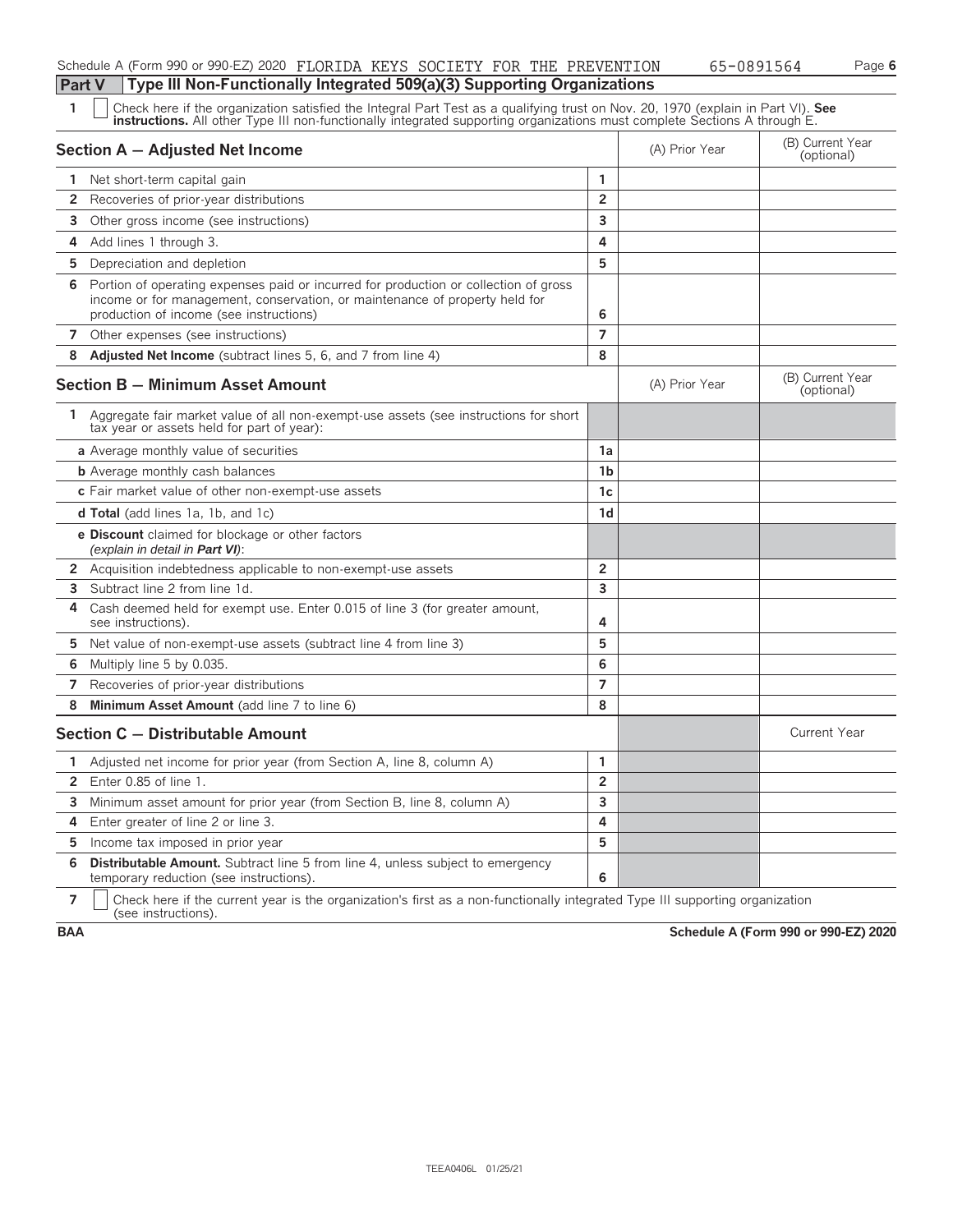#### Schedule A (Form 990 or 990-EZ) 2020 FLORIDA KEYS SOCIETY FOR THE PREVENTION 65-0891564 Page **7** FLORIDA KEYS SOCIETY FOR THE PREVENTION 65-0891564

| <b>Part V</b>         | <b>Type III Non-Functionally Integrated 509(a)(3) Supporting Organizations</b> (continued)                                                                                    |                                              |                                               |                |                                                  |
|-----------------------|-------------------------------------------------------------------------------------------------------------------------------------------------------------------------------|----------------------------------------------|-----------------------------------------------|----------------|--------------------------------------------------|
|                       | <b>Section D - Distributions</b>                                                                                                                                              |                                              |                                               |                | <b>Current Year</b>                              |
| 1                     | Amounts paid to supported organizations to accomplish exempt purposes                                                                                                         |                                              |                                               | 1              |                                                  |
| $\mathbf{2}^{\prime}$ | Amounts paid to perform activity that directly furthers exempt purposes of supported organizations,                                                                           |                                              |                                               |                |                                                  |
|                       | in excess of income from activity                                                                                                                                             |                                              |                                               | $\overline{2}$ |                                                  |
| 3                     | Administrative expenses paid to accomplish exempt purposes of supported organizations                                                                                         |                                              |                                               | 3              |                                                  |
| 4                     | Amounts paid to acquire exempt-use assets                                                                                                                                     |                                              |                                               | 4              |                                                  |
| 5                     | Qualified set-aside amounts (prior IRS approval required $-$ provide details in Part VI)                                                                                      |                                              |                                               | 5              |                                                  |
| 6                     | Other distributions (describe in Part VI). See instructions.                                                                                                                  |                                              |                                               | 6              |                                                  |
| 7                     | Total annual distributions. Add lines 1 through 6.                                                                                                                            |                                              |                                               | $\overline{7}$ |                                                  |
| 8                     | Distributions to attentive supported organizations to which the organization is responsive (provide details<br>in Part VI). See instructions.                                 |                                              |                                               | 8              |                                                  |
| 9                     | Distributable amount for 2020 from Section C, line 6                                                                                                                          |                                              |                                               | 9              |                                                  |
|                       | 10 Line 8 amount divided by line 9 amount                                                                                                                                     |                                              |                                               | 10             |                                                  |
|                       | Section E - Distribution Allocations (see instructions)                                                                                                                       | (i)<br><b>Excess</b><br><b>Distributions</b> | (ii)<br><b>Underdistributions</b><br>Pre-2020 |                | (iii)<br><b>Distributable</b><br>Amount for 2020 |
| 1.                    | Distributable amount for 2020 from Section C, line 6                                                                                                                          |                                              |                                               |                |                                                  |
|                       | 2 Underdistributions, if any, for years prior to 2020 (reasonable<br>cause required - explain in Part VI). See instructions.                                                  |                                              |                                               |                |                                                  |
| 3                     | Excess distributions carryover, if any, to 2020                                                                                                                               |                                              |                                               |                |                                                  |
|                       | a From 2015                                                                                                                                                                   |                                              |                                               |                |                                                  |
|                       | <b>b</b> From 2016                                                                                                                                                            |                                              |                                               |                |                                                  |
|                       | c From 2017.                                                                                                                                                                  |                                              |                                               |                |                                                  |
|                       | $d$ From 2018                                                                                                                                                                 |                                              |                                               |                |                                                  |
|                       | e From 2019                                                                                                                                                                   |                                              |                                               |                |                                                  |
|                       | f Total of lines 3a through 3e                                                                                                                                                |                                              |                                               |                |                                                  |
|                       | <b>g</b> Applied to underdistributions of prior years                                                                                                                         |                                              |                                               |                |                                                  |
|                       | h Applied to 2020 distributable amount                                                                                                                                        |                                              |                                               |                |                                                  |
|                       | <i>i</i> Carryover from 2015 not applied (see instructions)                                                                                                                   |                                              |                                               |                |                                                  |
|                       | j Remainder. Subtract lines 3g, 3h, and 3i from line 3f.                                                                                                                      |                                              |                                               |                |                                                  |
| 4                     | Distributions for 2020 from Section D,<br>\$<br>line 7:                                                                                                                       |                                              |                                               |                |                                                  |
|                       | a Applied to underdistributions of prior years                                                                                                                                |                                              |                                               |                |                                                  |
|                       | <b>b</b> Applied to 2020 distributable amount                                                                                                                                 |                                              |                                               |                |                                                  |
|                       | c Remainder. Subtract lines 4a and 4b from line 4.                                                                                                                            |                                              |                                               |                |                                                  |
| 5.                    | Remaining underdistributions for years prior to 2020, if any.<br>Subtract lines 3g and 4a from line 2. For result greater than<br>zero, explain in Part VI. See instructions. |                                              |                                               |                |                                                  |
|                       | 6 Remaining underdistributions for 2020. Subtract lines 3h and 4b<br>from line 1. For result greater than zero, explain in Part VI. See<br>instructions.                      |                                              |                                               |                |                                                  |
|                       | 7 Excess distributions carryover to 2021. Add lines 3j and 4c.                                                                                                                |                                              |                                               |                |                                                  |
|                       | 8 Breakdown of line 7:                                                                                                                                                        |                                              |                                               |                |                                                  |
|                       | <b>a</b> Excess from $2016$                                                                                                                                                   |                                              |                                               |                |                                                  |
|                       | <b>b</b> Excess from 2017.                                                                                                                                                    |                                              |                                               |                |                                                  |
|                       | <b>c</b> Excess from 2018                                                                                                                                                     |                                              |                                               |                |                                                  |
|                       | $d$ Excess from 2019.                                                                                                                                                         |                                              |                                               |                |                                                  |
|                       | e Excess from 2020.                                                                                                                                                           |                                              |                                               |                |                                                  |

**BAA Schedule A (Form 990 or 990-EZ) 2020**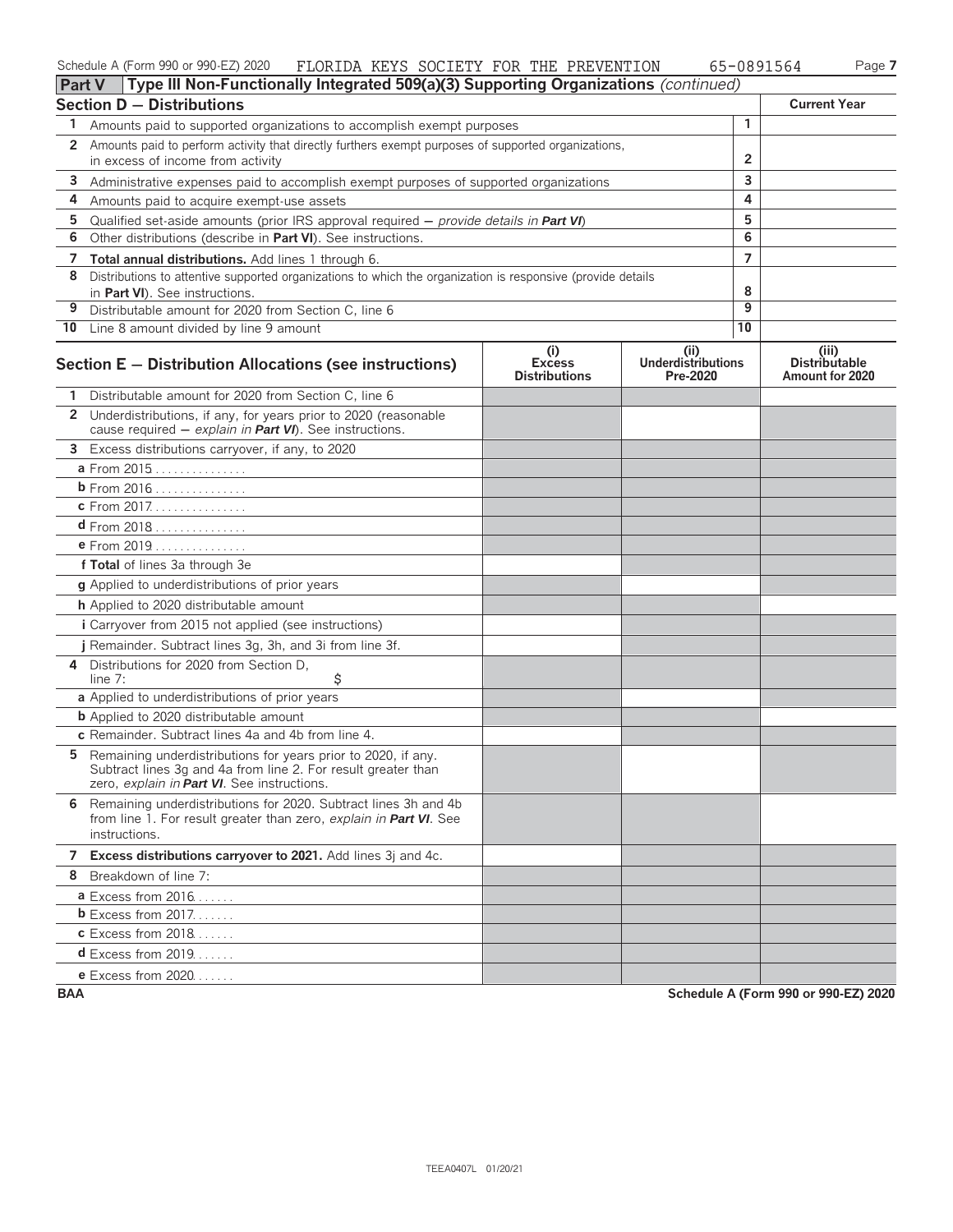|                | Schedule A (Form 990 or 990-EZ) 2020 | FLORIDA KEYS SOCIETY FOR THE PREVENTION                                                                                |  | 65-0891564                                                                                                                                                                                                                             | Page 8 |
|----------------|--------------------------------------|------------------------------------------------------------------------------------------------------------------------|--|----------------------------------------------------------------------------------------------------------------------------------------------------------------------------------------------------------------------------------------|--------|
| <b>Part VI</b> |                                      |                                                                                                                        |  | <b>Supplemental Information.</b> Provide the explanations required by Part II, line 10; Part II, line 17a or 17b; Part<br>III, line 12; Part IV, Section A, lines 1, 2, 3b, 3c, 4b, 4c, 5a, 6, 9a, 9b, 9c, 11a, 11b, and 11c; Part IV, |        |
|                |                                      |                                                                                                                        |  |                                                                                                                                                                                                                                        |        |
|                |                                      | B, lines 1 and 2; Part IV, Section C, line 1; Part IV, Section D, lines 2 and 3; Part IV, Section E, lines 1c, 2a, 2b, |  |                                                                                                                                                                                                                                        |        |
|                |                                      | 3a, and 3b; Part V, line 1; Part V, Section B, line 1e; Part V, Section D, lines 5, 6, and 8; and Part V, Section E,   |  |                                                                                                                                                                                                                                        |        |
|                |                                      | lines 2, 5, and 6. Also complete this part for any additional information. (See instructions.)                         |  |                                                                                                                                                                                                                                        |        |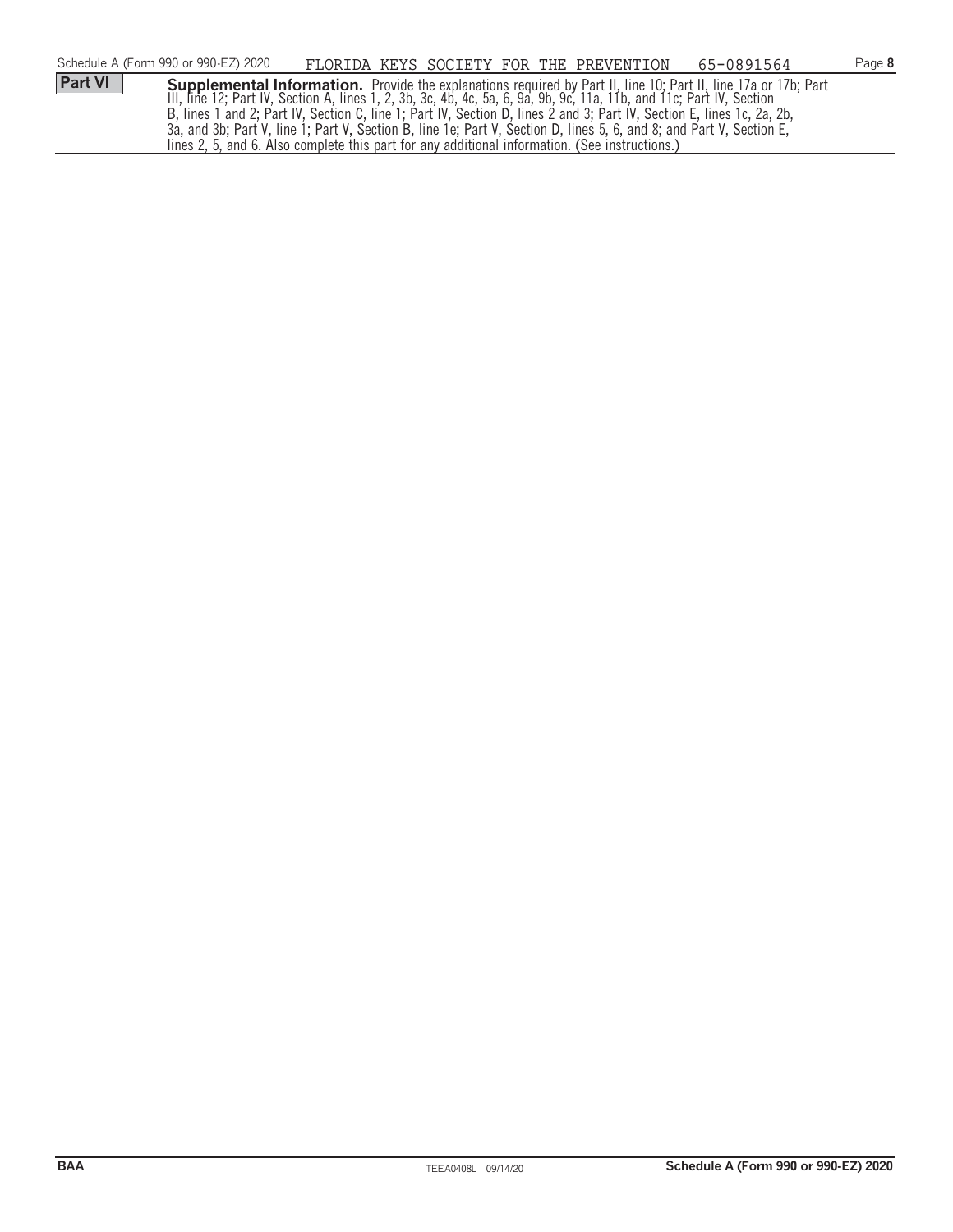|                   |                                                                                                                                                           |                                                                               | <b>Supplemental Financial Statements</b>                                                                                                                                                                                                                                                                                                                                               |                                                    |                                 | OMB No. 1545-0047                     |                                |  |  |  |
|-------------------|-----------------------------------------------------------------------------------------------------------------------------------------------------------|-------------------------------------------------------------------------------|----------------------------------------------------------------------------------------------------------------------------------------------------------------------------------------------------------------------------------------------------------------------------------------------------------------------------------------------------------------------------------------|----------------------------------------------------|---------------------------------|---------------------------------------|--------------------------------|--|--|--|
| <b>SCHEDULE D</b> |                                                                                                                                                           |                                                                               |                                                                                                                                                                                                                                                                                                                                                                                        |                                                    |                                 |                                       |                                |  |  |  |
|                   | (Form 990)<br>► Complete if the organization answered 'Yes' on Form 990,<br>Part IV, line 6, 7, 8, 9, 10, 11a, 11b, 11c, 11d, 11e, 11f, 12a, or 12b.      |                                                                               |                                                                                                                                                                                                                                                                                                                                                                                        |                                                    |                                 |                                       |                                |  |  |  |
|                   | Attach to Form 990.<br>Department of the Treasury<br>► Go to www.irs.gov/Form990 for instructions and the latest information.<br>Internal Revenue Service |                                                                               |                                                                                                                                                                                                                                                                                                                                                                                        |                                                    |                                 |                                       |                                |  |  |  |
|                   | Name of the organization                                                                                                                                  |                                                                               |                                                                                                                                                                                                                                                                                                                                                                                        |                                                    |                                 | <b>Employer identification number</b> |                                |  |  |  |
|                   |                                                                                                                                                           | FLORIDA KEYS SOCIETY FOR THE PREVENTION                                       |                                                                                                                                                                                                                                                                                                                                                                                        |                                                    |                                 |                                       |                                |  |  |  |
|                   |                                                                                                                                                           | OF CRUELTY TO ANIMALS, INC.                                                   |                                                                                                                                                                                                                                                                                                                                                                                        |                                                    | 65-0891564                      |                                       |                                |  |  |  |
| Part I            |                                                                                                                                                           |                                                                               | Organizations Maintaining Donor Advised Funds or Other Similar Funds or Accounts.<br>Complete if the organization answered 'Yes' on Form 990, Part IV, line 6.                                                                                                                                                                                                                         |                                                    |                                 |                                       |                                |  |  |  |
|                   |                                                                                                                                                           |                                                                               | (a) Donor advised funds                                                                                                                                                                                                                                                                                                                                                                |                                                    | (b) Funds and other accounts    |                                       |                                |  |  |  |
|                   |                                                                                                                                                           | Total number at end of year                                                   |                                                                                                                                                                                                                                                                                                                                                                                        |                                                    |                                 |                                       |                                |  |  |  |
| 2                 |                                                                                                                                                           | Aggregate value of contributions to (during year)                             |                                                                                                                                                                                                                                                                                                                                                                                        |                                                    |                                 |                                       |                                |  |  |  |
| 3                 |                                                                                                                                                           | Aggregate value of grants from (during year)                                  |                                                                                                                                                                                                                                                                                                                                                                                        |                                                    |                                 |                                       |                                |  |  |  |
| 4                 |                                                                                                                                                           | Aggregate value at end of year                                                |                                                                                                                                                                                                                                                                                                                                                                                        |                                                    |                                 |                                       |                                |  |  |  |
| 5                 |                                                                                                                                                           |                                                                               | Did the organization inform all donors and donor advisors in writing that the assets held in donor advised funds<br>are the organization's property, subject to the organization's exclusive legal control?                                                                                                                                                                            |                                                    |                                 | Yes                                   | No                             |  |  |  |
| 6                 |                                                                                                                                                           |                                                                               | Did the organization inform all grantees, donors, and donor advisors in writing that grant funds can be used only                                                                                                                                                                                                                                                                      |                                                    |                                 |                                       |                                |  |  |  |
|                   |                                                                                                                                                           |                                                                               | for charitable purposes and not for the benefit of the donor or donor advisor, or for any other purpose conferring                                                                                                                                                                                                                                                                     |                                                    |                                 | Yes                                   | No                             |  |  |  |
| Part II           |                                                                                                                                                           | <b>Conservation Easements.</b>                                                |                                                                                                                                                                                                                                                                                                                                                                                        |                                                    |                                 |                                       |                                |  |  |  |
|                   |                                                                                                                                                           |                                                                               | Complete if the organization answered 'Yes' on Form 990, Part IV, line 7.                                                                                                                                                                                                                                                                                                              |                                                    |                                 |                                       |                                |  |  |  |
| 1                 |                                                                                                                                                           |                                                                               | Purpose(s) of conservation easements held by the organization (check all that apply).                                                                                                                                                                                                                                                                                                  |                                                    |                                 |                                       |                                |  |  |  |
|                   |                                                                                                                                                           | Preservation of land for public use (for example, recreation or education)    |                                                                                                                                                                                                                                                                                                                                                                                        | Preservation of a historically important land area |                                 |                                       |                                |  |  |  |
|                   |                                                                                                                                                           | Protection of natural habitat                                                 |                                                                                                                                                                                                                                                                                                                                                                                        | Preservation of a certified historic structure     |                                 |                                       |                                |  |  |  |
|                   |                                                                                                                                                           | Preservation of open space                                                    |                                                                                                                                                                                                                                                                                                                                                                                        |                                                    |                                 |                                       |                                |  |  |  |
| 2                 | last day of the tax year.                                                                                                                                 |                                                                               | Complete lines 2a through 2d if the organization held a qualified conservation contribution in the form of a conservation easement on the                                                                                                                                                                                                                                              |                                                    |                                 |                                       |                                |  |  |  |
|                   |                                                                                                                                                           |                                                                               |                                                                                                                                                                                                                                                                                                                                                                                        |                                                    | Held at the End of the Tax Year |                                       |                                |  |  |  |
|                   |                                                                                                                                                           |                                                                               |                                                                                                                                                                                                                                                                                                                                                                                        | 2a<br>2 <sub>b</sub>                               |                                 |                                       |                                |  |  |  |
|                   |                                                                                                                                                           |                                                                               | <b>c</b> Number of conservation easements on a certified historic structure included in (a) $\dots$                                                                                                                                                                                                                                                                                    | 2c                                                 |                                 |                                       |                                |  |  |  |
|                   |                                                                                                                                                           |                                                                               |                                                                                                                                                                                                                                                                                                                                                                                        |                                                    |                                 |                                       |                                |  |  |  |
|                   |                                                                                                                                                           |                                                                               | <b>d</b> Number of conservation easements included in (c) acquired after 7/25/06, and not on a historic                                                                                                                                                                                                                                                                                | 2d                                                 |                                 |                                       |                                |  |  |  |
| 3                 | tax year $\blacktriangleright$                                                                                                                            |                                                                               | Number of conservation easements modified, transferred, released, extinguished, or terminated by the organization during the                                                                                                                                                                                                                                                           |                                                    |                                 |                                       |                                |  |  |  |
|                   |                                                                                                                                                           | Number of states where property subject to conservation easement is located ▶ |                                                                                                                                                                                                                                                                                                                                                                                        |                                                    |                                 |                                       |                                |  |  |  |
|                   |                                                                                                                                                           |                                                                               | Does the organization have a written policy regarding the periodic monitoring, inspection, handling of violations,                                                                                                                                                                                                                                                                     |                                                    |                                 |                                       | $  \overline{\phantom{a}} $ No |  |  |  |
| 6                 |                                                                                                                                                           |                                                                               | Staff and volunteer hours devoted to monitoring, inspecting, handling of violations, and enforcing conservation easements during the year                                                                                                                                                                                                                                              |                                                    |                                 |                                       |                                |  |  |  |
| 7                 | $\blacktriangleright$ \$                                                                                                                                  |                                                                               | Amount of expenses incurred in monitoring, inspecting, handling of violations, and enforcing conservation easements during the year                                                                                                                                                                                                                                                    |                                                    |                                 |                                       |                                |  |  |  |
| 8                 |                                                                                                                                                           |                                                                               | Does each conservation easement reported on line 2(d) above satisfy the requirements of section 170(h)(4)(B)(i)                                                                                                                                                                                                                                                                        |                                                    |                                 | <b>TYes</b>                           | No                             |  |  |  |
| 9                 | conservation easements.                                                                                                                                   |                                                                               | In Part XIII, describe how the organization reports conservation easements in its revenue and expense statement and balance sheet, and<br>include, if applicable, the text of the footnote to the organization's financial statements that describes the organization's accounting for                                                                                                 |                                                    |                                 |                                       |                                |  |  |  |
|                   | Part III                                                                                                                                                  |                                                                               | Organizations Maintaining Collections of Art, Historical Treasures, or Other Similar Assets.<br>Complete if the organization answered 'Yes' on Form 990, Part IV, line 8.                                                                                                                                                                                                              |                                                    |                                 |                                       |                                |  |  |  |
|                   |                                                                                                                                                           |                                                                               | 1a If the organization elected, as permitted under FASB ASC 958, not to report in its revenue statement and balance sheet works of art,<br>historical treasures, or other similar assets held for public exhibition, education, or research in furtherance of public service, provide in<br>Part XIII the text of the footnote to its financial statements that describes these items. |                                                    |                                 |                                       |                                |  |  |  |
|                   |                                                                                                                                                           | following amounts relating to these items:                                    | b If the organization elected, as permitted under FASB ASC 958, to report in its revenue statement and balance sheet works of art,<br>historical treasures, or other similar assets held for public exhibition, education, or research in furtherance of public service, provide the                                                                                                   |                                                    |                                 |                                       |                                |  |  |  |
|                   |                                                                                                                                                           |                                                                               |                                                                                                                                                                                                                                                                                                                                                                                        |                                                    | $\triangleright$ \$             |                                       |                                |  |  |  |
| $\mathbf{2}$      |                                                                                                                                                           |                                                                               |                                                                                                                                                                                                                                                                                                                                                                                        |                                                    |                                 |                                       |                                |  |  |  |
|                   |                                                                                                                                                           |                                                                               | If the organization received or held works of art, historical treasures, or other similar assets for financial gain, provide the following<br>amounts required to be reported under FASB ASC 958 relating to these items:                                                                                                                                                              |                                                    |                                 |                                       |                                |  |  |  |
|                   |                                                                                                                                                           |                                                                               |                                                                                                                                                                                                                                                                                                                                                                                        |                                                    | $\triangleright$ \$             |                                       |                                |  |  |  |
|                   |                                                                                                                                                           |                                                                               |                                                                                                                                                                                                                                                                                                                                                                                        |                                                    |                                 |                                       |                                |  |  |  |
|                   |                                                                                                                                                           |                                                                               | BAA For Paperwork Reduction Act Notice, see the Instructions for Form 990. TEEA3301L 08/18/20                                                                                                                                                                                                                                                                                          |                                                    |                                 |                                       | Schedule D (Form 990) 2020     |  |  |  |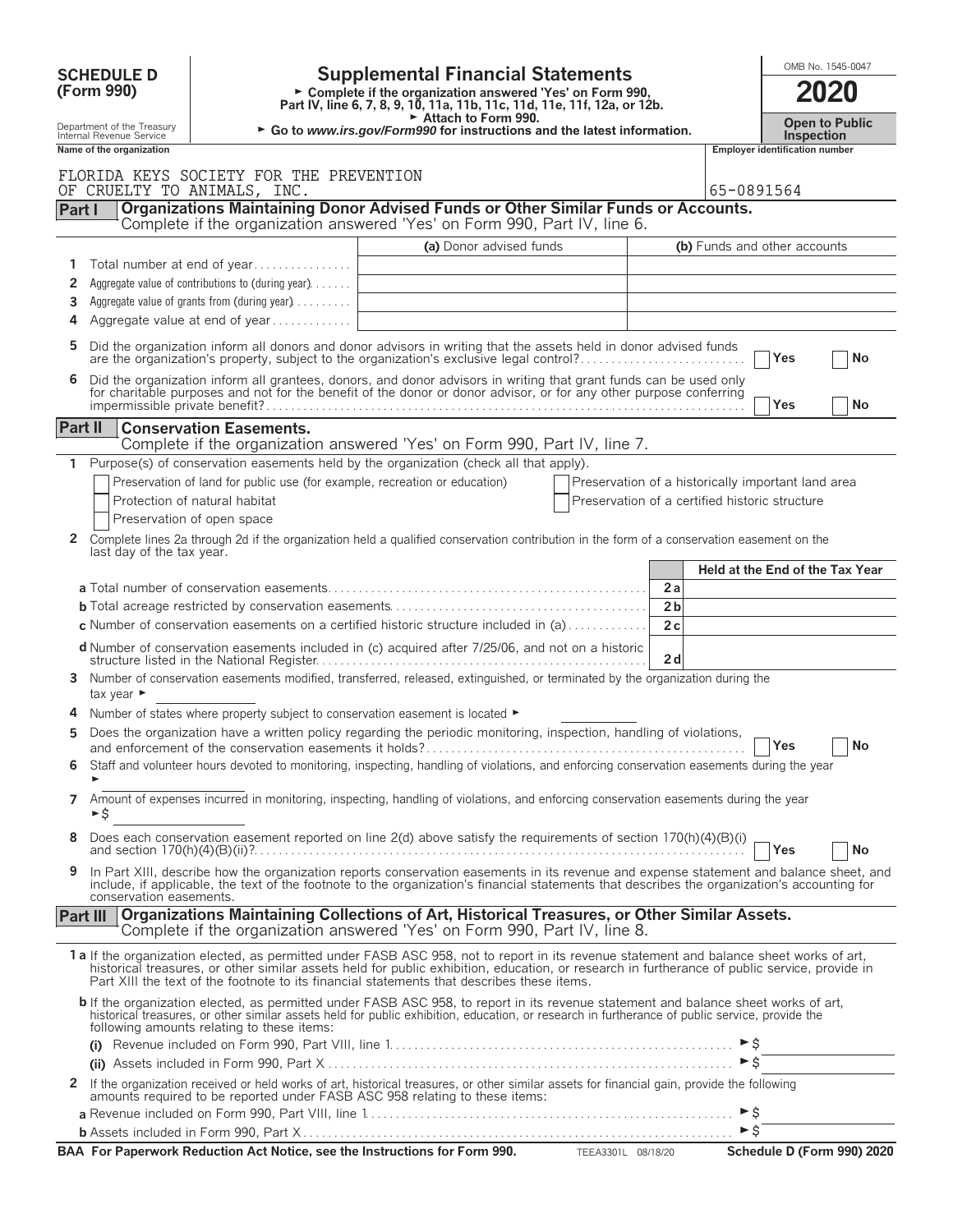| Schedule D (Form 990) 2020 FLORIDA KEYS SOCIETY FOR THE PREVENTION                                                                                                                           |                  |                                         |                                    | 65-0891564                      |                            | Page 2    |
|----------------------------------------------------------------------------------------------------------------------------------------------------------------------------------------------|------------------|-----------------------------------------|------------------------------------|---------------------------------|----------------------------|-----------|
| Organizations Maintaining Collections of Art, Historical Treasures, or Other Similar Assets (continued)<br><b>Part III</b>                                                                   |                  |                                         |                                    |                                 |                            |           |
| Using the organization's acquisition, accession, and other records, check any of the following that make significant use of its collection<br>3<br>items (check all that apply):             |                  |                                         |                                    |                                 |                            |           |
| Public exhibition<br>a                                                                                                                                                                       |                  |                                         | Loan or exchange program           |                                 |                            |           |
| Scholarly research<br>b                                                                                                                                                                      |                  | Other<br>е                              |                                    |                                 |                            |           |
| Preservation for future generations<br>С                                                                                                                                                     |                  |                                         |                                    |                                 |                            |           |
| Provide a description of the organization's collections and explain how they further the organization's exempt purpose in<br>4<br>Part XIII.                                                 |                  |                                         |                                    |                                 |                            |           |
| During the year, did the organization solicit or receive donations of art, historical treasures, or other similar assets<br>5.                                                               |                  |                                         |                                    |                                 | Yes                        | <b>No</b> |
| <b>Escrow and Custodial Arrangements.</b> Complete if the organization answered 'Yes' on Form 990, Part IV,<br><b>Part IV</b><br>line 9, or reported an amount on Form 990, Part X, line 21. |                  |                                         |                                    |                                 |                            |           |
| 1 a Is the organization an agent, trustee, custodian or other intermediary for contributions or other assets not included                                                                    |                  |                                         |                                    |                                 | Yes                        | No        |
| <b>b</b> If 'Yes,' explain the arrangement in Part XIII and complete the following table:                                                                                                    |                  |                                         |                                    |                                 |                            |           |
|                                                                                                                                                                                              |                  |                                         |                                    |                                 | Amount                     |           |
|                                                                                                                                                                                              |                  |                                         |                                    | 1 с                             |                            |           |
|                                                                                                                                                                                              |                  |                                         |                                    | 1 <sub>d</sub>                  |                            |           |
|                                                                                                                                                                                              |                  |                                         |                                    | 1 <sub>e</sub>                  |                            |           |
|                                                                                                                                                                                              |                  |                                         |                                    | 1f                              |                            |           |
| 2a Did the organization include an amount on Form 990, Part X, line 21, for escrow or custodial account liability?                                                                           |                  |                                         |                                    |                                 | Yes                        | No        |
| <b>b</b> If 'Yes,' explain the arrangement in Part XIII. Check here if the explanation has been provided on Part XIII                                                                        |                  |                                         |                                    |                                 |                            |           |
|                                                                                                                                                                                              |                  |                                         |                                    |                                 |                            |           |
| <b>Part V</b><br><b>Endowment Funds.</b> Complete if the organization answered 'Yes' on Form 990, Part IV, line 10.                                                                          |                  |                                         |                                    |                                 |                            |           |
|                                                                                                                                                                                              | (a) Current year | (b) Prior year                          | (c) Two years back                 | (d) Three years back            | (e) Four years back        |           |
| <b>1 a</b> Beginning of year balance                                                                                                                                                         | 313, 303.        | 420,326.                                | 3,007,311.                         | 5,058,110.                      | 4,548,454.                 |           |
| $b$ Contributions                                                                                                                                                                            | 112,083.         | 260,510.                                | 717,368.                           | 2,515,824.                      | 1,150,181.                 |           |
|                                                                                                                                                                                              |                  |                                         |                                    |                                 |                            |           |
| c Net investment earnings, gains,                                                                                                                                                            | 8,204.           | 9,531.                                  | 6,412.                             | 39,055.                         |                            | 28,181.   |
| d Grants or scholarships                                                                                                                                                                     |                  |                                         |                                    |                                 |                            |           |
| <b>e</b> Other expenditures for facilities                                                                                                                                                   |                  |                                         |                                    |                                 |                            |           |
| and programs                                                                                                                                                                                 | 82,297.          | 377,064.                                | 3,301,449.                         | 4,603,639.                      |                            | 665,249.  |
| f Administrative expenses                                                                                                                                                                    |                  |                                         | 9,316.                             | 2,039.                          |                            | 3,457.    |
| $q$ End of year balance $\ldots \ldots \ldots$                                                                                                                                               | 351,293.         | 313, 303.                               | 420,326.                           | 3,007,311.                      | 5,058,110.                 |           |
| 2 Provide the estimated percentage of the current year end balance (line 1g, column (a)) held as:                                                                                            |                  |                                         |                                    |                                 |                            |           |
| a Board designated or quasi-endowment ►                                                                                                                                                      |                  |                                         |                                    |                                 |                            |           |
| <b>b</b> Permanent endowment ►                                                                                                                                                               | 27.00%           |                                         |                                    |                                 |                            |           |
| $c$ Term endowment $\blacktriangleright$                                                                                                                                                     | $73.00*$         |                                         |                                    |                                 |                            |           |
| The percentages on lines 2a, 2b, and 2c should equal 100%.                                                                                                                                   |                  |                                         |                                    |                                 |                            |           |
|                                                                                                                                                                                              |                  |                                         |                                    |                                 |                            |           |
| 3a Are there endowment funds not in the possession of the organization that are held and administered for the<br>organization by:                                                            |                  |                                         |                                    |                                 | Yes                        | No        |
|                                                                                                                                                                                              |                  |                                         |                                    |                                 | X<br>3a(i)                 |           |
|                                                                                                                                                                                              |                  |                                         |                                    |                                 | 3a(ii)                     | X         |
|                                                                                                                                                                                              |                  |                                         |                                    |                                 | 3b                         |           |
| 4 Describe in Part XIII the intended uses of the organization's endowment funds. SEE PART XIII                                                                                               |                  |                                         |                                    |                                 |                            |           |
| Part VI   Land, Buildings, and Equipment.                                                                                                                                                    |                  |                                         |                                    |                                 |                            |           |
| Complete if the organization answered 'Yes' on Form 990, Part IV, line 11a. See Form 990, Part X, line 10.                                                                                   |                  |                                         |                                    |                                 |                            |           |
|                                                                                                                                                                                              |                  |                                         |                                    |                                 |                            |           |
| Description of property                                                                                                                                                                      |                  | (a) Cost or other basis<br>(investment) | (b) Cost or other<br>basis (other) | (c) Accumulated<br>depreciation | (d) Book value             |           |
|                                                                                                                                                                                              |                  |                                         | 938.                               |                                 |                            | 938.      |
|                                                                                                                                                                                              |                  |                                         | 8,421,061.                         | 524, 415.                       | 7,896,646.                 |           |
| c Leasehold improvements                                                                                                                                                                     |                  |                                         |                                    |                                 |                            |           |
|                                                                                                                                                                                              |                  |                                         | 603,384.                           | 178,760.                        |                            | 424,624.  |
|                                                                                                                                                                                              |                  |                                         |                                    |                                 |                            |           |
| Total. Add lines 1a through 1e. (Column (d) must equal Form 990, Part X, column (B), line 10c.)                                                                                              |                  |                                         |                                    | ▶                               | 8,322,208.                 |           |
| <b>BAA</b>                                                                                                                                                                                   |                  |                                         |                                    |                                 | Schedule D (Form 990) 2020 |           |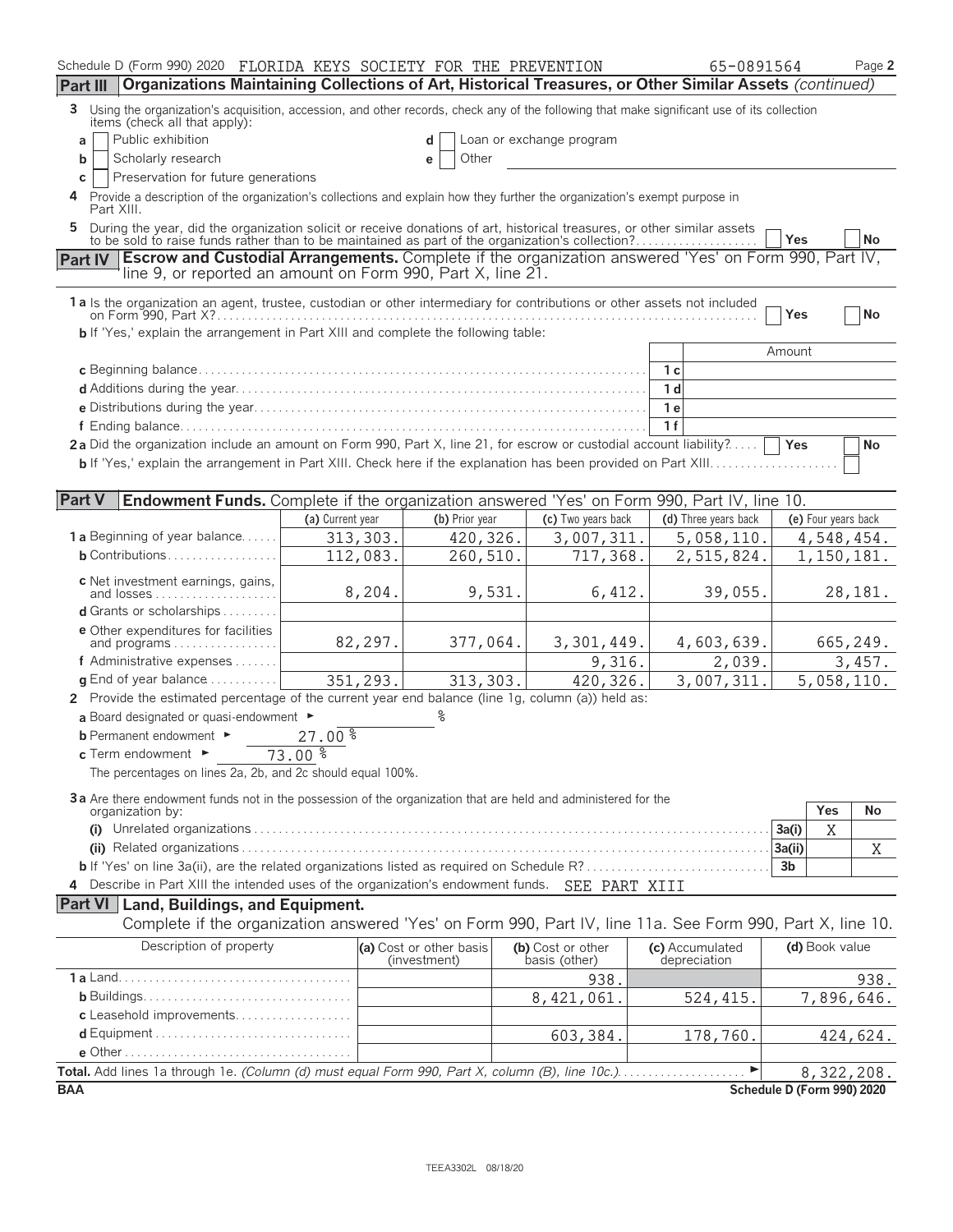| Schedule D (Form 990) 2020<br>FLORIDA KEYS SOCIETY FOR THE PREVENTION                                                                                                                       |                              |     | 65-0891564                                                | Page 3  |
|---------------------------------------------------------------------------------------------------------------------------------------------------------------------------------------------|------------------------------|-----|-----------------------------------------------------------|---------|
| <b>Part VII Investments - Other Securities.</b>                                                                                                                                             |                              | N/A |                                                           |         |
| Complete if the organization answered 'Yes' on Form 990, Part IV, line 11b. See Form 990, Part X, line 12.                                                                                  |                              |     |                                                           |         |
| (a) Description of security or category (including name of security)                                                                                                                        | (b) Book value               |     | (c) Method of valuation: Cost or end-of-year market value |         |
|                                                                                                                                                                                             |                              |     |                                                           |         |
|                                                                                                                                                                                             |                              |     |                                                           |         |
| (3) Other                                                                                                                                                                                   |                              |     |                                                           |         |
| (A)                                                                                                                                                                                         |                              |     |                                                           |         |
| (B)                                                                                                                                                                                         |                              |     |                                                           |         |
| (C)<br>(D)                                                                                                                                                                                  |                              |     |                                                           |         |
| $E(\overline{E})$                                                                                                                                                                           |                              |     |                                                           |         |
| (F)                                                                                                                                                                                         |                              |     |                                                           |         |
| (G)                                                                                                                                                                                         |                              |     |                                                           |         |
| (H)                                                                                                                                                                                         |                              |     |                                                           |         |
| (1)                                                                                                                                                                                         |                              |     |                                                           |         |
| Total. (Column (b) must equal Form 990, Part X, column (B) line $12$ .)                                                                                                                     |                              |     |                                                           |         |
| Investments - Program Related.<br>Part VIII                                                                                                                                                 |                              | N/A |                                                           |         |
| Complete if the organization answered 'Yes' on Form 990, Part IV, line 11c. See Form 990, Part X, line 13.<br>(a) Description of investment                                                 | (b) Book value               |     | (c) Method of valuation: Cost or end-of-year market value |         |
|                                                                                                                                                                                             |                              |     |                                                           |         |
| (1)                                                                                                                                                                                         |                              |     |                                                           |         |
| (2)<br>(3)                                                                                                                                                                                  |                              |     |                                                           |         |
| (4)                                                                                                                                                                                         |                              |     |                                                           |         |
| (5)                                                                                                                                                                                         |                              |     |                                                           |         |
| (6)                                                                                                                                                                                         |                              |     |                                                           |         |
| (7)                                                                                                                                                                                         |                              |     |                                                           |         |
| (8)                                                                                                                                                                                         |                              |     |                                                           |         |
| (9)                                                                                                                                                                                         |                              |     |                                                           |         |
| (10)                                                                                                                                                                                        |                              |     |                                                           |         |
| Total. (Column (b) must equal Form 990, Part X, column (B) line 13.).<br>E                                                                                                                  |                              |     |                                                           |         |
| <b>Part IX</b><br><b>Other Assets.</b><br>Complete if the organization answered 'Yes' on Form 990, Part IV, line 11d. See Form 990, Part X, line 15.                                        | N/A                          |     |                                                           |         |
|                                                                                                                                                                                             | (a) Description              |     | (b) Book value                                            |         |
| (1)                                                                                                                                                                                         |                              |     |                                                           |         |
| (2)                                                                                                                                                                                         |                              |     |                                                           |         |
| (3)                                                                                                                                                                                         |                              |     |                                                           |         |
| (4)<br>(5)                                                                                                                                                                                  |                              |     |                                                           |         |
| (6)                                                                                                                                                                                         |                              |     |                                                           |         |
| (7)                                                                                                                                                                                         |                              |     |                                                           |         |
| (8)                                                                                                                                                                                         |                              |     |                                                           |         |
| (9)                                                                                                                                                                                         |                              |     |                                                           |         |
| (10)                                                                                                                                                                                        |                              |     |                                                           |         |
|                                                                                                                                                                                             |                              |     | ▶                                                         |         |
| <b>Other Liabilities.</b><br>Part X<br>Complete if the organization answered 'Yes' on Form 990, Part IV, line 11e or 11f. See Form 990, Part X, line 25.                                    |                              |     |                                                           |         |
| 1.                                                                                                                                                                                          | (a) Description of liability |     | (b) Book value                                            |         |
| (1) Federal income taxes                                                                                                                                                                    |                              |     |                                                           |         |
| (2)<br>UNEARNED REVENUES                                                                                                                                                                    |                              |     |                                                           | 24,685. |
| (3)                                                                                                                                                                                         |                              |     |                                                           |         |
| (4)                                                                                                                                                                                         |                              |     |                                                           |         |
| (5)<br>(6)                                                                                                                                                                                  |                              |     |                                                           |         |
| $\overline{(7)}$                                                                                                                                                                            |                              |     |                                                           |         |
| (8)                                                                                                                                                                                         |                              |     |                                                           |         |
| (9)                                                                                                                                                                                         |                              |     |                                                           |         |
| (10)                                                                                                                                                                                        |                              |     |                                                           |         |
| (11)                                                                                                                                                                                        |                              |     |                                                           |         |
|                                                                                                                                                                                             |                              |     |                                                           | 24,685. |
| 2. Liability for uncertain tax positions. In Part XIII, provide the text of the footnote to the organization's financial statements that reports the organization's liability for uncertain |                              |     |                                                           |         |
|                                                                                                                                                                                             |                              |     |                                                           |         |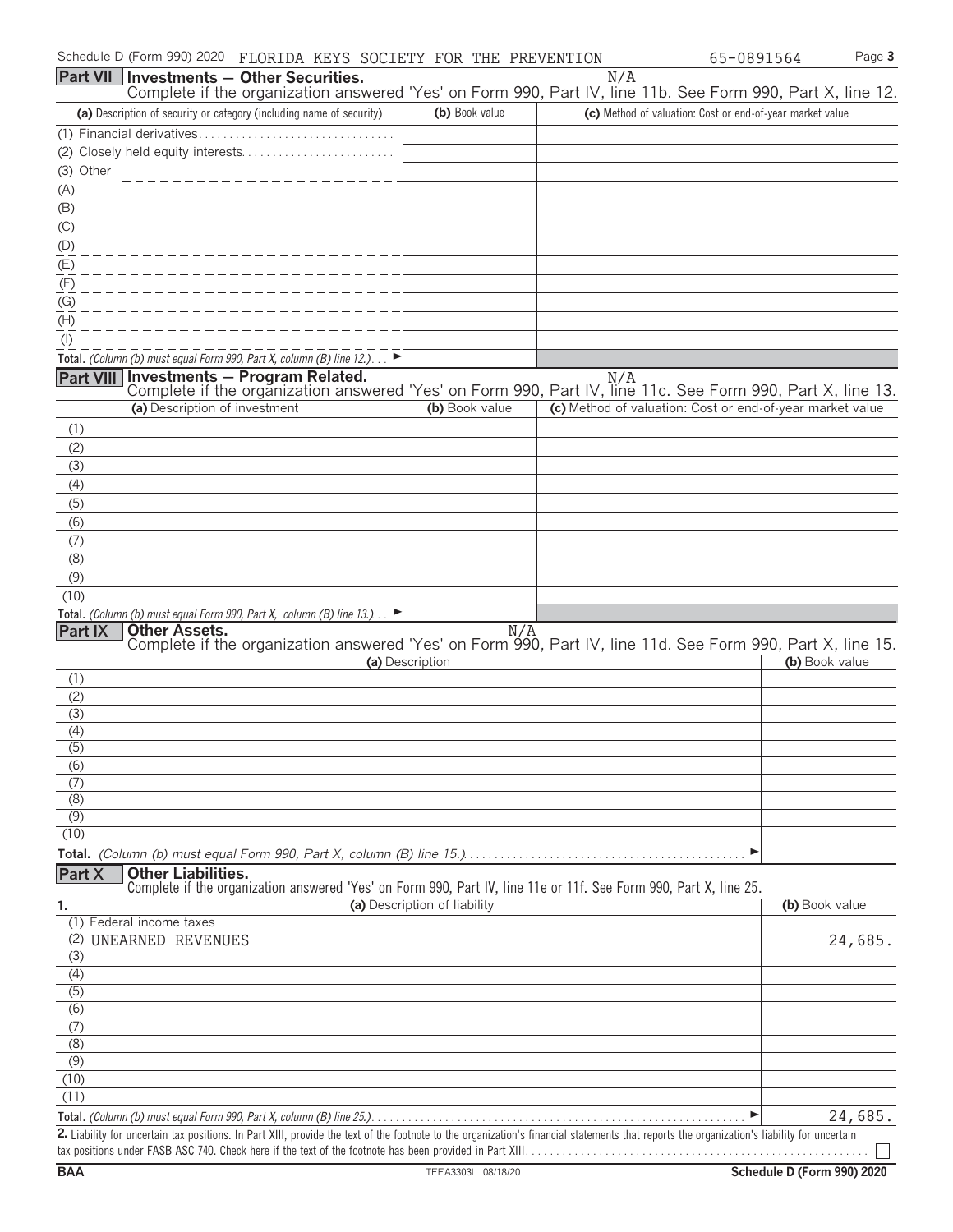| Schedule D (Form 990) 2020 FLORIDA KEYS SOCIETY FOR THE PREVENTION                             | 65-0891564     | Page 4       |
|------------------------------------------------------------------------------------------------|----------------|--------------|
| Part XI<br>Reconciliation of Revenue per Audited Financial Statements With Revenue per Return. |                |              |
| Complete if the organization answered 'Yes' on Form 990, Part IV, line 12a.                    |                |              |
|                                                                                                | $\mathbf{1}$   | 2, 276, 357. |
| Amounts included on line 1 but not on Form 990, Part VIII, line 12:<br>2                       |                |              |
| 2a                                                                                             | 8,204.         |              |
| 2 <sub>b</sub><br>26,308.                                                                      |                |              |
| 2c                                                                                             |                |              |
| 2 <sub>d</sub>                                                                                 |                |              |
|                                                                                                | 2e             | 34,512.      |
| 3                                                                                              | $\mathbf{3}$   | 2, 241, 845. |
| Amounts included on Form 990, Part VIII, line 12, but not on line 1:<br>4                      |                |              |
| a Investment expenses not included on Form 990, Part VIII, line 7b. 4a                         |                |              |
| 4 <sub>h</sub>                                                                                 | 2,138.         |              |
|                                                                                                | 4 c            | 2,138.       |
| 5 Total revenue. Add lines 3 and 4c. (This must equal Form 990, Part I, line 12.)              | 5              | 2, 243, 983. |
| Part XII Reconciliation of Expenses per Audited Financial Statements With Expenses per Return. |                |              |
| Complete if the organization answered 'Yes' on Form 990, Part IV, line 12a.                    |                |              |
|                                                                                                | 1              | 2, 277, 274. |
| Amounts included on line 1 but not on Form 990, Part IX, line 25:<br>2                         |                |              |
| 2a<br>26,308.                                                                                  |                |              |
| 2 <sub>b</sub>                                                                                 |                |              |
| 2c                                                                                             |                |              |
| 2 <sub>d</sub>                                                                                 | 1,653.         |              |
|                                                                                                | 2e             | 27,961.      |
| 3                                                                                              | $\mathbf{3}$   | 2, 249, 313. |
| Amounts included on Form 990, Part IX, line 25, but not on line 1:<br>4                        |                |              |
| a Investment expenses not included on Form 990, Part VIII, line 7b. 4a                         |                |              |
| b Other (Describe in Part XIII.) SEE PART XIII<br>4 <sub>h</sub>                               | 3,791.         |              |
|                                                                                                | 4 c            | 3,791.       |
| 5 Total expenses. Add lines 3 and 4c. (This must equal Form 990, Part I, line 18.)             | $\overline{5}$ | 2, 253, 104. |
| Part XIII Supplemental Information.                                                            |                |              |

Provide the descriptions required for Part II, lines 3, 5, and 9; Part III, lines 1a and 4; Part IV, lines 1b and 2b; Part V,

line 4; Part X, line 2; Part XI, lines 2d and 4b; and Part XII, lines 2d and 4b. Also complete this part to provide any additional information.

# **PART V, LINE 4 - INTENDED USES OF ENDOWMENT FUND**

| SPAY NEUTER & WELLNESS CLINIC                 | \$190,282 |
|-----------------------------------------------|-----------|
| FUNDS FOR ANIMAL MEDICAL CARE                 | 48,422    |
| FUND TO COVER PET ADOPTION FEES SPECIAL NEEDS | 4,895     |
| FUND TO COVER DOG PARK EXPENSES               | 15,483    |
| ENDOWMENT FUND TO MAINTAIN THE SHELTER        | 92,211    |
| TOTAL =                                       | \$351,293 |

**BAA Schedule D (Form 990) 2020**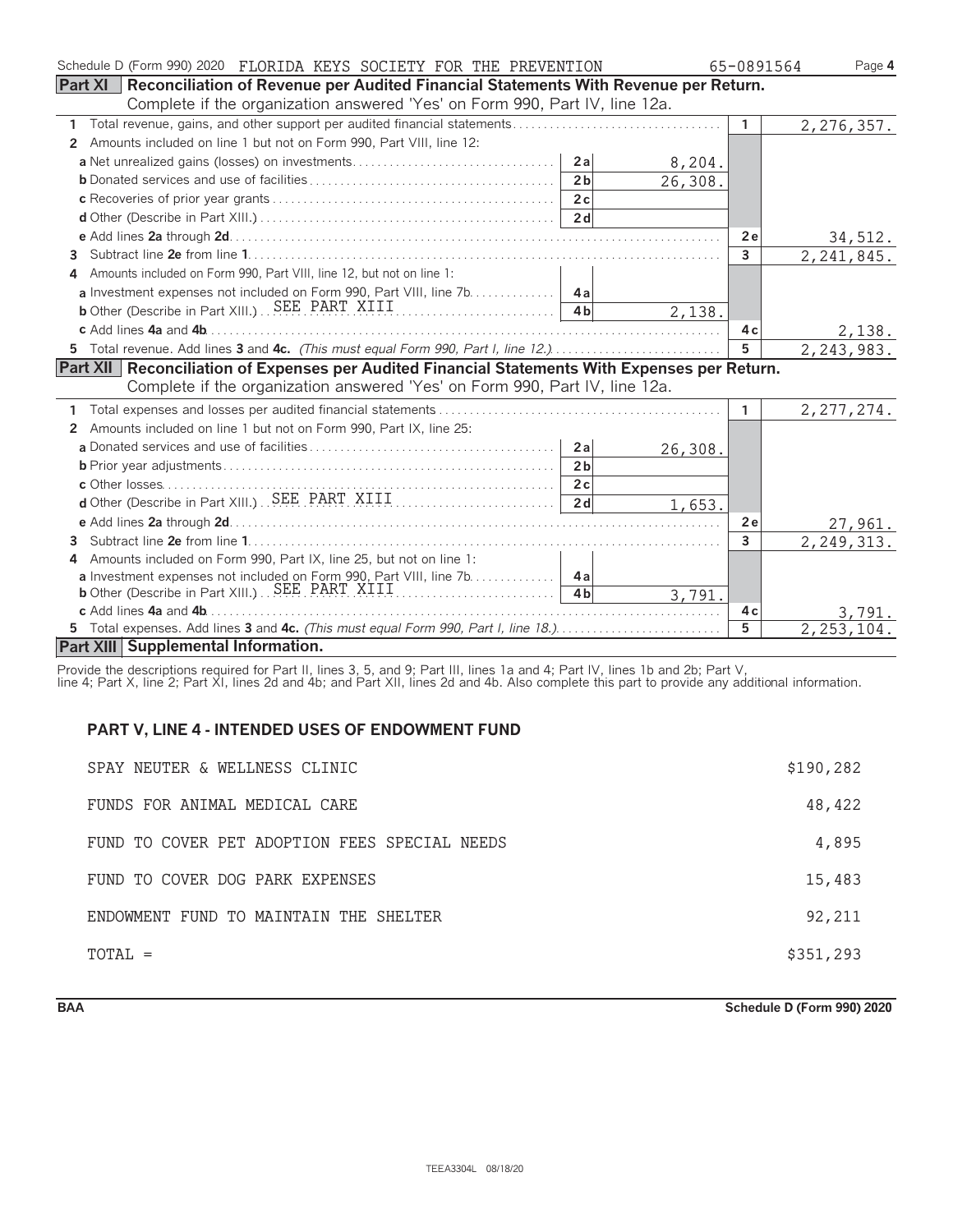### **SCHEDULE D, PART XI, LINE 4B OTHER REVENUE INCLUDED ON FORM 990 BUT NOT INCLUDED IN F/S**

|  |  |  |  |  |       | $-1.653.$ |
|--|--|--|--|--|-------|-----------|
|  |  |  |  |  |       | 1,488.    |
|  |  |  |  |  |       | 2.303.    |
|  |  |  |  |  | TOTAI |           |

#### **SCHEDULE D, PART XII, LINE 2D OTHER EXPENSES AND LOSSES PER AUDITED F/S**

|  |  |  |  | TOTAL \$ | 1.653 |
|--|--|--|--|----------|-------|

#### **SCHEDULE D, PART XII, LINE 4B OTHER EXPENSES INCLUDED ON FORM 990 BUT NOT INCLUDED IN F/S**

|  |  |  |  |  | TOTAL |  |
|--|--|--|--|--|-------|--|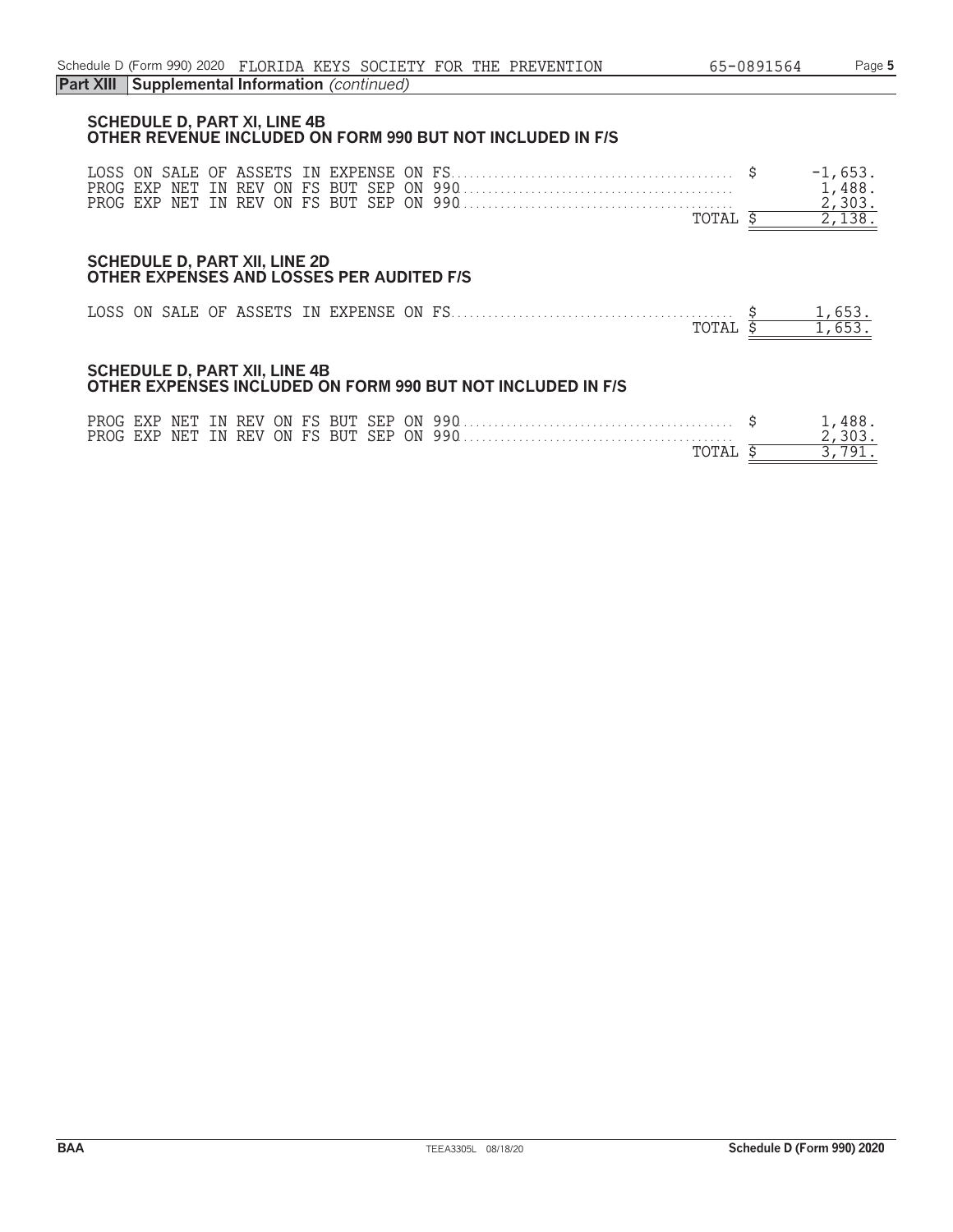|                                                              |                                                            |               |     |                                                                      | Supplemental Information Regarding Fundraising or Gaming Activities                                                                                                            |                                                                              | OMB No. 1545-0047                                       |
|--------------------------------------------------------------|------------------------------------------------------------|---------------|-----|----------------------------------------------------------------------|--------------------------------------------------------------------------------------------------------------------------------------------------------------------------------|------------------------------------------------------------------------------|---------------------------------------------------------|
| <b>SCHEDULE G</b><br>(Form 990 or 990-EZ)                    |                                                            |               |     |                                                                      | Complete if the organization answered 'Yes' on Form 990, Part IV, line 17, 18, or 19, or if the<br>organization entered more than \$15,000 on Form 990-EZ, line 6a.            |                                                                              |                                                         |
| Department of the Treasury<br>Internal Revenue Service       |                                                            |               |     |                                                                      | Attach to Form 990 or Form 990-EZ.<br>► Go to www.irs.gov/Form990 for instructions and the latest information.                                                                 |                                                                              | <b>Open to Public</b><br>Inspection                     |
| Name of the organization                                     | FLORIDA KEYS SOCIETY FOR THE PREVENTION                    |               |     |                                                                      |                                                                                                                                                                                |                                                                              | Employer identification number                          |
|                                                              | OF CRUELTY TO ANIMALS, INC.                                |               |     |                                                                      | Fundraising Activities. Complete if the organization answered 'Yes' on Form 990, Part IV, line 17.                                                                             | 65-0891564                                                                   |                                                         |
| Part I                                                       | Form 990-EZ filers are not required to complete this part. |               |     |                                                                      |                                                                                                                                                                                |                                                                              |                                                         |
| 1.<br>Mail solicitations<br>a  X                             |                                                            |               |     |                                                                      | Indicate whether the organization raised funds through any of the following activities. Check all that apply.<br><b>e</b> $\overline{X}$ Solicitation of non-government grants |                                                                              |                                                         |
| ΙX<br>b                                                      | Internet and email solicitations                           |               |     | f                                                                    | Solicitation of government grants<br> X                                                                                                                                        |                                                                              |                                                         |
| Phone solicitations<br>C                                     |                                                            |               |     |                                                                      | $g\overline{X}$<br>Special fundraising events                                                                                                                                  |                                                                              |                                                         |
| ΙX<br>d<br>In-person solicitations                           |                                                            |               |     |                                                                      | 2a Did the organization have a written or oral agreement with any individual (including officers, directors, trustees, or key                                                  |                                                                              |                                                         |
|                                                              |                                                            |               |     |                                                                      | employees listed in Form 990, Part VII) or entity in connection with professional fundraising services?                                                                        |                                                                              | X No<br>Yes                                             |
| compensated at least \$5,000 by the organization.            |                                                            |               |     |                                                                      | b If 'Yes,' list the 10 highest paid individuals or entities (fundraisers) pursuant to agreements under which the fundraiser is to be                                          |                                                                              |                                                         |
| (i) Name and address of individual<br>or entity (fundraiser) |                                                            | (ii) Activity |     | (iii) Did fundraiser<br>have custody or control<br>of contributions? | (iv) Gross receipts<br>from activity                                                                                                                                           | (v) Amount paid to<br>(or retained by)<br>fundraiser listed in<br>column (i) | (vi) Amount paid to<br>(or retained by)<br>organization |
|                                                              |                                                            |               | Yes | No                                                                   |                                                                                                                                                                                |                                                                              |                                                         |
| 1                                                            |                                                            |               |     |                                                                      |                                                                                                                                                                                |                                                                              |                                                         |
|                                                              |                                                            |               |     |                                                                      |                                                                                                                                                                                |                                                                              |                                                         |
| $\overline{2}$                                               |                                                            |               |     |                                                                      |                                                                                                                                                                                |                                                                              |                                                         |
|                                                              |                                                            |               |     |                                                                      |                                                                                                                                                                                |                                                                              |                                                         |
| 3                                                            |                                                            |               |     |                                                                      |                                                                                                                                                                                |                                                                              |                                                         |
|                                                              |                                                            |               |     |                                                                      |                                                                                                                                                                                |                                                                              |                                                         |
| 4                                                            |                                                            |               |     |                                                                      |                                                                                                                                                                                |                                                                              |                                                         |
|                                                              |                                                            |               |     |                                                                      |                                                                                                                                                                                |                                                                              |                                                         |
| 5                                                            |                                                            |               |     |                                                                      |                                                                                                                                                                                |                                                                              |                                                         |
|                                                              |                                                            |               |     |                                                                      |                                                                                                                                                                                |                                                                              |                                                         |
| 6                                                            |                                                            |               |     |                                                                      |                                                                                                                                                                                |                                                                              |                                                         |
|                                                              |                                                            |               |     |                                                                      |                                                                                                                                                                                |                                                                              |                                                         |
| 7                                                            |                                                            |               |     |                                                                      |                                                                                                                                                                                |                                                                              |                                                         |
|                                                              |                                                            |               |     |                                                                      |                                                                                                                                                                                |                                                                              |                                                         |
| 8                                                            |                                                            |               |     |                                                                      |                                                                                                                                                                                |                                                                              |                                                         |
|                                                              |                                                            |               |     |                                                                      |                                                                                                                                                                                |                                                                              |                                                         |
| 9                                                            |                                                            |               |     |                                                                      |                                                                                                                                                                                |                                                                              |                                                         |
|                                                              |                                                            |               |     |                                                                      |                                                                                                                                                                                |                                                                              |                                                         |
| 10                                                           |                                                            |               |     |                                                                      |                                                                                                                                                                                |                                                                              |                                                         |
|                                                              |                                                            |               |     |                                                                      |                                                                                                                                                                                |                                                                              |                                                         |
| Total                                                        |                                                            |               |     |                                                                      |                                                                                                                                                                                |                                                                              | 0.                                                      |
|                                                              |                                                            |               |     |                                                                      | 3 List all states in which the organization is registered or licensed to solicit contributions or has been notified it is exempt from registration                             |                                                                              |                                                         |
| or licensing.                                                |                                                            |               |     |                                                                      |                                                                                                                                                                                |                                                                              |                                                         |
|                                                              |                                                            |               |     |                                                                      |                                                                                                                                                                                |                                                                              |                                                         |
|                                                              |                                                            |               |     |                                                                      |                                                                                                                                                                                |                                                                              |                                                         |
|                                                              |                                                            |               |     |                                                                      |                                                                                                                                                                                |                                                                              |                                                         |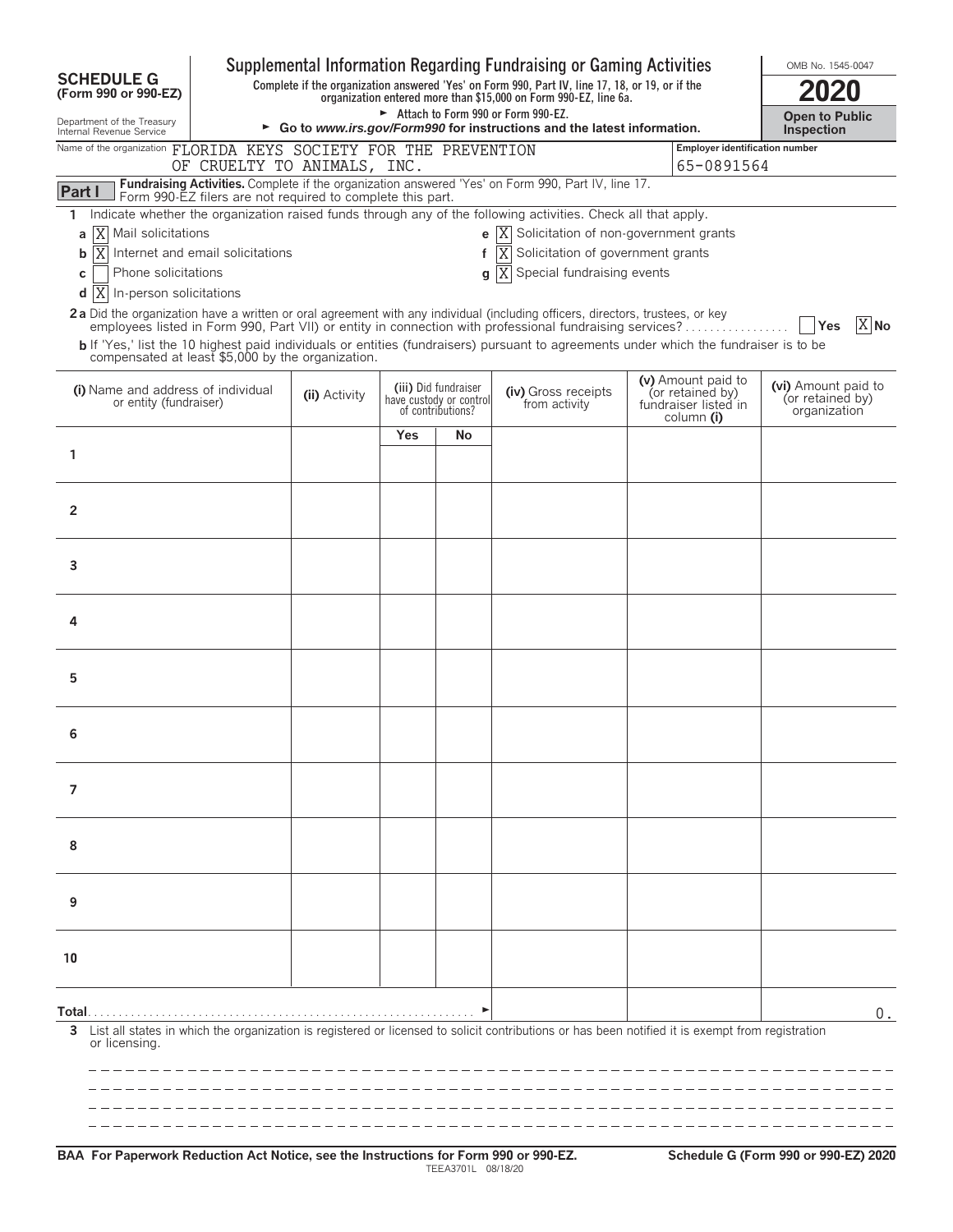| Schedule G (Form 990 or 990-EZ) 2020 FLORIDA KEYS SOCIETY FOR THE PREVENTION |  |  |  | 65-0891564 | Page 2 |
|------------------------------------------------------------------------------|--|--|--|------------|--------|
|                                                                              |  |  |  |            |        |

**Part II Fundraising Events.** Complete if the organization answered 'Yes' on Form 990, Part IV, line 18, or reported more than \$15,000 of fundraising event contributions and gross income on Form 990-EZ, lines 1 and 6b. List events with gross receipts greater than \$5,000.

|                 |    | $\sim$ . The control matrix of the control diversion the control of $\sim$                                                                             | (a) Event $#1$ | (b) Event $#2$                                      | (c) Other events       | (d) Total events                                            |
|-----------------|----|--------------------------------------------------------------------------------------------------------------------------------------------------------|----------------|-----------------------------------------------------|------------------------|-------------------------------------------------------------|
|                 |    |                                                                                                                                                        | OTHER 26 EVENT | SPRING SOCIAL                                       |                        | (add column (a)<br>through column $(c)$                     |
|                 |    |                                                                                                                                                        | (event type)   | (event type)                                        | (total number)         |                                                             |
| Revenue         | 1  | Gross receipts                                                                                                                                         | 33,905.        | 32,651.                                             | 13,784.                | 80,340.                                                     |
|                 |    | 2 Less: Contributions                                                                                                                                  |                |                                                     |                        |                                                             |
|                 | 3  | Gross income (line 1 minus line 2)                                                                                                                     | 33,905.        | 32,651.                                             | 13,784.                | 80,340.                                                     |
|                 | 4  | Cash prizes                                                                                                                                            |                |                                                     |                        |                                                             |
|                 | 5. | Noncash prizes                                                                                                                                         |                |                                                     |                        |                                                             |
|                 | 6  | Rent/facility costs                                                                                                                                    |                |                                                     |                        |                                                             |
| Direct Expenses |    | 7 Food and beverages                                                                                                                                   |                | 1,212.                                              |                        | 1,212.                                                      |
|                 | 8  | Entertainment                                                                                                                                          |                |                                                     |                        |                                                             |
|                 | 9  | Other direct expenses                                                                                                                                  | 6,951.         | 6,319.                                              | 414.                   | 13,684.                                                     |
|                 | 10 |                                                                                                                                                        |                |                                                     |                        | 14,896.                                                     |
|                 | 11 |                                                                                                                                                        |                |                                                     |                        | 65,444.                                                     |
|                 |    | Part III Gaming. Complete if the organization answered 'Yes' on Form 990, Part IV, line 19, or reported more than<br>\$15,000 on Form 990-EZ, line 6a. |                |                                                     |                        |                                                             |
| Revenue         |    |                                                                                                                                                        | (a) Bingo      | (b) Pull tabs/instant<br>bingo/progressive<br>bingo | (c) Other gaming       | (d) Total gaming<br>(add column (a)<br>through column $(c)$ |
|                 | 1. | Gross revenue                                                                                                                                          |                |                                                     |                        |                                                             |
|                 |    | 2 Cash prizes                                                                                                                                          |                |                                                     |                        |                                                             |
|                 |    | 3 Noncash prizes                                                                                                                                       |                |                                                     |                        |                                                             |
| Direct Expenses |    | 4 Rent/facility costs                                                                                                                                  |                |                                                     |                        |                                                             |
|                 |    | 5 Other direct expenses                                                                                                                                |                |                                                     |                        |                                                             |
|                 | 6  |                                                                                                                                                        | %<br>Yes<br>No | နွ<br>Yes<br>No                                     | နွ<br><b>Yes</b><br>No |                                                             |
|                 | 7  |                                                                                                                                                        |                |                                                     |                        |                                                             |
|                 | 8  |                                                                                                                                                        |                |                                                     |                        |                                                             |
| 9               |    | Enter the state(s) in which the organization conducts gaming activities:<br><b>b</b> If 'No,' explain:                                                 |                |                                                     |                        | <b>No</b>                                                   |
|                 |    | 10 a Were any of the organization's gaming licenses revoked, suspended, or terminated during the tax year? $\ldots$<br><b>b</b> If 'Yes,' explain:     |                |                                                     |                        | ∏No                                                         |

**BAA** TEEA3702L 08/18/20 **Schedule G (Form 990 or 990-EZ) 2020**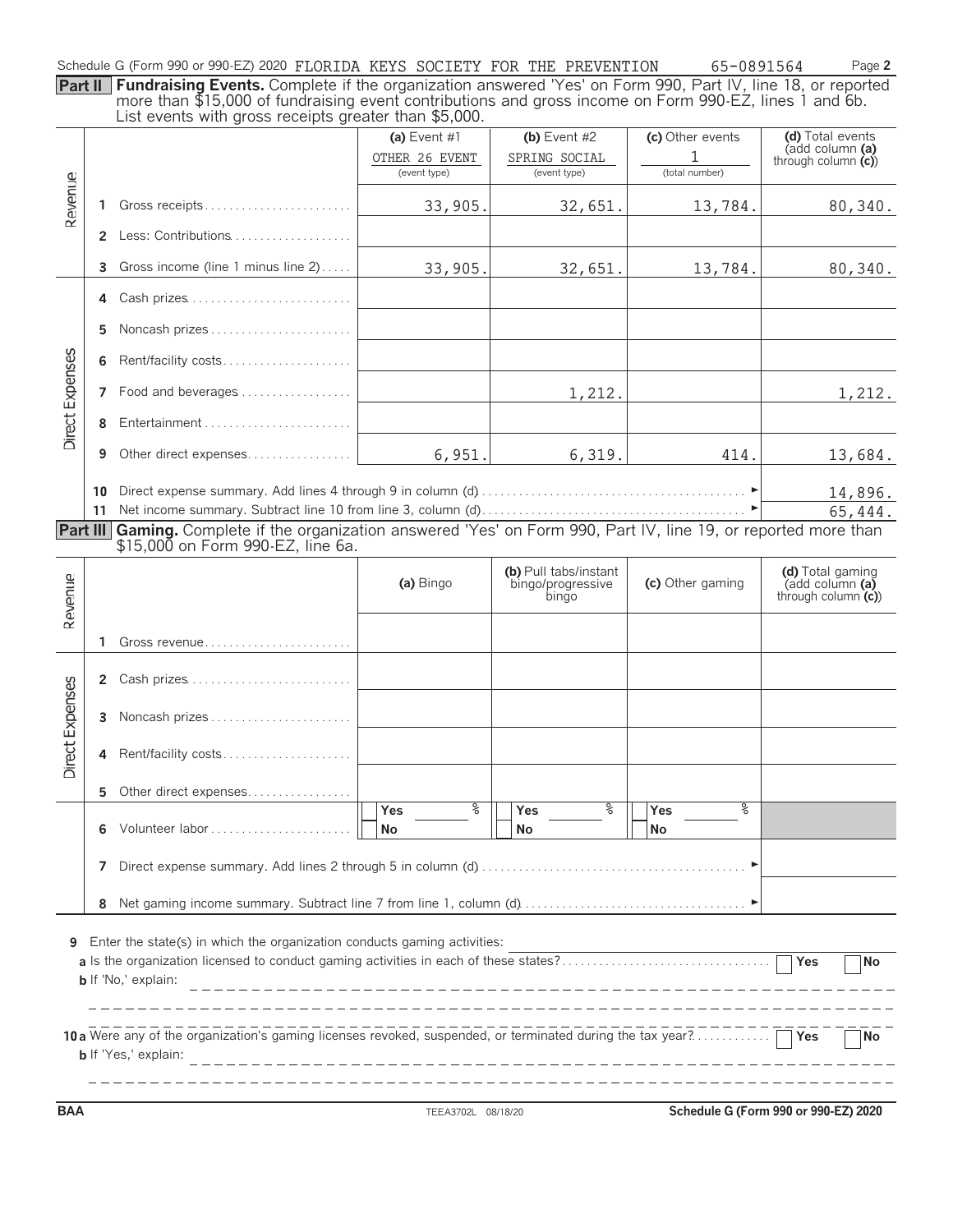| Schedule G (Form 990 or 990-EZ) 2020 FLORIDA KEYS SOCIETY FOR THE PREVENTION                                                                                                                                                                                                                                                                                                                         | 65-0891564       | Page 3    |
|------------------------------------------------------------------------------------------------------------------------------------------------------------------------------------------------------------------------------------------------------------------------------------------------------------------------------------------------------------------------------------------------------|------------------|-----------|
|                                                                                                                                                                                                                                                                                                                                                                                                      | <b>Yes</b>       | <b>No</b> |
| Is the organization a grantor, beneficiary or trustee of a trust, or a member of a partnership or other entity formed to<br>12.                                                                                                                                                                                                                                                                      | Yes              | No        |
| <b>13</b> Indicate the percentage of gaming activity conducted in:                                                                                                                                                                                                                                                                                                                                   |                  |           |
| 13a                                                                                                                                                                                                                                                                                                                                                                                                  |                  | ႜ         |
|                                                                                                                                                                                                                                                                                                                                                                                                      | 13 <sub>b</sub>  | $\approx$ |
| 14 Enter the name and address of the person who prepares the organization's gaming/special events books and records:                                                                                                                                                                                                                                                                                 |                  |           |
| Name $\blacktriangleright$                                                                                                                                                                                                                                                                                                                                                                           |                  |           |
| Address ►                                                                                                                                                                                                                                                                                                                                                                                            |                  |           |
| <b>15a</b> Does the organization have a contract with a third party from whom the organization receives gaming revenue?<br><b>b</b> If 'Yes,' enter the amount of gaming revenue received by the organization $\ast$ $\ast$<br>and the amount<br>of gaming revenue retained by the third party $\blacktriangleright$ $\blacktriangleright$<br>c If 'Yes,' enter name and address of the third party: |                  | <b>No</b> |
| Name $\blacktriangleright$                                                                                                                                                                                                                                                                                                                                                                           |                  |           |
| Address ►                                                                                                                                                                                                                                                                                                                                                                                            |                  |           |
| Gaming manager information:<br>16                                                                                                                                                                                                                                                                                                                                                                    |                  |           |
| Name $\blacktriangleright$                                                                                                                                                                                                                                                                                                                                                                           |                  |           |
|                                                                                                                                                                                                                                                                                                                                                                                                      |                  |           |
| Description of services provided ►                                                                                                                                                                                                                                                                                                                                                                   |                  |           |
| Director/officer<br>Employee<br>Independent contractor                                                                                                                                                                                                                                                                                                                                               |                  |           |
| Mandatory distributions:<br>17                                                                                                                                                                                                                                                                                                                                                                       |                  |           |
| a Is the organization required under state law to make charitable distributions from the gaming proceeds to retain the                                                                                                                                                                                                                                                                               | <b>PYes</b><br>. | l No      |
| <b>b</b> Enter the amount of distributions required under state law to be distributed to other exempt organizations or spent in the                                                                                                                                                                                                                                                                  |                  |           |
| organization's own exempt activities during the tax year $\blacktriangleright$ $\blacklozenge$<br><b>Supplemental Information.</b> Provide the explanations required by Part I, line 2b, columns (iii) and (v);<br><b>Part IV</b>                                                                                                                                                                    |                  |           |
| and Part III, lines 9, 9b, 10b, 15b, 15c, 16, and 17b, as applicable. Also provide any additional<br>information. See instructions.                                                                                                                                                                                                                                                                  |                  |           |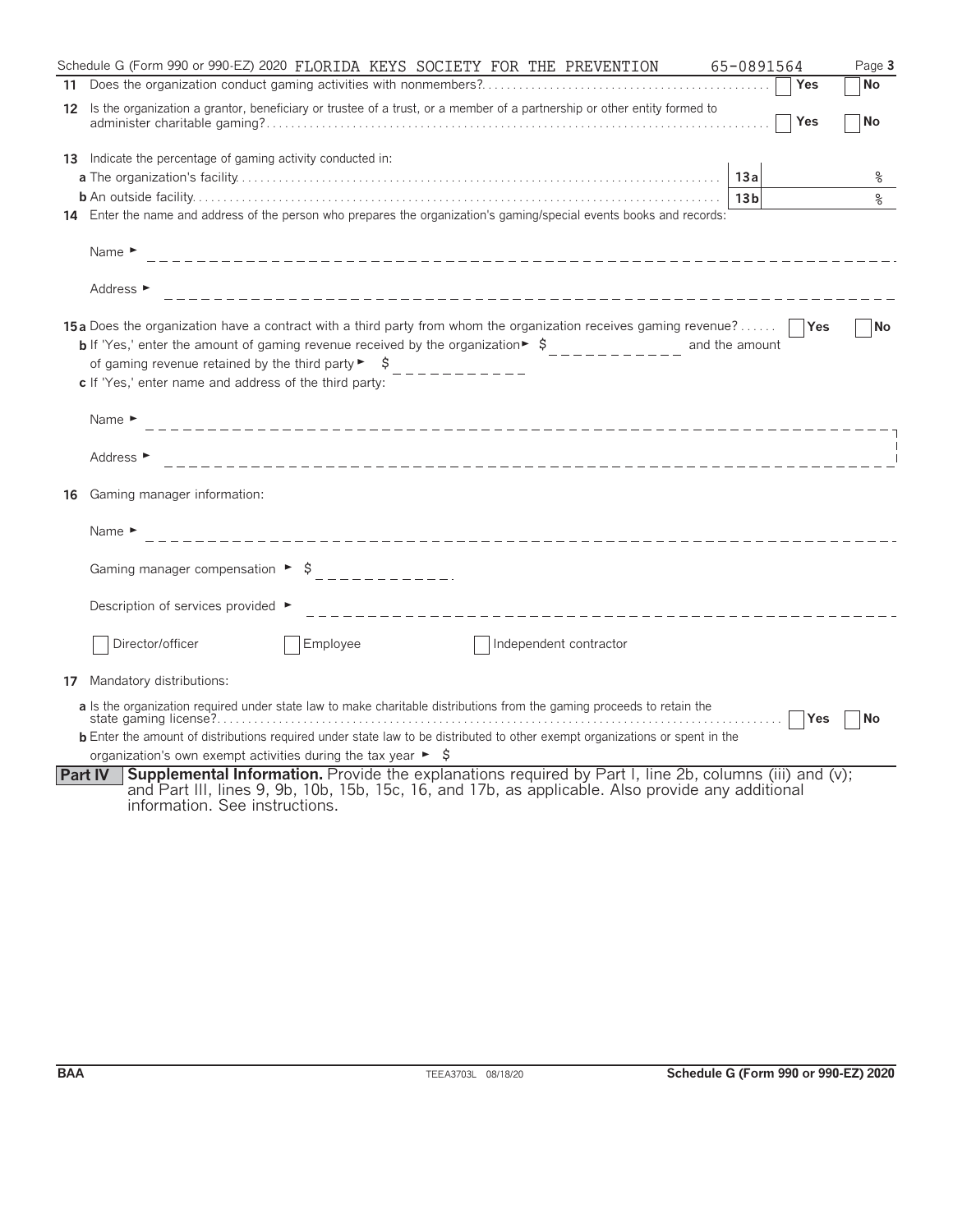**CHEDULE O Supplemental Information to Form 990 or 990-EZ** MB No. 1545-00<br>
Complete to provide information for responses to specific questions on **COOO (Form 990 or 990-EZ) Complete to provide information for responses to specific questions on Form 990 or 990-EZ or to provide any additional information. 2020** Attach to Form 990 or 990-EZ.

Department of the Treasury **Comment of the Treasury Comment of the Universe of the Service Comment of the Internal Revenue Service<br>Internal Revenue Service <b>Inspection** 

| OMB No. 1545-0047                    |
|--------------------------------------|
| 2020                                 |
|                                      |
| <b>Open to Public<br/>Inspection</b> |

Name of the organization **FLORIDA KEYS SOCIETY FOR THE PREVENTION Employer identification number** 65-0891564 OF CRUELTY TO ANIMALS, INC.

#### **FORM 990, PART I, LINE 1 - ORGANIZATION MISSION OR SIGNIFICANT ACTIVITIES**

PROMOTING THE HUMANE TREATMENT OF ALL ANIMALS THROUGH COMPASSIONATE CARE, ADOPTION, EDUCATION, POPULATION CONTROL AND HUMANE LAW ENFORCEMENT. ACTIVITIES INCLUDE: ANIMAL CONTROL, LOW COST SPAY & NEUTER AND WELLNESS CLINIC, ADOPTION, EDUCATION, AND CARE FOR ANIMALS WHEN OWNERS ARE IN DISTRESS.

### **FORM 990, PART III, LINE 1 - ORGANIZATION MISSION**

PROMOTING THE HUMANE TREATMENT OF ALL ANIMALS THROUGH COMPASSIONATE CARE, ADOPTION, EDUCATION, POPULATION CONTROL AND HUMANE LAW ENFORCEMENT. ACTIVITIES INCLUDE: ANIMAL CONTROL, LOW COST SPAY & NEUTER AND WELLNESS CLINIC, ADOPTION, EDUCATION, AND CARE FOR ANIMALS WHEN OWNERS ARE IN DISTRESS.

THROUGH A VETERINARY CLINIC AND VETERINARY OUTREACH PROGRAMS, WE ENDEAVOR TO MAKE AFFORDABLE HEALTHCARE AVAILABLE TO EVERY ANIMAL IN THE FLORIDA KEYS.

THROUGH EDUCATION AND COMMUNITY OUTREACH PROGRAMS, WE STRIVE TO PROMOTE AWARENESS, RESPECT AND COMPASSION FOR ALL THE ANIMALS IN OUR COMMUNITY.

# **FORM 990, PART III, LINE 4A - PROGRAM SERVICE ACCOMPLISHMENTS**

FKSPCA PROVIDES ANIMAL CONTROL SERVICES, CRUELTY INVESTIGATIONS AND ADOPTION PROGRAMS TO THE CITIZENS OF THE LOWER FLORIDA KEYS. THE COSTS TO FULFIL THE REQUIREMENTS OF THE COUNTY CONTRACT IN 2020 WERE \$1,542,385 IN PROGRAM EXPENSES. THE CONTRACT COSTS NOT COVERED BY THE FEES RECEIVED FROM THE COUNTY RESULTED IN A APPROXIMATE SHORTFALL OF \$350,000 THAT WAS COVERED WITH DONATIONS FROM THE PUBLIC AND FUNDRAISING EVENTS. DONATIONS AND FUNDRAISING FROM THE PUBLIC ALSO COVER ALL THE OTHER GENERAL SHELTER COSTS IN THIS PROGRAM. TOTAL COSTS FOR ALL OTHER SECTIONS OF THIS PROGRAM, INCLUDING OSCAR'S FUND MEDICAL, TOTAL \$349,727.

**BAA For Paperwork Reduction Act Notice, see the Instructions for Form 990 or 990-EZ.** TEEA4901L 07/28/20 **Schedule O (Form 990 or 990-EZ) (2020)** DONATIONS FROM THE PUBLIC FOR OSCAR'S FUND COVER EXTRAORDINARY MEDICAL BILLS FOR SHELTER ANIMALS THAT WOULD NOT OTHERWISE BE POSSIBLE. IN 2020, OSCAR'S FUND PAID OUT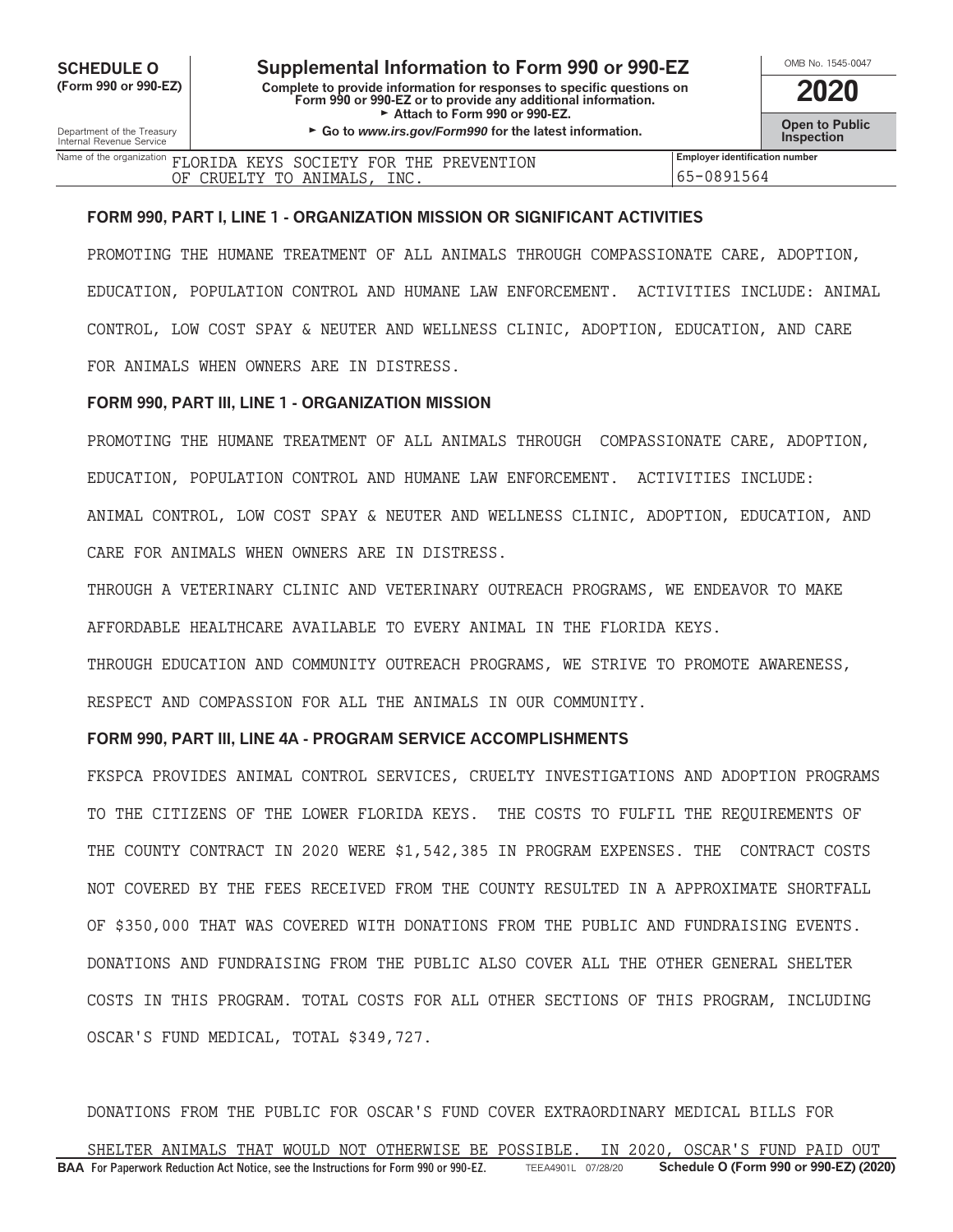65-0891564

# **FORM 990, PART III, LINE 4A - PROGRAM SERVICE ACCOMPLISHMENTS**

\$13,236 AND RECEIVED \$8,775 IN DONATIONS.

DURING 2020, 388 ANIMALS WERE SURRENDERED BY THEIR OWNERS AND 708 ANIMALS (INCLUDING 137 WILDLIFE ANIMALS) WERE PICKED UP OR BROUGHT TO THE SHELTER AS LOST OR STRAYS. OF THE 708 ANIMALS PICKED UP OR BROUGHT IN, 167 WERE DEAD ON ARRIVAL OR DIED. DURING 2020, 567 ANIMALS WERE ADOPTED OUT TO NEW HOMES OR TRANSFERRED TO SPECIALTY RESCUES AND 236 WERE REUNITED WITH THEIR OWNERS. THE FKSPCA LIVE RELEASE RATE FOR 2020 WAS 92.0%

THE FKSPCA'S SAFE HAVEN PROGRAM OFFERS TEMPORARY HOUSING FOR PETS BELONGING TO INDIVIDUALS IN CRISIS SITUATIONS SUCH AS EMERGENCY HOSPITALIZATION OR ESCAPING DOMESTIC ABUSE. THIS SERVICE IS PROVIDED FREE OF CHARGE.

TO ENCOURAGE THE ADOPTION OF OLDER ANIMALS, THE FKSPCA HAS TWO PROGRAMS TO ENCOURAGE ADOPTION OF SENIOR PETS. A 6/60 PROGRAM MATCHES SENIOR ADOPTERS (OVER 60 YEARS OF AGE)WITH PETS OVER 6 YEARS OF AGE WITH NO ADOPTION FEES. ADOPTION COSTS ARE COVERED BY GENERAL DONATIONS. THE GOLDEN PAW PROJECT HIGHLIGHTS QUALIFYING PETS 8 YEARS OLD OR GREATER AND MAKES THOSE PETS AVAILABLE WITH NO ADOPTION FEES, DISCOUNTED CLINIC SERVICES AND ONE YEAR FREE VACCINES, EXAM AND FLEA, TICK AND HEARTWORM PREVENTION.

OTHER SERVICES AVAILABLE TO THE CITIZENS OF THE LOWER KEYS UNDER THIS PROGRAM SERVICE INCLUDE: LOW COST MICROCHIPPING, BEHAVIORAL COUNSELING, OWNER REQUESTED END OF LIFE SERVICES FOR PETS, AND VOLUNTEERING IN VARIOUS CAPACITIES FOR THE SHELTER.

EDUCATIONAL PROGRAMS ARE A PART OF THIS PROGRAM SERVICE.THE FKSPCA PLANS MORE COMMUNITY OUTREACH AND EDUCATION PROGRAMS. PROGRAMS BEGAN IN 2019 TO WORK WITH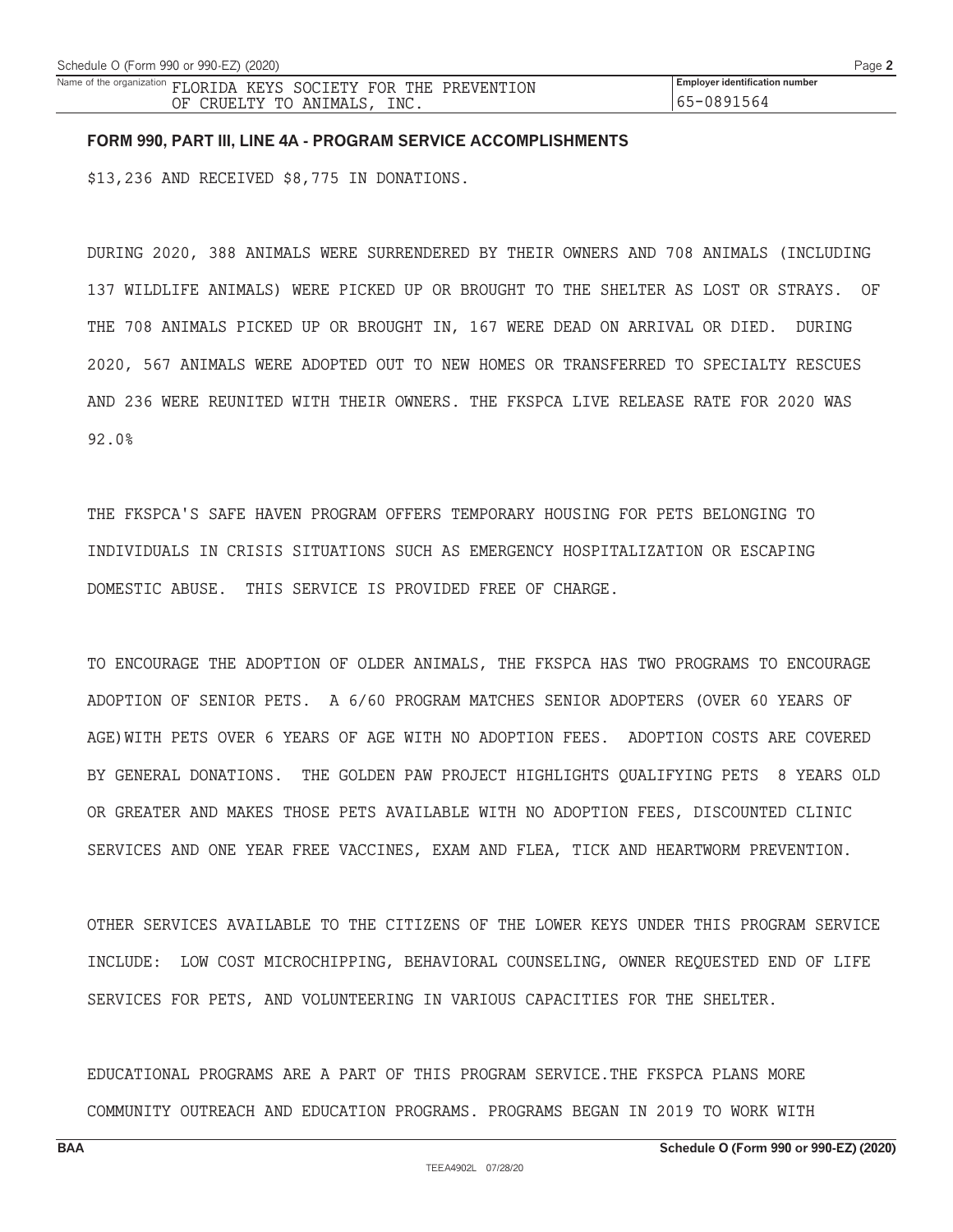Name of the organization **FLORIDA KEYS SOCIETY FOR THE PREVENTION Employer identification number** 65-0891564 OF CRUELTY TO ANIMALS, INC.

#### **FORM 990, PART III, LINE 4A - PROGRAM SERVICE ACCOMPLISHMENTS**

SCHOOLS AND OTHER NON-PROFIT ORGANIZATIONS; THE PROGRAMS WERE SLOWED IN 2020 DUE TO COVID RESTRAINTS BUT ARE PLANNED TO GROW IN 2021.

# **FORM 990, PART III, LINE 4B - PROGRAM SERVICE ACCOMPLISHMENTS**

FKSPCA PROVIDES LOW-COST SPAY & NEUTER SERVICES FOR DOGS AND CATS AND RABBITS AND THE OCCASIONAL EXOTIC PET. THE SERVICES ARE PROVIDED FREE OF CHARGE FOR PETS OF COMMUNITY RESIDENTS WHO ARE UNABLE TO PAY AND FOR ALL FERAL CATS AND ALL PIT BULL/PIT BULL MIXES. DURING 2020, FKSPCA SPAYED AND NEUTERED THE FOLLOWING ANIMALS:

304 PUBLIC CATS AND 334 SHELTER CATS, 135 PUBLIC DOGS AND 121 SHELTER DOGS,23 OTHER SMALL ANIMALS.

WE ALSO PROVIDED WELLNESS SERVICES TO THE FOLLOWING PUBLIC ANIMALS DURING 2020: 70 CATS AND 170 DOGS.

COVID CAUSED OUR CLINIC SERVICES TO BE LIMITED IN 2020. THE VETERINARIANS WHO WORKED IN THE CLINIC DURING 2020 PROVIDED THEIR SERVICES TO THE FKSPCA AT DEEPLY DISCOUNTED RATES. THE FKSPCA IS PRESENTLY RECRUITING FOR A FULL TIME VETERINARIAN IN ORDER TO EXPAND THE SPAY & NEUTER SERVICES AND WELLNESS CLINICS IN OUR COMMUNITY IN THE FUTURE.

#### **FORM 990, PART III, LINE 4D - OTHER PROGRAM SERVICES DESCRIPTION**

THE KEY WEST DOG PARK WAS ESTABLISHED BY A SMALL GROUP OF KEY WEST CITIZENS AS A PROJECT OF THE FKSPCA. THE FKSPCA CONTINUES TO: (1) WORK AS LIAISON BETWEEN DOG PARK ADVOCATES AND LOCAL GOVERNMENTS AND (2) FACILITATE IMPROVEMENTS TO THE PARK. THE PARK PROVIDES A SAFE PLACE FOR THE DOG OWNERS OF THE LOWER KEYS TO BRING THEIR DOG FOR EXERCISE OFF LEASH AND A VENUE FOR ANIMAL RELATED EVENTS. EACH YEAR THE FKSPCA HOLDS AN ANNUAL EVENT AT THE KEY WEST DOG PARK FOR THE COMMUNITY AND THEIR PETS. THE EVENT PROVIDES A FUN VENUE FOR PET OWNERS TO GET INFORMATION ABOUT LOCAL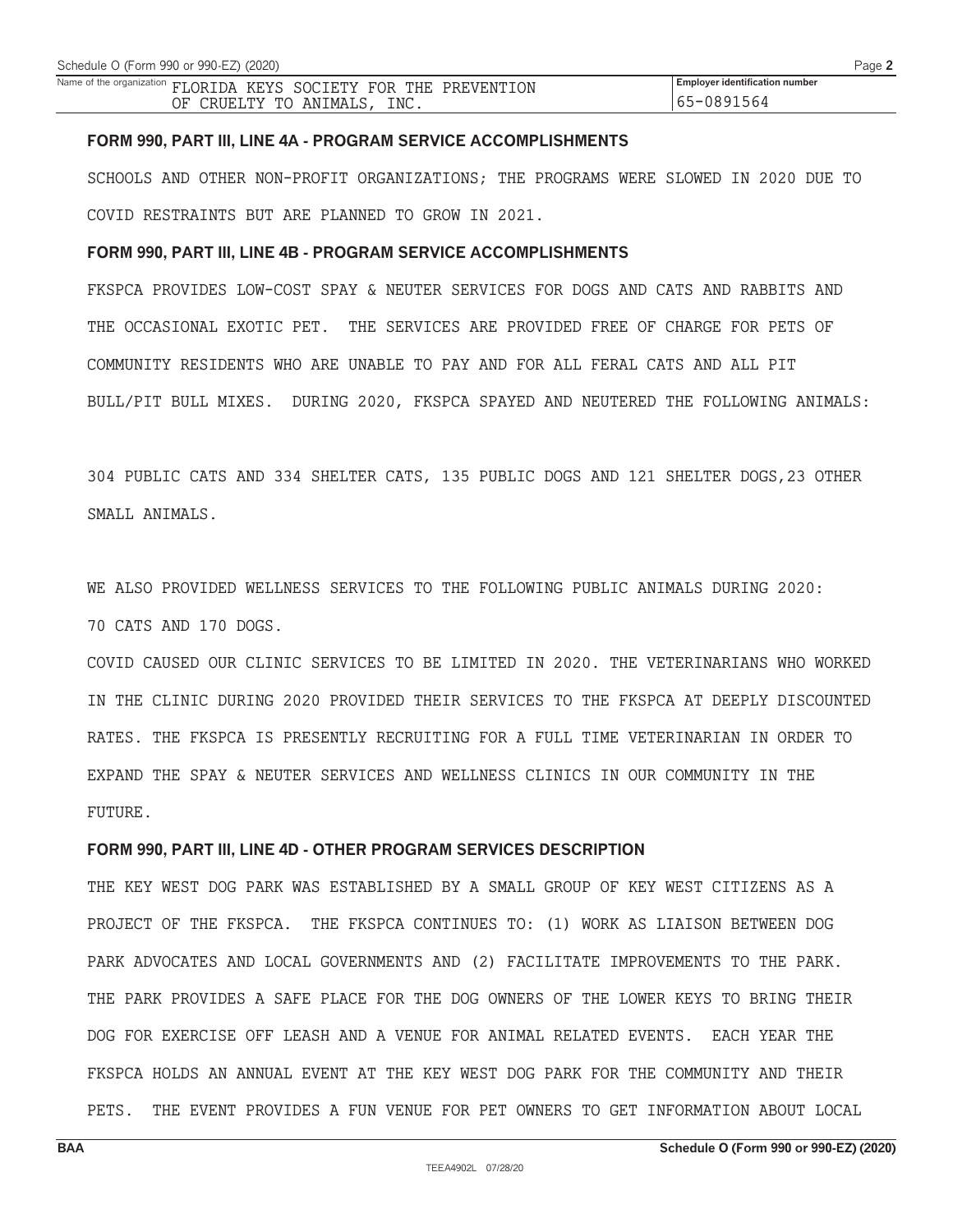### **FORM 990, PART III, LINE 4D - OTHER PROGRAM SERVICES DESCRIPTION**

VETS, PET SERVICES OF ALL KINDS AND THE FKSPCA SERVICES. IN 2020 EXPENSES CONSISTED OF SIGNAGE EXPENSES OF \$120.

SPEARHEADED BY THE FKSPCA, A PET FOOD PANTRY WAS ESTABLISHED IN 2009 IN CONJUNCTION WITH OTHER LOCAL NON-PROFITS TO HELP LOCAL RESIDENTS KEEP THEIR PETS DURING THE ECONOMIC DOWNTURN. COLLECTION BINS ARE PLACED IN LOCAL SUPERMARKETS AND AT THE ANIMAL SHELTER AND THE FOOD COLLECTED THERE IS DISTRIBUTED AT THE SAINT MARY'S STAR OF THE SEA OUTREACH FOOD PANTRY.

ALL PROMOTION AND COLLECTION WORK IS DONE BY VOLUNTEERS.

DURING 2020 AN ESTIMATED \$2,000 IN PET FOOD WAS COLLECTED AND DISTRIBUTED THROUGH THE PET FOOD PANTRY.

# **FORM 990, PART VI, LINE 1A - EXPLANATION OF MATERIAL DIFFERENCES OF VOTING RIGHTS**

EXECUTIVE DIRECTOR IS A COMPENSATED EMPLOYEE AND THUS A NON-VOTING DE FACTO DIRECTOR. ALL OTHER BOARD MEMBERS ARE INDEPENDENT VOTING MEMBERS. FOUR BOARD MEMBERS TERMED OUT OF OFFICE OR CHOSE NOT TO HOLD ANOTHER TERM AT THE END OF 2020 LEAVING 10 VOTING MEMBERS AT 12-31-20

**FORM 990, PART VI, LINE 2 - BUSINESS OR FAMILY RELATIONSHIP OF OFFICERS, DIRECTORS, ETC.** THE WIFE OF A BOARD MEMBER WAS HIRED AS A TEMPORARY VETERINARIAN FOR THE CLINIC UNTIL THE FKSPCA COULD FIND A FULL TIME VETERINARIAN FOR THE PERMANENT POSITION. HER COMPENSATION DURING THE 2020 YEAR WAS \$23,691.

# **FORM 990, PART VI, LINE 11B - FORM 990 REVIEW PROCESS**

EACH BOARD MEMBER RECEIVED A COPY OF THE FORM 990 AND WILL RESPOND WITH QUESTIONS, CORRECTIONS OR SUGGESTED CHANGES. THE EXECUTIVE DIRECTOR ALSO REVIEWS THE FORM 990 BEFORE IT IS FILED.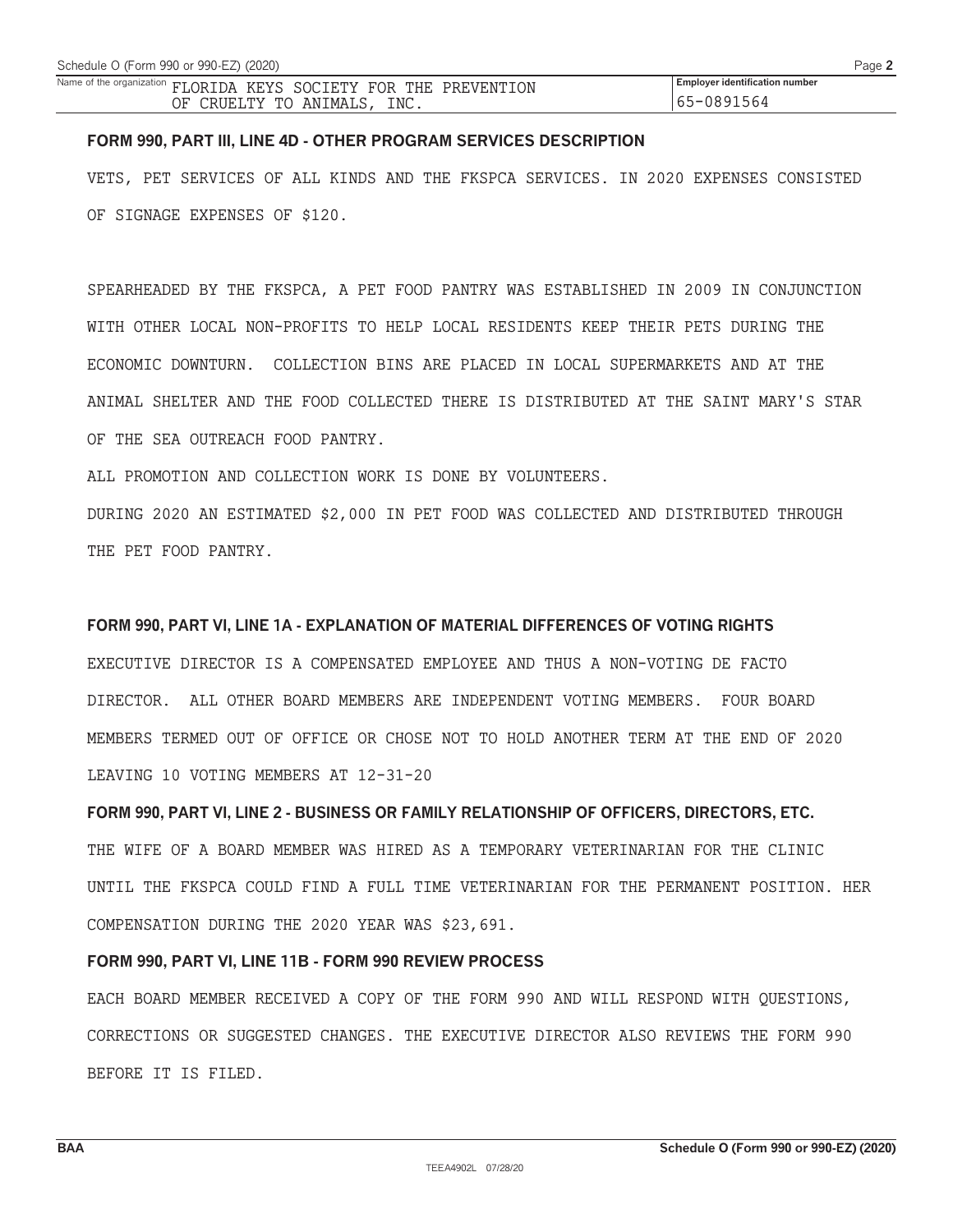# **FORM 990, PART VI, LINE 12C - EXPLANATION OF MONITORING AND ENFORCEMENT OF CONFLICTS**

ANNUAL SIGNED STATEMENTS OF ANY POSSIBLE CONFLICTS OR LACK THEREOF IS REQUIRED FROM ALL BOARD MEMBERS.

**FORM 990, PART VI, LINE 15A - COMPENSATION REVIEW & APPROVAL PROCESS - CEO & TOP MANAGEMENT** BOARD OF DIRECTORS APPROVES SALARY OF EXECUTIVE DIRECTOR. EXPERIENCE AND EDUCATION ARE CONSIDERED AND COMPARED TO OTHER SIMILAR ORGANIZATIONS.

# **FORM 990, PART VI, LINE 15B - COMPENSATION REVIEW & APPROVAL PROCESS - OFFICERS & KEY EMPLOYEES**

BOARD OF DIRECTORS APPROVES SALARY OF SHELTER MANAGER. COMPARABLE SALARIES FOR OTHER

SHELTERS IN FLORIDA ARE REVIEWED PERIODICALLY AS AVAILABLE.

# **FORM 990, PART VI, LINE 19 - OTHER ORGANIZATION DOCUMENTS PUBLICLY AVAILABLE**

GOVERNING DOCUMENTS, POLICIES AND ANNUAL AUDITED FINANCIAL STATEMENTS ARE AVAILABLE ON REQUEST.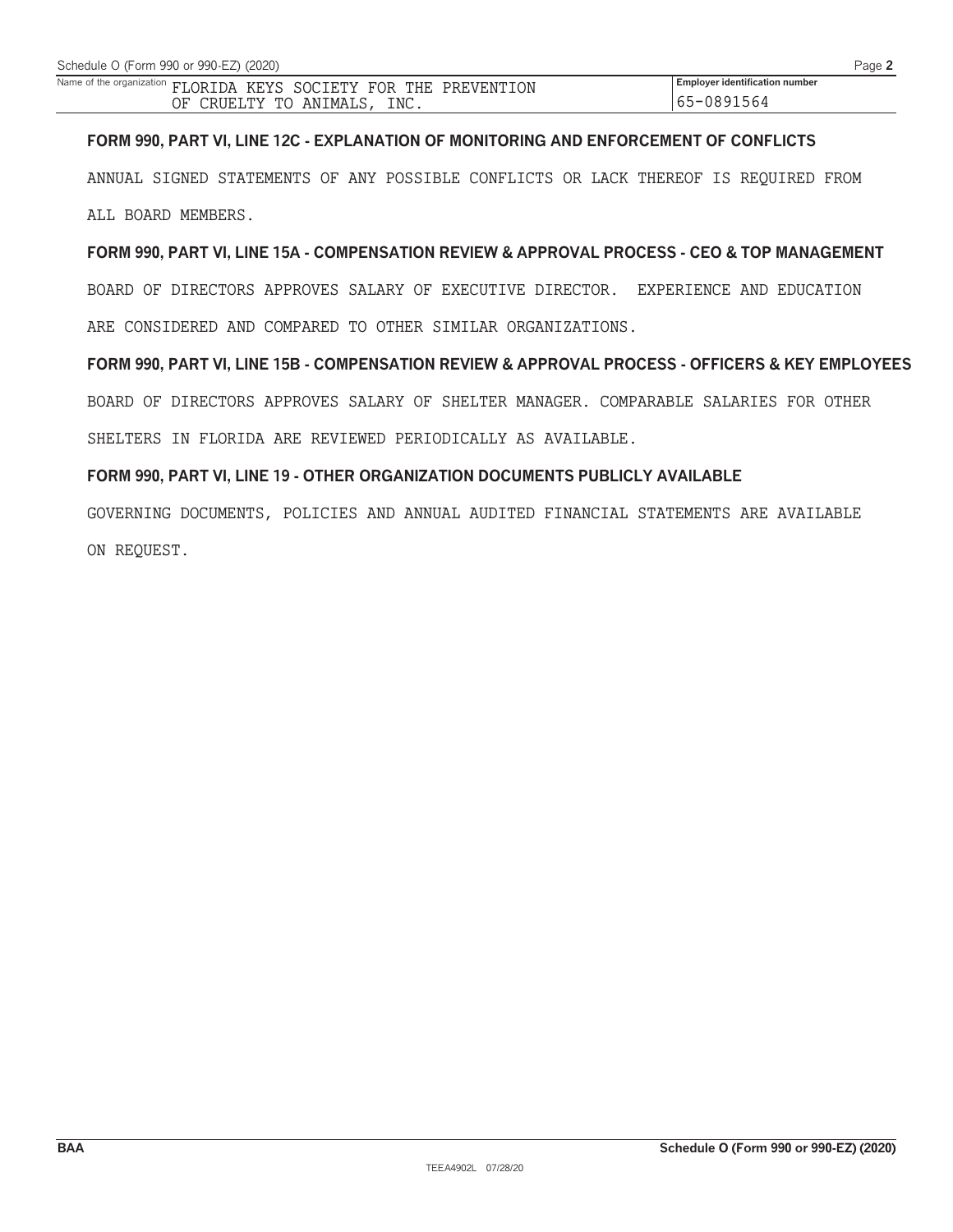| <b>SCHEDULER</b><br>(Form 990)                                                            | $\blacktriangle$                                                                                                                                                       | Complete if the organization answered 'Yes' on Form 990, Part IV, line 33, 34, 35b, 36, or 37.<br>Attach to Form 990.<br>Related Organizations and Unrelated Partnerships |                                                                        |                                       |                                                        |                                                | OMB No. 1545-0047<br>202                             |                                                                                                 |  |
|-------------------------------------------------------------------------------------------|------------------------------------------------------------------------------------------------------------------------------------------------------------------------|---------------------------------------------------------------------------------------------------------------------------------------------------------------------------|------------------------------------------------------------------------|---------------------------------------|--------------------------------------------------------|------------------------------------------------|------------------------------------------------------|-------------------------------------------------------------------------------------------------|--|
| Department of the Treasury<br>Internal Revenue Service                                    |                                                                                                                                                                        | Go to www.irs.gov/Form990 for instructions and the latest information.<br>$\blacktriangle$                                                                                |                                                                        |                                       |                                                        |                                                | Open to Public<br>Inspection                         |                                                                                                 |  |
| Name of the organization                                                                  | FOR<br><b>ANIMALS</b><br><b>ZLETDOS</b><br>$\Gamma$<br><b>KEYS</b><br><b>CRUELTY</b><br>FLORIDA<br>OF CRUEI                                                            | <b>ENTION</b><br>PREV<br>THE<br>INC                                                                                                                                       |                                                                        |                                       |                                                        | Employer identification number<br>65-0891564   |                                                      |                                                                                                 |  |
| Part I                                                                                    | Identification of Disregarded Entities.                                                                                                                                | $\pm$<br>Complete                                                                                                                                                         | the organization answered 'Yes' on                                     | Form 990,                             | $\mathfrak{Z}$<br>Part IV, line                        |                                                |                                                      |                                                                                                 |  |
| and<br>Name, address,                                                                     | (a)<br>EIN (if applicable) of disregarded entity                                                                                                                       | (b)<br>Primary activity                                                                                                                                                   | Legal domicile (state<br>or foreign country)                           |                                       | Total income<br>ਰੁ                                     | End-of-year assets<br>$\widehat{e}$            | Direct controlling<br>entity<br>$\widehat{\epsilon}$ |                                                                                                 |  |
| $\widehat{c}$                                                                             |                                                                                                                                                                        |                                                                                                                                                                           |                                                                        |                                       |                                                        |                                                |                                                      |                                                                                                 |  |
|                                                                                           |                                                                                                                                                                        |                                                                                                                                                                           |                                                                        |                                       |                                                        |                                                |                                                      |                                                                                                 |  |
| $\mathfrak{D}$                                                                            |                                                                                                                                                                        |                                                                                                                                                                           |                                                                        |                                       |                                                        |                                                |                                                      |                                                                                                 |  |
|                                                                                           |                                                                                                                                                                        |                                                                                                                                                                           |                                                                        |                                       |                                                        |                                                |                                                      |                                                                                                 |  |
| $\widehat{\mathfrak{S}}$                                                                  |                                                                                                                                                                        |                                                                                                                                                                           |                                                                        |                                       |                                                        |                                                |                                                      |                                                                                                 |  |
|                                                                                           |                                                                                                                                                                        |                                                                                                                                                                           |                                                                        |                                       |                                                        |                                                |                                                      |                                                                                                 |  |
| <b>Identification of Related</b><br>Part I                                                | had one or more related tax-exempt organizations during the tax year.                                                                                                  | Tax-Exempt Organizations. Complete if the organization answered 'Yes' on Form 990, Part IV, line 34, because it                                                           |                                                                        |                                       |                                                        |                                                |                                                      |                                                                                                 |  |
|                                                                                           | (a)<br>Name, address, and EIN of related organization                                                                                                                  | (b)<br>Primary activity                                                                                                                                                   | Legal domicile (state<br>or foreign country)<br>$\mathbf{\widehat{c}}$ | Exempt Code<br>Exempt Code<br>section | (e)<br>Public charity status<br>(if section 501(c)(3)) | (f)<br>Direct controlling<br>entity            |                                                      | $\mathop{\mathrm{Sec}}\limits_{\mathrm{Sn2(b)(13)}}$ controlled entity?<br>$\frac{1}{2}$<br>Yes |  |
| <b>FIORIDA KEYS</b><br>- 5711 COLLEGE<br>- KEY WEST, FIL<br>- 46-3041583<br>$\widehat{c}$ | $\overline{\text{INC}}$ .<br><u>ZQCTELA</u><br>$\begin{tabular}{ l l } \hline HUMAME\\ \hline ROMD\\ \hline ROMD\\ \hline ROMD\\ \hline 3.040\\ \hline \end{tabular}.$ | PROMOTING HUMANE<br>TREATMENT OF<br><b>ANIMALS</b>                                                                                                                        | 납                                                                      | $501(C)$ (3)                          | Γ                                                      | PREVENTION<br><b>ZLETDOS</b><br>EHE<br>FLORIDA | <b>KEYS</b><br>FOR                                   | $\bowtie$                                                                                       |  |
| $\mathfrak{D}$                                                                            |                                                                                                                                                                        |                                                                                                                                                                           |                                                                        |                                       |                                                        |                                                |                                                      |                                                                                                 |  |
| <u>ଟ</u>                                                                                  |                                                                                                                                                                        |                                                                                                                                                                           |                                                                        |                                       |                                                        |                                                |                                                      |                                                                                                 |  |
|                                                                                           |                                                                                                                                                                        |                                                                                                                                                                           |                                                                        |                                       |                                                        |                                                |                                                      |                                                                                                 |  |
| $\widehat{\mathcal{L}}$                                                                   |                                                                                                                                                                        |                                                                                                                                                                           |                                                                        |                                       |                                                        |                                                |                                                      |                                                                                                 |  |
|                                                                                           |                                                                                                                                                                        |                                                                                                                                                                           |                                                                        |                                       |                                                        |                                                |                                                      |                                                                                                 |  |
|                                                                                           | BAA For Paperwork Reduction Act Notice, see the Instructions for Form 990.                                                                                             |                                                                                                                                                                           |                                                                        | TEEA5001L 07/15/20                    |                                                        |                                                | Schedule R (Form 990) 2020                           |                                                                                                 |  |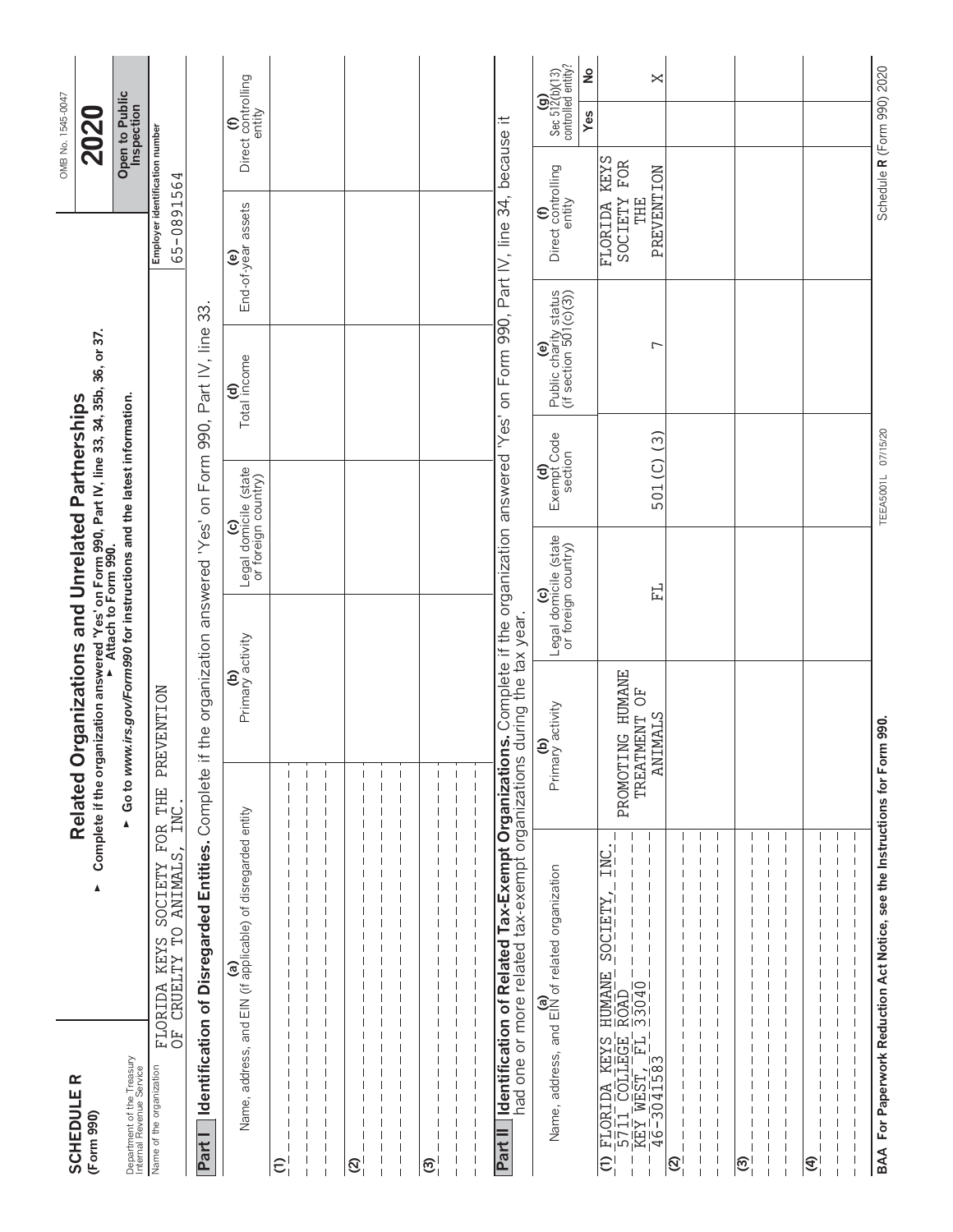| Page 2                                  | 34,                                                                                                                   | Percentage<br>ownership<br>$\widehat{\epsilon}$                                                     |                            |               |            |  |                          |        |                                                                                                                                                                                                                                        | Sec 512(b)(13)<br>controlled entity?<br>⊜              | ş<br>Yes |                 |                |  |          |  | Schedule R (Form 990) 2020 |
|-----------------------------------------|-----------------------------------------------------------------------------------------------------------------------|-----------------------------------------------------------------------------------------------------|----------------------------|---------------|------------|--|--------------------------|--------|----------------------------------------------------------------------------------------------------------------------------------------------------------------------------------------------------------------------------------------|--------------------------------------------------------|----------|-----------------|----------------|--|----------|--|----------------------------|
| 65-0891564                              |                                                                                                                       | General or<br>managing<br>partner?<br>⊖                                                             | $\frac{1}{2}$<br>Yes       |               |            |  |                          |        |                                                                                                                                                                                                                                        | Percentage<br>ownership<br>ε                           |          |                 |                |  |          |  |                            |
|                                         | Complete if the organization answered 'Yes' on Form 990, Part IV, line                                                | amount in box<br>20 of Schedule<br>K-1 (Form<br>1065)<br>$\operatorname{Code}^{\textbf{(i)}}$ V-UBI |                            |               |            |  |                          |        |                                                                                                                                                                                                                                        | (g)<br>Share of end-of-<br>year assets                 |          |                 |                |  |          |  |                            |
|                                         |                                                                                                                       | allocations?<br>Dispropor-<br>tionate<br>$\widehat{\epsilon}$                                       | $\frac{1}{2}$              |               |            |  |                          |        |                                                                                                                                                                                                                                        |                                                        |          |                 |                |  |          |  |                            |
|                                         |                                                                                                                       |                                                                                                     | Yes                        |               |            |  |                          |        |                                                                                                                                                                                                                                        | Share of<br>total income<br>$\epsilon$                 |          |                 |                |  |          |  |                            |
|                                         |                                                                                                                       | end-of-year<br>$\frac{9}{100}$ of<br>assets                                                         |                            |               |            |  |                          |        |                                                                                                                                                                                                                                        |                                                        |          |                 |                |  |          |  |                            |
|                                         |                                                                                                                       |                                                                                                     |                            |               |            |  |                          |        |                                                                                                                                                                                                                                        | (e)<br>Type of entity<br>(C corp, S corp,<br>or trust) |          |                 |                |  |          |  |                            |
|                                         |                                                                                                                       | (f)<br>Share of total<br>income                                                                     |                            |               |            |  |                          |        |                                                                                                                                                                                                                                        |                                                        |          |                 |                |  |          |  |                            |
|                                         |                                                                                                                       |                                                                                                     |                            |               |            |  |                          |        |                                                                                                                                                                                                                                        | Direct<br>controlling<br>entity<br>ਰੇ                  |          |                 |                |  |          |  |                            |
|                                         |                                                                                                                       | e)<br>Predominant income<br>(related, unrelated,<br>excluded from tax                               | under sections<br>512-514) |               |            |  |                          |        |                                                                                                                                                                                                                                        |                                                        |          |                 |                |  |          |  | TEEA5002L 07/15/20         |
|                                         | treated as a partnership during the tax year.                                                                         |                                                                                                     |                            |               |            |  |                          |        |                                                                                                                                                                                                                                        | Legal domicile<br>state or foreign                     | country) |                 |                |  |          |  |                            |
|                                         |                                                                                                                       | Direct<br>controlling<br>controlling<br>entity                                                      |                            |               |            |  |                          |        |                                                                                                                                                                                                                                        |                                                        |          |                 |                |  |          |  |                            |
|                                         |                                                                                                                       |                                                                                                     |                            |               |            |  |                          |        |                                                                                                                                                                                                                                        | (b)<br>Primary activity                                |          |                 |                |  |          |  |                            |
|                                         |                                                                                                                       | (C)<br>domicile<br>domicile<br>domicile<br>country)                                                 |                            |               |            |  |                          |        |                                                                                                                                                                                                                                        |                                                        |          |                 |                |  |          |  |                            |
| FLORIDA KEYS SOCIETY FOR THE PREVENTION |                                                                                                                       | <b>(b)</b><br>Primary activity                                                                      |                            |               |            |  |                          |        |                                                                                                                                                                                                                                        |                                                        |          |                 |                |  |          |  |                            |
| Schedule R (Form 990) 2020              | Identification of Related Organizations Taxable as a Partnership.<br>because it had one or more related organizations | <b>(a)</b><br>Name, address, and EIN of<br>related organization                                     |                            |               |            |  |                          | I<br>I | <b>Identification of Related Organizations Taxable as a Corporation or Trust.</b> Complete if the organization answered 'Yes' on Form 990, Part IV,<br>line 34, because it had one or more related organizations treated as a corporat | (a)<br>Name, address, and EIN of related organization  |          |                 |                |  |          |  |                            |
|                                         | <b>Part III</b>                                                                                                       |                                                                                                     |                            | $\widehat{c}$ | <u>ଟ</u> ା |  | $\widehat{\mathfrak{G}}$ |        | <b>Part IV</b>                                                                                                                                                                                                                         |                                                        |          | $\widehat{\in}$ | $\mathfrak{D}$ |  | <u>ଟ</u> |  | <b>BAA</b>                 |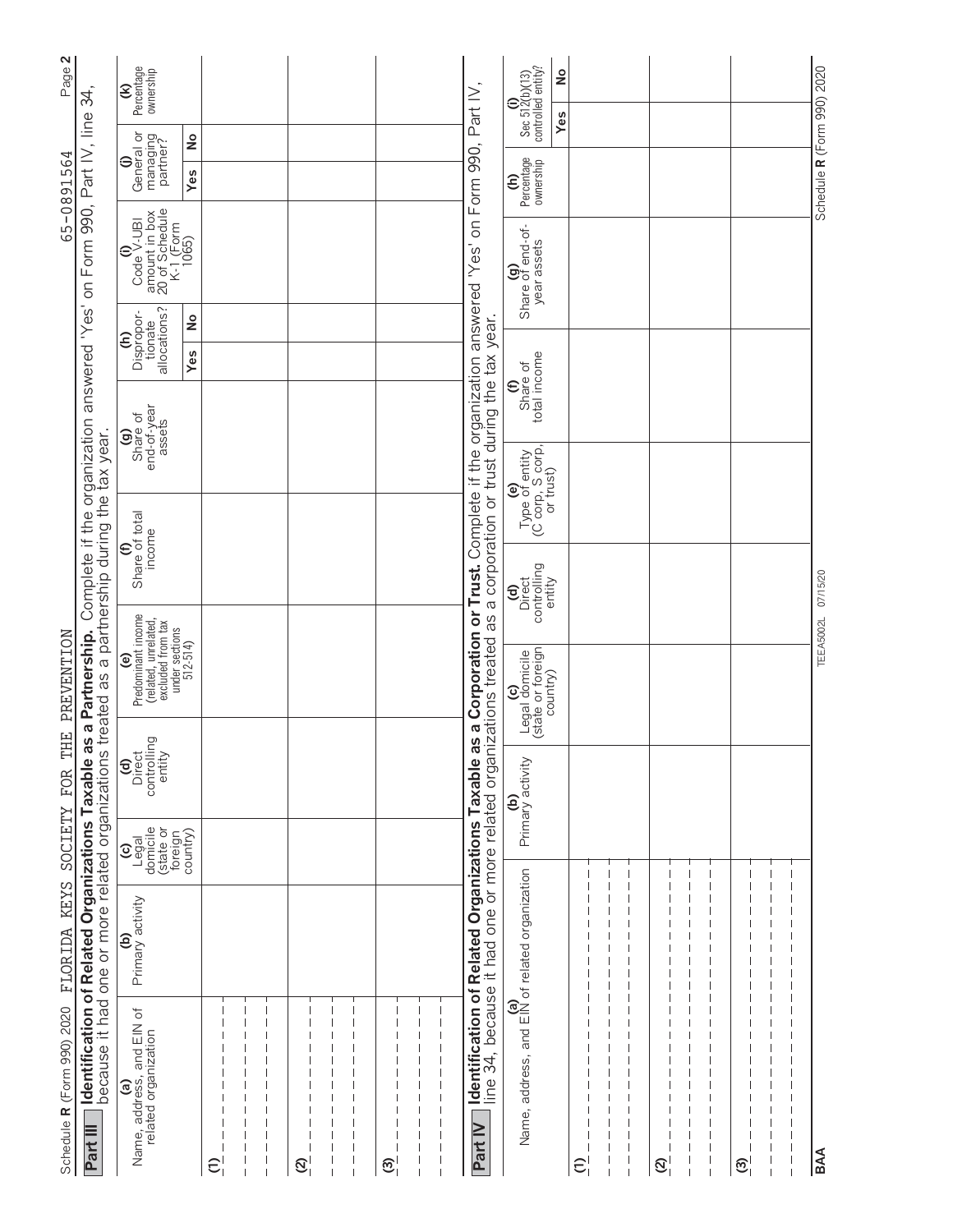| Page 3                                                                |                                                                                                                              | ş                                                                                                                                                                                                                                                                  | $\bowtie$                                                                                                    | $\Join$                                                                                    | ×                                                                      | ×                                                                                                                                                                 | ×                                                                                                                                       | $\Join \Join$ |               | ×                                                     | ×                                                                                                                              | × | ×             | ×        | ×                | ×                                                                                       | ×                                                                 | ×                                                               | ×                                                                      | ×                                                                   |                                                                 |                                                                                                                                                                                                              |                                                 |               |               |   |   |   |                |                              |
|-----------------------------------------------------------------------|------------------------------------------------------------------------------------------------------------------------------|--------------------------------------------------------------------------------------------------------------------------------------------------------------------------------------------------------------------------------------------------------------------|--------------------------------------------------------------------------------------------------------------|--------------------------------------------------------------------------------------------|------------------------------------------------------------------------|-------------------------------------------------------------------------------------------------------------------------------------------------------------------|-----------------------------------------------------------------------------------------------------------------------------------------|---------------|---------------|-------------------------------------------------------|--------------------------------------------------------------------------------------------------------------------------------|---|---------------|----------|------------------|-----------------------------------------------------------------------------------------|-------------------------------------------------------------------|-----------------------------------------------------------------|------------------------------------------------------------------------|---------------------------------------------------------------------|-----------------------------------------------------------------|--------------------------------------------------------------------------------------------------------------------------------------------------------------------------------------------------------------|-------------------------------------------------|---------------|---------------|---|---|---|----------------|------------------------------|
|                                                                       |                                                                                                                              | Yes                                                                                                                                                                                                                                                                | a<br>$\overline{\phantom{0}}$                                                                                | $\frac{a}{1}$                                                                              | $\frac{c}{1}$                                                          | $\overline{C}$                                                                                                                                                    | $\frac{e}{1}$                                                                                                                           | $\ddot{ }$    | $\frac{5}{1}$ | $\frac{a}{b}$                                         | Ξ<br>Ξ                                                                                                                         |   | $\frac{1}{1}$ | $\equiv$ | $\overline{1}$ m | $\frac{a}{b}$                                                                           | $\frac{1}{1}$                                                     | $\frac{p}{1}$                                                   | $\frac{q}{1}$                                                          | $\frac{1}{\tau}$                                                    |                                                                 | $\frac{8}{1}$                                                                                                                                                                                                | (d)<br>Method of determining<br>amount involved |               |               |   |   |   |                | Schedule R (Form 990) 2020   |
| 65-0891564                                                            | 35b, or 36                                                                                                                   |                                                                                                                                                                                                                                                                    |                                                                                                              |                                                                                            |                                                                        |                                                                                                                                                                   |                                                                                                                                         |               |               |                                                       |                                                                                                                                |   |               |          |                  |                                                                                         |                                                                   |                                                                 |                                                                        |                                                                     |                                                                 |                                                                                                                                                                                                              | Amount involved                                 |               |               |   |   |   |                |                              |
|                                                                       |                                                                                                                              |                                                                                                                                                                                                                                                                    |                                                                                                              |                                                                                            |                                                                        |                                                                                                                                                                   |                                                                                                                                         |               |               |                                                       |                                                                                                                                |   |               |          |                  |                                                                                         |                                                                   |                                                                 |                                                                        |                                                                     |                                                                 |                                                                                                                                                                                                              | Transaction<br>type (a-s)<br>ව                  |               |               |   |   |   |                |                              |
| THE PREVENTION<br>Schedule R (Form 990) 2020 FLORIDA KEYS SOCIETY FOR | Part V   Transactions With Related Organizations. Complete if the organization answered 'Yes' on Form 990, Part IV, line 34, | During the tax year, did the organization engage in any of the following transactions with one or more related organizations listed in Parts II-IV?<br>this schedule<br>Note: Complete line 1 if any entity is listed in Parts II, III, or IV of<br>$\blacksquare$ | a controlled entity<br>Receipt of (i) interest, (ii) annuities, (iii) royalties, or (iv) rent from<br>ო<br>თ | Gift, grant, or capital contribution to related organization(s)<br>$\overline{\mathbf{c}}$ | Gift, grant, or capital contribution from related organization(s)<br>ں | 医皮肤性皮肤 医甲状腺 医单位性皮肤 医单位 医单位性皮肤 医单位性皮肤 医单位性皮肤 医单位 医单位 医单位 医牙科 医牙科 医牙科 医牙科 医牙科 医牙科 医血管中枢 医血管中枢 医血管中枢<br>d Loans or loan guarantees to or for related organization(s) | $\begin{bmatrix} 1 & 1 & 1 \\ 1 & 1 & 1 \\ 1 & 1 & 1 \end{bmatrix}$<br>Loans or loan guarantees by related organization(s)<br>$\bullet$ |               | ō             | Purchase of assets from related organization(s)<br>ءـ | Lease of facilities, equipment, or other assets to related organization(s)<br>Exchange of assets with related organization(s). |   |               |          |                  | Sharing of facilities, equipment, mailing lists, or other assets with<br>$\overline{a}$ | Sharing of paid employees with related organization(s)<br>$\circ$ | Reimbursement paid to related organization(s) for expenses<br>௨ | Reimbursement paid by related organization(s) for expenses<br>$\sigma$ | Other transfer of cash or property to related organization(s).<br>Ł | Other transfer of cash or property from related organization(s) | If the answer to any of the above is 'Yes,' see the instructions for information on who must complete this line, including covered relationships and transaction thresholds.<br>S<br>$\overline{\mathbf{z}}$ | iοn<br>(a)<br>Name of related organizati        | $\widehat{c}$ | $\mathcal{Q}$ | ල | E | ම | $\circledcirc$ | 07/15/20<br>TEEA5003L<br>BAA |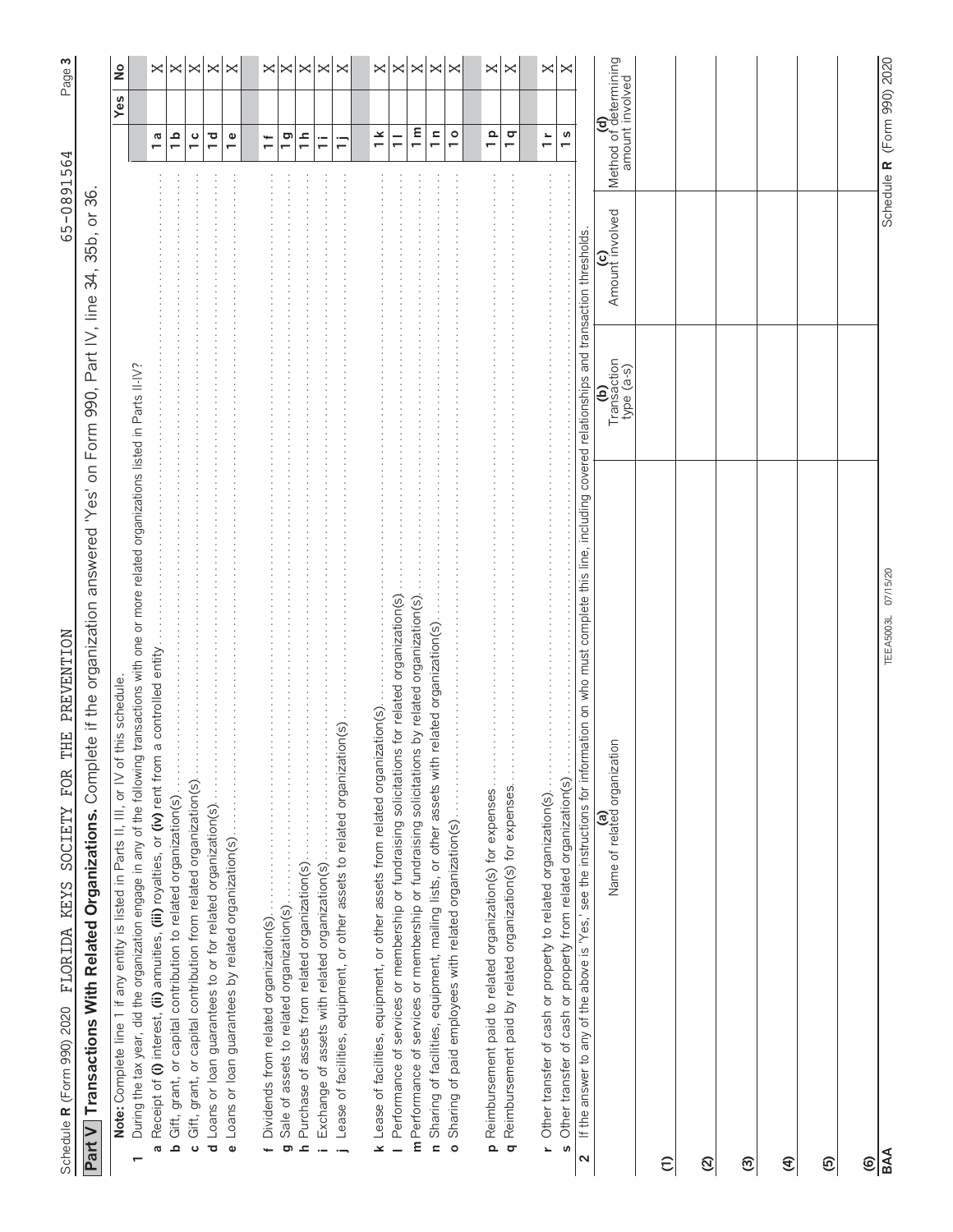| FLORIDA KEYS<br>Schedule R (Form 990) 2020                                                                                                                                                                                       | SOCIETY FOR                                            | THE PREVENTION                                                     |                                                                       |                                        |                                          |                                                               | 65-0891564                                                                                                                                                           |            |                                     | Page 4                       |
|----------------------------------------------------------------------------------------------------------------------------------------------------------------------------------------------------------------------------------|--------------------------------------------------------|--------------------------------------------------------------------|-----------------------------------------------------------------------|----------------------------------------|------------------------------------------|---------------------------------------------------------------|----------------------------------------------------------------------------------------------------------------------------------------------------------------------|------------|-------------------------------------|------------------------------|
| Unrelated Organizations Taxable as a Partnership. Complete if the organization answered "Yes"<br>Part VI                                                                                                                         |                                                        |                                                                    |                                                                       |                                        | $\overline{5}$                           | Form 990, Part IV, line                                       | 76                                                                                                                                                                   |            |                                     |                              |
| Provide the following information for each entity taxed as a partnership through which the organization conducted more than five percent of its activities (measured by total assets or gross<br>revenue) that was not a related |                                                        |                                                                    |                                                                       |                                        |                                          |                                                               |                                                                                                                                                                      |            |                                     |                              |
| Primary activity<br>(a)<br>Name, address, and EIN of entity                                                                                                                                                                      | (c)<br>Legal domicile<br>(state or foreign<br>country) | (related, unre-<br>lated, excluded<br>(d)<br>Predominant<br>income | Are all partners<br>section<br>soction<br>501(c)(3)<br>organizations? | Share of<br>total income<br>$\epsilon$ | (g)<br>Share of<br>end-of-year<br>assets | allocations?<br>Dispropor-<br>tionate<br>$\widehat{\epsilon}$ | $\begin{bmatrix} \mathbf{0} & \mathbf{0} \\ \cos\theta & \cos\theta \\ \text{amount in box} \\ 20 \text{ of Schedule} \\ 20 \text{ A.} \end{bmatrix}$<br>(Form 1065) | General or | managing<br>partner?                | Percentage<br>ownership<br>E |
|                                                                                                                                                                                                                                  |                                                        | from tax under<br>sections 512-514)                                | $\frac{1}{2}$<br>Yes                                                  |                                        |                                          | $\frac{1}{2}$<br>Yes                                          |                                                                                                                                                                      | Yes        | $\stackrel{\mathtt{o}}{\mathtt{z}}$ |                              |
| $\widehat{c}$                                                                                                                                                                                                                    |                                                        |                                                                    |                                                                       |                                        |                                          |                                                               |                                                                                                                                                                      |            |                                     |                              |
|                                                                                                                                                                                                                                  |                                                        |                                                                    |                                                                       |                                        |                                          |                                                               |                                                                                                                                                                      |            |                                     |                              |
|                                                                                                                                                                                                                                  |                                                        |                                                                    |                                                                       |                                        |                                          |                                                               |                                                                                                                                                                      |            |                                     |                              |
| ତ୍ର                                                                                                                                                                                                                              |                                                        |                                                                    |                                                                       |                                        |                                          |                                                               |                                                                                                                                                                      |            |                                     |                              |
|                                                                                                                                                                                                                                  |                                                        |                                                                    |                                                                       |                                        |                                          |                                                               |                                                                                                                                                                      |            |                                     |                              |
|                                                                                                                                                                                                                                  |                                                        |                                                                    |                                                                       |                                        |                                          |                                                               |                                                                                                                                                                      |            |                                     |                              |
| ල                                                                                                                                                                                                                                |                                                        |                                                                    |                                                                       |                                        |                                          |                                                               |                                                                                                                                                                      |            |                                     |                              |
|                                                                                                                                                                                                                                  |                                                        |                                                                    |                                                                       |                                        |                                          |                                                               |                                                                                                                                                                      |            |                                     |                              |
| $\overline{\phantom{a}}$<br>$\mathbf I$                                                                                                                                                                                          |                                                        |                                                                    |                                                                       |                                        |                                          |                                                               |                                                                                                                                                                      |            |                                     |                              |
| E                                                                                                                                                                                                                                |                                                        |                                                                    |                                                                       |                                        |                                          |                                                               |                                                                                                                                                                      |            |                                     |                              |
| I                                                                                                                                                                                                                                |                                                        |                                                                    |                                                                       |                                        |                                          |                                                               |                                                                                                                                                                      |            |                                     |                              |
|                                                                                                                                                                                                                                  |                                                        |                                                                    |                                                                       |                                        |                                          |                                                               |                                                                                                                                                                      |            |                                     |                              |
| ල                                                                                                                                                                                                                                |                                                        |                                                                    |                                                                       |                                        |                                          |                                                               |                                                                                                                                                                      |            |                                     |                              |
|                                                                                                                                                                                                                                  |                                                        |                                                                    |                                                                       |                                        |                                          |                                                               |                                                                                                                                                                      |            |                                     |                              |
|                                                                                                                                                                                                                                  |                                                        |                                                                    |                                                                       |                                        |                                          |                                                               |                                                                                                                                                                      |            |                                     |                              |
| $\widehat{\mathfrak{S}}_1$                                                                                                                                                                                                       |                                                        |                                                                    |                                                                       |                                        |                                          |                                                               |                                                                                                                                                                      |            |                                     |                              |
|                                                                                                                                                                                                                                  |                                                        |                                                                    |                                                                       |                                        |                                          |                                                               |                                                                                                                                                                      |            |                                     |                              |
| ı                                                                                                                                                                                                                                |                                                        |                                                                    |                                                                       |                                        |                                          |                                                               |                                                                                                                                                                      |            |                                     |                              |
| $\mathcal{E}$                                                                                                                                                                                                                    |                                                        |                                                                    |                                                                       |                                        |                                          |                                                               |                                                                                                                                                                      |            |                                     |                              |
|                                                                                                                                                                                                                                  |                                                        |                                                                    |                                                                       |                                        |                                          |                                                               |                                                                                                                                                                      |            |                                     |                              |
| ı                                                                                                                                                                                                                                |                                                        |                                                                    |                                                                       |                                        |                                          |                                                               |                                                                                                                                                                      |            |                                     |                              |
| $\circledast$                                                                                                                                                                                                                    |                                                        |                                                                    |                                                                       |                                        |                                          |                                                               |                                                                                                                                                                      |            |                                     |                              |
| J<br>$\overline{\phantom{a}}$                                                                                                                                                                                                    |                                                        |                                                                    |                                                                       |                                        |                                          |                                                               |                                                                                                                                                                      |            |                                     |                              |
| ı                                                                                                                                                                                                                                |                                                        |                                                                    |                                                                       |                                        |                                          |                                                               |                                                                                                                                                                      |            |                                     |                              |
| <b>BAA</b>                                                                                                                                                                                                                       |                                                        |                                                                    | TEEA5004L 07/15/20                                                    |                                        |                                          |                                                               |                                                                                                                                                                      |            | Schedule R (Form 990) 2020          |                              |

Page 4